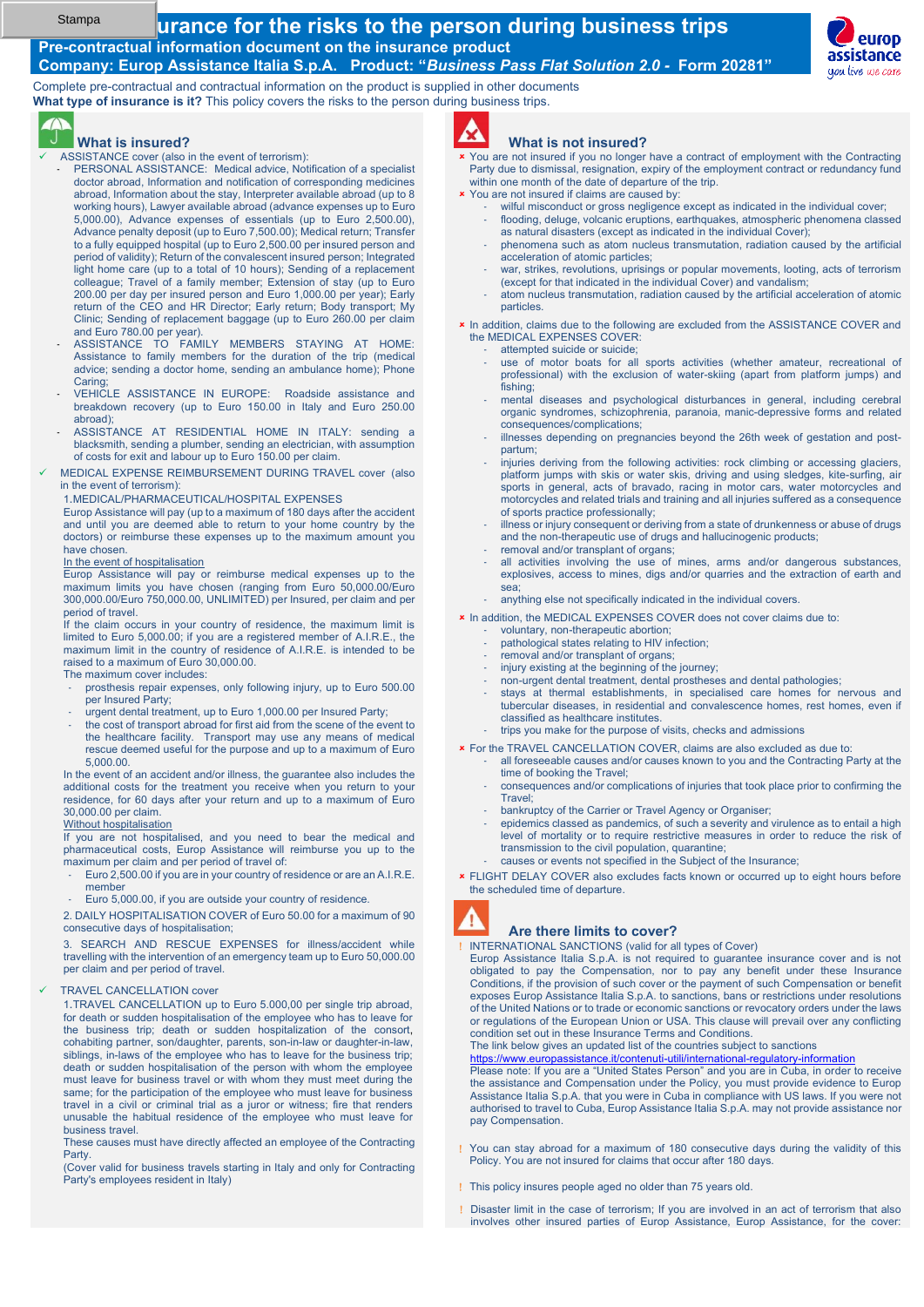- 2.DELAYED FLIGHT indemnity of Euro 100.00 if:
- the flight departing from Italy scheduled for business travel is delayed by 8 hours or more from the time initially established and confirmed for departure;
- the flight departing from Italy scheduled and confirmed for the business trip is cancelled.

(Cover valid for business travels starting in Italy and only for Contracting Party's employees resident in Italy)

#### 3.REIMBURSEMENT OF EXPENSES FOR CRISIS SITUATIONS

In the event of a sudden and unforeseeable Crisis situation during the Business Trip, in the host country of the trip itself, which endangers the lives of the insured, the additional costs will be reimbursed as strictly necessary and reasonable relating to the safety of persons up to Euro 50,000.00 per event even in the case of more than one insured person and for the duration of the policy.

- The following costs are reimbursed:
- transport and hotel accommodation supported by the Insured Party/Contracting Party for the return to the country of residence (or Italy in the case of members of A.I.R.E.) or for transfer to the place indicated by the Contracting Party/Insured Party;
- the securing of the insured persons.

The cover does not include expenses due or attributable/consequent to quarantines or other measures restricting free movement ordered by the competent international and/or local authorities, whereby local authorities include any competent authority in your country of origin or any country where you have planned your trip or through which you will transit in order to reach your destination.

- Luggage cover (Optional)
- Civil Liability cover (Optional)
- Travel Accident cover (Optional)
- Legal Protection cover (Optional)
- Special clauses cover (Each clause can be activated individually)

⊕

#### **Where is the cover valid?**

Cover is valid in all countries of the world. There are limitations to the Assistance and Legal Protection cover.

EXCLUDED COUNTRIES: The following countries are excluded: Afghanistan, Cocos, South Georgia, Heard and Mc Donald, Bouvet Island, Christmas Island, Pitcairn Island, Chagos Islands, Falkland Islands, Marshall Islands, Minor Outlying Islands, Salomon Islands, Wallis and Futuna Islands, Kiribati, Micronesia, Nauru, Niue, Palau, West Sahara, Samoa, Saint Helena, Somalia, French Australian territories, West Timor, East Timor, Tokelau, Tonga, Tuvalu and Vanuatu.

#### **What are my obligations?**

When you sign the contract: you are obliged to make exact, complete, truthful declarations, at risk of the total or partial loss of the right to receive compensation, in addition to the cessation of insurance in accordance with Arts. 1892, 1893 and 1894 of the Italian Civil Code.

During the contract validity: you are obliged to notify any changes that may worsen the risk, at risk of the total or partial loss of the right to receive compensation/indemnity/assistance, in addition to the cessation of insurance in accordance with Art. 1898 of the Italian Civil Code.

In the event of a Claim: you are obliged to notify Europ Assistance Italia S.p.A. in writing of the existence of other Insurance policies you may have stipulated with the same characteristics as this one (Art. 1910 of the Italian Civil Code) and to comply with the terms for reporting a claim.



#### **When and how do I need to pay?**

The premium is determined on the basis of the number of travel days declared, the covers and the relative maximum amounts insured. When you take out the policy, you must pay the full premium due: only for policies of annual duration you can alternatively pay the premium in semi-annual or quarterly instalments, only if the instalment premium is not less than Euro 250.00. The premium includes tax.



#### **When does cover start and end?**

The policy begins and ends at midnight on the dates indicated in the policy.

In the case of a policy with an annual duration, if no written notice of cancellation is given by you or Europ Assistance at least 30 days before the expiry date, the policy is tacitly renewed for one year and so on from year to year.



#### **How can I cancel the policy?**

You can send written notice of cancellation by letter sent recorded delivery with advice of receipt to: Europ Assistance Italia SpA - Piazza Trento 8 - 20135 Milan at least 30 days before the expiry date indicated on the policy form.

Assistance and Medical expenses in total and for all its insured parties, guarantees a limit to liability of Euro 10 million per Disaster.

If the above limits to liability is not sufficient to pay all insured parties involved, Europ Assistance will reduce the reimbursements/indemnities/provisions of each individual insured party considering the limits of liability indicated in their policies. For insured parties with no limit to liability, Europ Assistance reduces the reimbursements, keeping Euro 1 million as reference limit to liability.

The total amount of costs cannot exceed the limit to liability.

#### **I** For ASSISTANCE COVER

- Europ Assistance shall not compensate any damage caused by the intervention of the Authorities of the country in which assistance is provided or resulting from any other accidental unforeseeable circumstance. It is also specified that the application of the services is in any case subject to the limits and provisions imposed by the local, medical and government Authorities.
- Europ Assistance shall not guarantee intervention and the consequent timely provision of the service in the event of war, armed fight or uprising, even in limited geographic areas, strikes, revolutions, popular turmoil or movements, looking, acts of terrorism and vandalism and epidemics/pandemics. In any case, interventions will be carried out in compliance with instructions given by local and international authorities.

#### For MEDICAL EXPENSES REIMBURSEMENT COVER

Europ Assistance does not pay you: expenses incurred in the event that you have not reported to Europ Assistance, directly or through third parties, hospitalisation or first aid and/or all expenses incurred in the absence of authorisation of the organisational structure except in the case of proven inability to make the report; expenses for treatment or elimination of physical defects or birth defects, for applications of an aesthetic nature, for nursing care, physiotherapy, spa and slimming; expenses for the purchase and repair of spectacles, contact lenses, expenses for orthopaedic and/or prosthetic devices; expenses that you incur for illnesses or accidents that have already generated a claim already reimbursed to you and which took place during the same travel; medical and hospital expenses that can be postponed to your return to the residence.

 Europ Assistance does not pay for the TRAVEL CANCELLATION COVER: - deposits and/or advances that are not justified by penalty tax documents; - incentive trips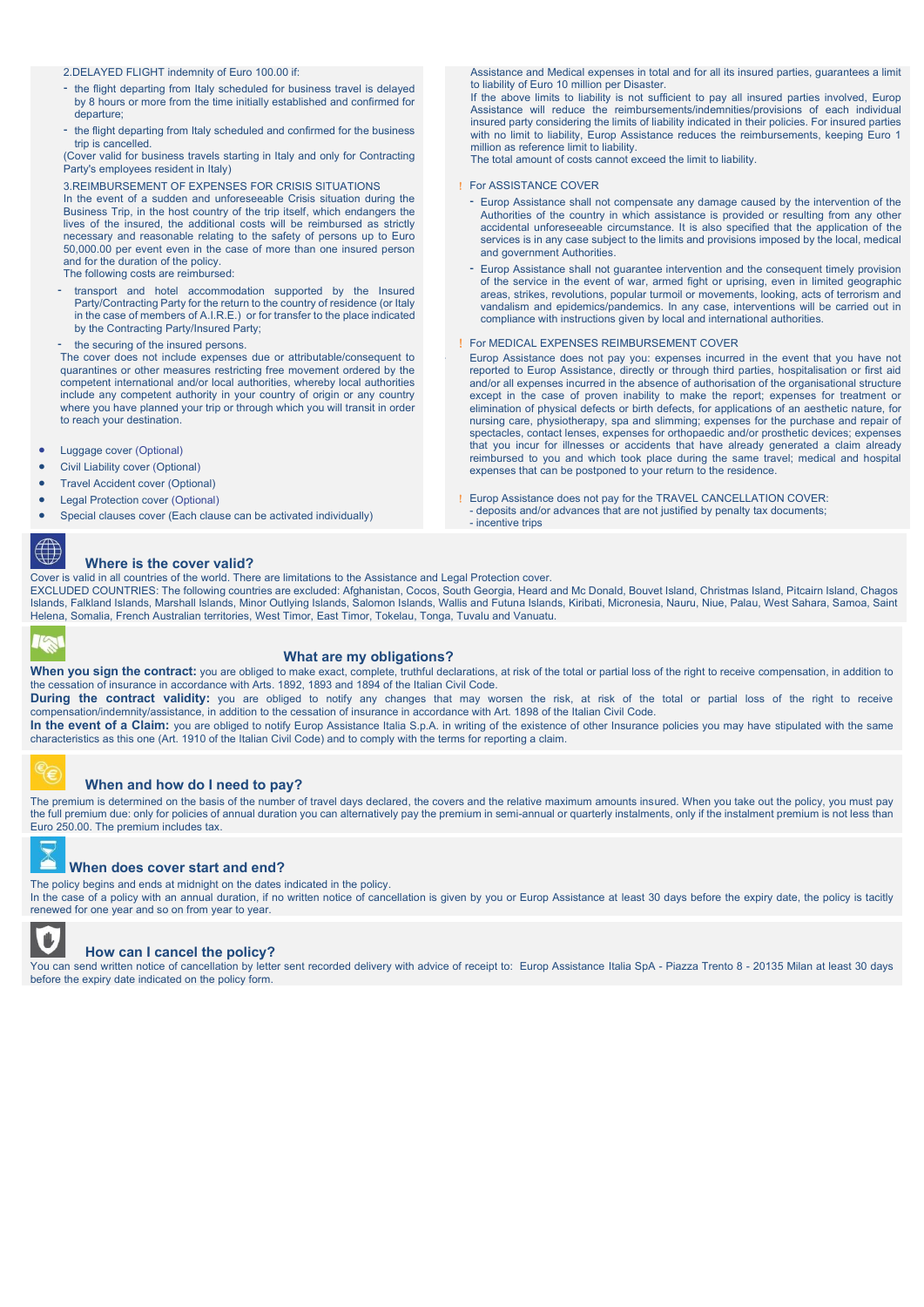### **Non-life insurance for the risks to the person during business trips Additional IPID for non-life insurance products (Additional non-life IPID)**

**Company: Europ Assistance Italia S.p.A. Product: "***Business Pass Flat Solution 2.0 -* **Form 20281" Date the additional non-life IPID was drafted/last updated: 03.11.2020**



**This document contains additional, supplementary information with respect to that contained in the IPID for non-life insurance products (non-life IPID) to help the potential contracting party/insured party to understand the characteristics of the product in greater detail, the contractual obligations and the company's financial position.**

#### **The contracting party/insured party is required to read the insurance conditions before signing the contract.**

Europ Assistance Italia S.p.A., Piazza Trento, n.8 - 20135 Milan - tel. 02.58.38.41 - www.europassistance.it - e-mail: servizio.clienti@europassistance.it - certified e-mail: EuropAssistanceItaliaSpA@pec.europassistance.it. Registered in section I of the Official Roll of Insurance and Reinsurance Businesses under no. 1.00108 – Company belonging to the Generali Group, registered with the Official Roll of Insurance Groups – Company subject to the management and coordination of Assicurazioni Generali S.p.A.

Its shareholders' equity amounts to Euro 76,341,000, including share capital of Euro 12,000,000 and total capital reserves of Euro 64,341,000.

Its solvency ratio, for the non-life business line, is 174%; this percentage is the ratio of the available solvency margin of Euro 113,533,000 to the amount of solvency margin required under applicable regulations, of Euro 65,299,000.

The above data refers to the last approved financial statements and the balance sheet as at 31/12/2019. Subsequent updates regarding the company's capital and financial position will be available on the website https://www.europassistance.it/azienda/bilancio.

Italian law applies to the contract

| $\triangle$<br><b>What is insured?</b>                       |                                                                                                                                                                                                                                                                                                                                                                                                                                                                                                                                                                                                                                                                                                                                                                                                                                                                                                                                                                                                                                                                                                                                                                                                                                                                                                                                                                                                                                                                                                                                                                                                                                                                                                                                                                                                                                                                                                                                                                                                                                                                                                                                                             |
|--------------------------------------------------------------|-------------------------------------------------------------------------------------------------------------------------------------------------------------------------------------------------------------------------------------------------------------------------------------------------------------------------------------------------------------------------------------------------------------------------------------------------------------------------------------------------------------------------------------------------------------------------------------------------------------------------------------------------------------------------------------------------------------------------------------------------------------------------------------------------------------------------------------------------------------------------------------------------------------------------------------------------------------------------------------------------------------------------------------------------------------------------------------------------------------------------------------------------------------------------------------------------------------------------------------------------------------------------------------------------------------------------------------------------------------------------------------------------------------------------------------------------------------------------------------------------------------------------------------------------------------------------------------------------------------------------------------------------------------------------------------------------------------------------------------------------------------------------------------------------------------------------------------------------------------------------------------------------------------------------------------------------------------------------------------------------------------------------------------------------------------------------------------------------------------------------------------------------------------|
| <b>Assistance cover</b><br>(Mandatory)                       | There is no further information beyond that supplied in the non-life IPID.                                                                                                                                                                                                                                                                                                                                                                                                                                                                                                                                                                                                                                                                                                                                                                                                                                                                                                                                                                                                                                                                                                                                                                                                                                                                                                                                                                                                                                                                                                                                                                                                                                                                                                                                                                                                                                                                                                                                                                                                                                                                                  |
| <b>Medical expenses</b><br>cover<br>(Mandatory)              | There is no further information beyond that supplied in the non-life IPID.                                                                                                                                                                                                                                                                                                                                                                                                                                                                                                                                                                                                                                                                                                                                                                                                                                                                                                                                                                                                                                                                                                                                                                                                                                                                                                                                                                                                                                                                                                                                                                                                                                                                                                                                                                                                                                                                                                                                                                                                                                                                                  |
| <b>Travel</b><br><b>Cancellation</b><br>cover<br>(Mandatory) | There is no further information beyond that supplied in the non-life IPID.                                                                                                                                                                                                                                                                                                                                                                                                                                                                                                                                                                                                                                                                                                                                                                                                                                                                                                                                                                                                                                                                                                                                                                                                                                                                                                                                                                                                                                                                                                                                                                                                                                                                                                                                                                                                                                                                                                                                                                                                                                                                                  |
| Luggage cover<br>(Optional)                                  | 1. Luggage and personal effects<br>The insurance covers material and direct damages caused by theft, robbery, mugging, extortion; theft of<br>luggage left in the boot of the vehicle, if you leave the vehicle in a guarded garage or report the total theft<br>of the vehicle; and only in the case of delivery to an air carrier, even loss and damage to your luggage and<br>/ or your Personal Property or Company Property up to a maximum of Euro 8,000.00 divided as follows:<br>Euro 5,000.00 for Personal Property and Euro 3,000.00 for Company Property.<br>Europ Assistance will reimburse you up to the maximum amount:<br>a maximum of Euro 400.00 per item if you have purchase receipts dating back to a maximum of three<br>months before the claim; for Personal Computer/Tablet, this limit is intended to be raised to Euro<br>500.00.<br>50% of the declared value with a limit of Euro 200.00 per item if you do not have the purchase receipts<br>indicating the value of the items.<br>expenses for reissuing an ID card, passport and driving licence during theft, robbery, bag-snatching<br>or loss of such, up to Euro 50.00<br>2. Delayed delivery of luggage<br>You can request cover for Delayed delivery of Luggage if the carrier returns your luggage more than 12<br>hours late in the case of confirmed flights.<br>Europ Assistance will reimburse you for unforeseen expenses you may need to incur to purchase articles<br>of personal hygiene and/or clothing necessary. This up to a maximum amount of Euro 500.00 and only for<br>delays in delivery at the airport of destination of the outward journey.<br>3. Loss, theft or destruction of samples<br>If you have to interrupt your trip due to loss, theft or destruction of samples, demonstration material or<br>prototypes of products necessary to carry out the Travel, Europ Assistance will reimburse you for the share<br>of travel and accommodation costs for the days remaining until your scheduled return, up to a maximum<br>amount of Euro 1,000.00. Limits of liability are per Insured Party, per claim and per period of travel duration. |
| <b>Civil liability cover</b><br>(Optional)                   | Europ Assistance indemnifies you for any amounts for which you are liable to third parties by way of<br>$\bullet$<br>compensation (principal, interest and expenses) for damage accidentally caused including death, personal<br>injury and loss of property, as a consequence of an accidental fact occurred during travel, relating solely<br>to private life. Risks inherent in professional activities are excluded.<br>You can choose between Euro 250,000.00 or 500,000.00 or 750,000.00.                                                                                                                                                                                                                                                                                                                                                                                                                                                                                                                                                                                                                                                                                                                                                                                                                                                                                                                                                                                                                                                                                                                                                                                                                                                                                                                                                                                                                                                                                                                                                                                                                                                             |
| <b>Injury During</b><br><b>Travel Cover</b><br>(Optional)    | Injuries are insured:<br>$\bullet$<br>that you suffer during your travels in the performance of both the main and secondary professional<br>activities indicated in the Policy Form, and any other activity that is not of a professional nature;                                                                                                                                                                                                                                                                                                                                                                                                                                                                                                                                                                                                                                                                                                                                                                                                                                                                                                                                                                                                                                                                                                                                                                                                                                                                                                                                                                                                                                                                                                                                                                                                                                                                                                                                                                                                                                                                                                           |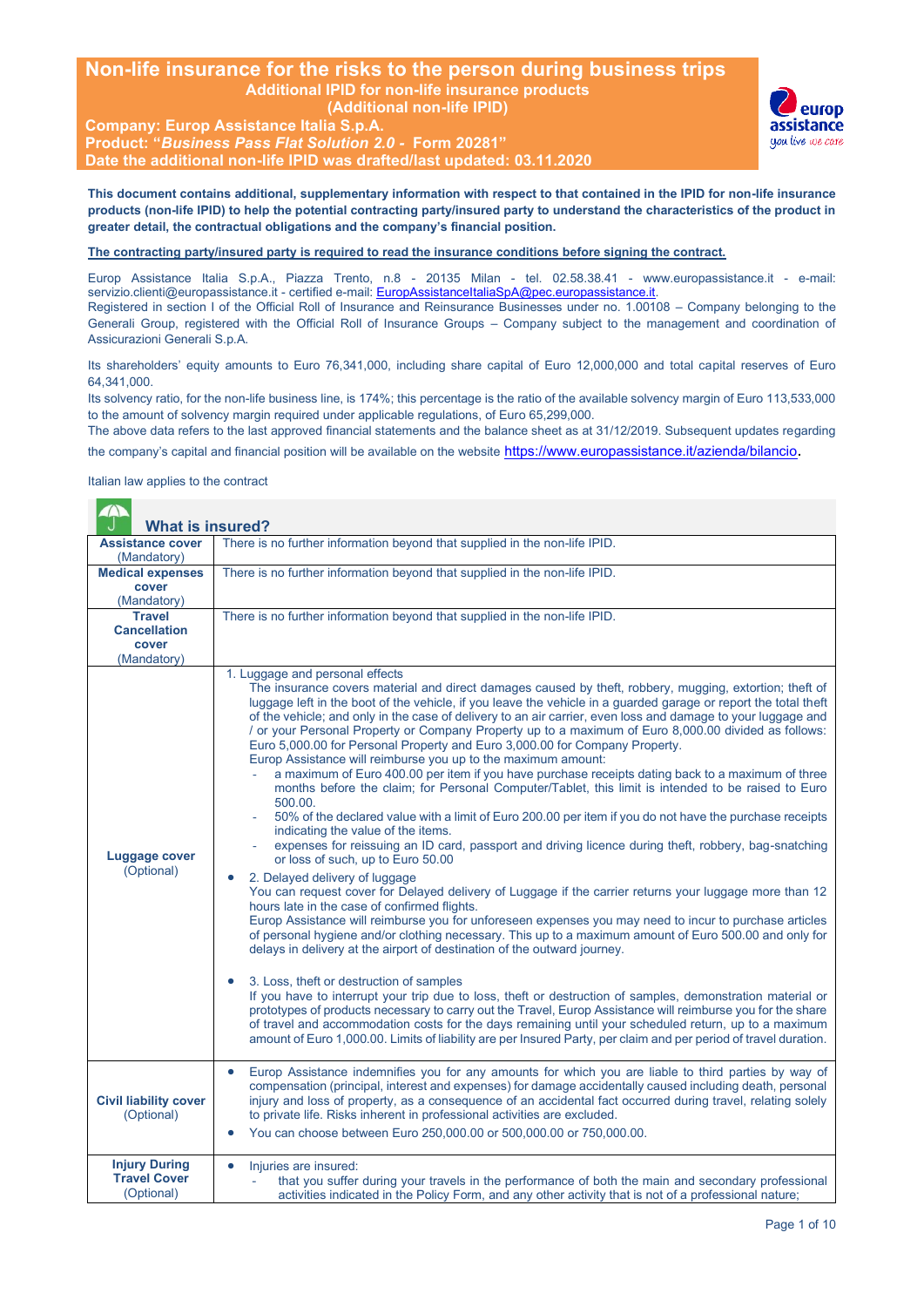|                         | that you incur during tourist or transfer flights performed as a passenger;<br>that you suffer in case of war or insurrection outside Italian territory and for a maximum of 14 days;                                         |
|-------------------------|-------------------------------------------------------------------------------------------------------------------------------------------------------------------------------------------------------------------------------|
|                         | and those from:                                                                                                                                                                                                               |
|                         | use and driving of all motor vehicles and boats;<br>$\overline{\phantom{a}}$                                                                                                                                                  |
|                         | asphyxia of non-morbid origin;                                                                                                                                                                                                |
|                         | acute food poisoning or poisoning from the assimilation of substances;<br>drowning:<br>$\overline{\phantom{a}}$                                                                                                               |
|                         | electrocution;                                                                                                                                                                                                                |
|                         | freezing;<br>$\overline{\phantom{a}}$                                                                                                                                                                                         |
|                         | sunstroke, from heat or cold;<br>$\overline{\phantom{a}}$<br>infections and poisoning as a result of lesions and animal bites;<br>$\overline{\phantom{m}}$                                                                    |
|                         | injury suffered whilst feeling ill, being unconscious or as a consequence of drowsiness;                                                                                                                                      |
|                         | lack of expertise, imprudence or negligence, including wilful negligence;<br>$\overline{\phantom{a}}$                                                                                                                         |
|                         | injury caused by exertion, apart from heart attacks and hernias of all kinds;<br>$\qquad \qquad -$<br>popular uprising or acts of terrorism, vandalism and other suck attacks, as long as you have not been<br>÷              |
|                         | actively involved in such;                                                                                                                                                                                                    |
|                         | natural disasters, within the disaster limit indicated in the section "ARE THERE LIMITS TO COVER?".                                                                                                                           |
|                         | that can cause Permanent Disability, Death, Presumed Death, up to the maximum that you can choose from<br>those provided by Europ Assistance ranging from a minimum of Euro 150,000.00 to a maximum of Euro                   |
|                         | 1,000,000.00.                                                                                                                                                                                                                 |
|                         | Europ Assistance will calculate the degree of Permanent Disability based on the INAIL "Permanent Disability                                                                                                                   |
|                         | Degree Assessment Table for Industry".                                                                                                                                                                                        |
|                         | You are insured for the expenses necessary to defend your interests in extra-judicial and judicial<br>proceedings, in the context of your private life during your work mission.                                              |
|                         | You can choose between Euro 15,000.00 and Euro 30,000.00.                                                                                                                                                                     |
|                         |                                                                                                                                                                                                                               |
|                         | In the event of an accident occurring during a trip, Europ Assistance will reimburse you:                                                                                                                                     |
|                         | the media/negotiation costs necessary to participate in the Trial. Europ Assistance will reimburse you<br>on the basis of the rates indicated in the tables attached to Ministerial Decree 55/2014 and/or                     |
|                         | subsequent amendments, without taking into account any increases or decreases provided for by                                                                                                                                 |
|                         | Ministerial Decree 55/2014 and/or subsequent amendments;                                                                                                                                                                      |
|                         | for one lawyer covering your dispute. Europ Assistance will reimburse you for expenses based on the<br>rates indicated in the tables attached to Ministerial Decree 55/2014 and/or subsequent amendments,                     |
|                         | without taking into account any increases or decreases provided for by Ministerial Decree 55/2014                                                                                                                             |
|                         | and/or subsequent amendments;                                                                                                                                                                                                 |
|                         | the costs, only for the trial phase, for a second lawyer domiciliary, up to a maximum of Euro 2,500.00.<br>These expenses are reimbursed by Europ Assistance only when the district of the Court of Appeal in                 |
|                         | which the process is to be carried out, is different from that of residence of the Insured, according to                                                                                                                      |
|                         | the rates indicated in the tables attached to the Ministerial Decree 55/2014 and/or subsequent                                                                                                                                |
|                         | amendments, without taking into account any increases or decreases provided for by the Ministerial                                                                                                                            |
|                         | Decree 55/2014 and/or subsequent amendments;<br>the costs of investigating to find and obtain evidence to defend you;                                                                                                         |
|                         | any costs incurred by the opponent's lawyer in the event that you lose the case or have reached an                                                                                                                            |
|                         | agreement authorised by Europ Assistance;<br>the expenses of the Court-Appointed Expert Witness when the judge decides that their activity is                                                                                 |
|                         | necessary;                                                                                                                                                                                                                    |
|                         | the costs of the Expert Witness of your choice and of Experts, provided that they are chosen in                                                                                                                               |
| <b>Legal Protection</b> | agreement with Europ Assistance;                                                                                                                                                                                              |
| cover (Optional)        | legal costs;<br>the expenses of the arbitrator who decided how to resolve the disagreement. This includes the                                                                                                                 |
|                         | expenses of the arbitrators paid by you on the basis of the rates indicated in the tables attached to                                                                                                                         |
|                         | Ministerial Decree 55/2014 and/or subsequent amendments, without taking into account any<br>increases or decreases provided for by Ministerial Decree 55/2014 and/or subsequent amendments;                                   |
|                         | the Single Contribution for the expenses for legal acts (Italian Law no. 488 of 23 December 1999, Art.                                                                                                                        |
|                         | 9 of Italian Decree-Law 11.03.2002 no. 28), if they cannot be recovered from the opponent who has                                                                                                                             |
|                         | lost the cause;<br>the expenses relating to the registration of legal acts up to a limit of Euro 500.00.                                                                                                                      |
|                         | The cover you can use the policy for are:                                                                                                                                                                                     |
|                         | to claim compensation from the other party for damages which are not the result of an agreement,                                                                                                                              |
|                         | pact or contract. The damage must be the result of a wrongful act by another party. You can also<br>claim compensation from the other party when you have appeared as a plaintiff in a criminal trial                         |
|                         | involving the other party;                                                                                                                                                                                                    |
|                         | to claim compensation from the other party for damages caused by road accidents, when the insured                                                                                                                             |
|                         | persons are involved as pedestrians, or because they were driving bicycles or passengers in a motor<br>vehicle or boat. The damage must result from a tort or crime of another person which does not result                   |
|                         | from an agreement, pact or contract. You can also claim compensation from the other party when                                                                                                                                |
|                         | you have appeared as a plaintiff in a criminal trial involving the other party;                                                                                                                                               |
|                         | when you are defending yourself in a criminal trial, for a manslaughter, and for fines. The policy covers<br>you even before the offence has been officially indicated;                                                       |
|                         | if the claim is to be dealt with abroad, Europ Assistance will also reimburse you for the costs of an                                                                                                                         |
|                         | interpreter up to the maximum amount you have insured.                                                                                                                                                                        |
|                         | Europ Assistance, at the request of the Contracting Party, will acknowledge, for each claim of criminal defence,<br>payment of the "expenses and fees fund" required by the lawyer appointed to handle the claim, by means of |
|                         | valid invoice, up to the limit of Euro 5,000.00 per claim.                                                                                                                                                                    |
|                         |                                                                                                                                                                                                                               |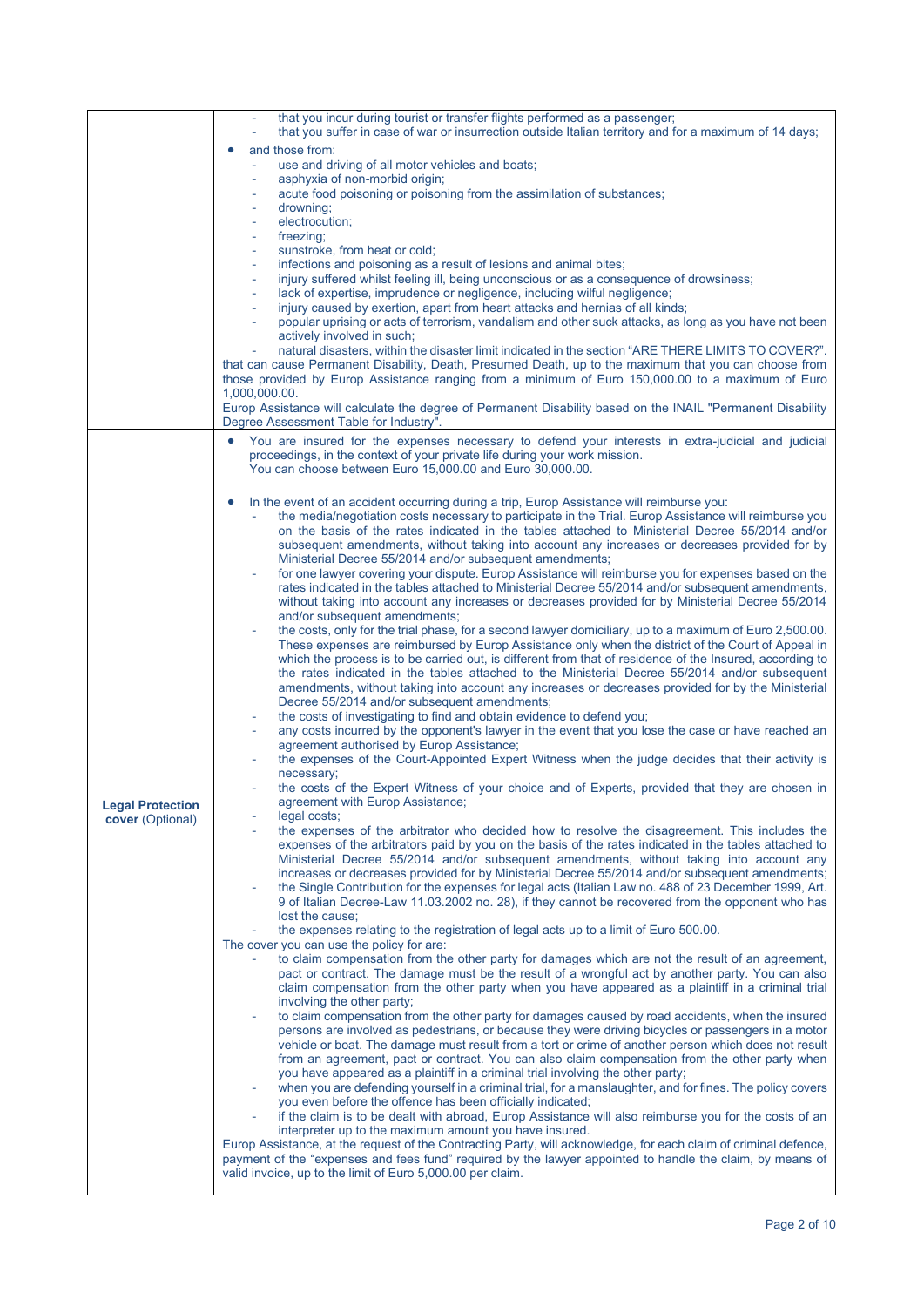|                                               | A1 - EXTENSION OF SUBSIDIARIES/ASSOCIATES<br>$\bullet$<br>The cover concerned by this contract and specified on the Policy Form is extended to the<br>subsidiaries/associates of the Contracting Party whose company name is given on the Policy Form.                                                                                                                                                                                                                                                                                                                                                                                                                                                                                                                                                                                                           |
|-----------------------------------------------|------------------------------------------------------------------------------------------------------------------------------------------------------------------------------------------------------------------------------------------------------------------------------------------------------------------------------------------------------------------------------------------------------------------------------------------------------------------------------------------------------------------------------------------------------------------------------------------------------------------------------------------------------------------------------------------------------------------------------------------------------------------------------------------------------------------------------------------------------------------|
|                                               | A2 - EXTENSION TO INSURED PARTIES RESIDENT OUTSIDE THE EU AND NOT A.I.R.E.<br>As a partial exception to that specified in the definition of Insured Party, the cover concerned by this Policy<br>and described in the Policy Form is intended as also extended to the other Insured Parties registered with<br>the LUL employed by the Contracting Party, resident in a non-European Union Member State and not<br>registered with A.I.R.E.<br>Therefore, also the provisions of "Return for health reasons", "Return of the convalescent Insured Party",<br>"Body Transport" and "Early return" are intended as applicable to all countries of the world.<br>Any reimbursements relative to the cover concerned by this policy will be made through the Contracting<br>Party.                                                                                   |
| <b>Special clauses</b><br>cover<br>(Optional) | A3 - EXTENSION TO WORKERS NOT EMPLOYED BY THE CONTRACTING PARTY AND SIMILAR<br>As a partial exception to that specified in the definition of Insured Party, the cover concerned by this Policy<br>and recalled in the Policy Form is also extended to include Insured Parties that hold offices of consultants,<br>directors, trainees, temporary workers, seconded workers, workers on collaboration contracts or<br>participating in congresses/meetings organised by the Contracting Party, wherever they may be resident.<br>Therefore, also the provisions of "Return for health reasons", "Return of the convalescent Insured Party",<br>"Body Transport" and "Early return" are intended as applicable to all countries of the world.<br>Any reimbursements relative to the cover concerned by this policy will be made through the Contracting<br>Party. |
|                                               | A4 - EXTENSION TO THE FAMILY MEMBERS OF THE EMPLOYED INSURED PARTY (this extension<br>can be applied alone or together with the extension pursuant to Clause A1 as long as the<br>subsidiaries/associates have their registered office in Italy)<br>As a partial exception to that specified in the definition of Insured Party, the cover concerned by this Policy<br>and specified in the Policy Form is intended as also extended to include the family members resident in a<br>European Union Member State, Insured Parties employed by the Contracting Party as described in the<br>definition of "Insured Party", who make travel for pleasure with the same destination as the working mission<br>of the Insured Party.<br>The insurable family members are only those specified on the Insured Party's certificate of family status.                    |

|                                                              | <b>What is NOT insured?</b>                                                                                                                                                                                                                                                                                                                                                                                                                                                                                                                                                                                                                                                                                                                     |  |  |
|--------------------------------------------------------------|-------------------------------------------------------------------------------------------------------------------------------------------------------------------------------------------------------------------------------------------------------------------------------------------------------------------------------------------------------------------------------------------------------------------------------------------------------------------------------------------------------------------------------------------------------------------------------------------------------------------------------------------------------------------------------------------------------------------------------------------------|--|--|
| <b>Assistance cover</b><br>(Mandatory)                       | There is no further information beyond that supplied in the non-life IPID.                                                                                                                                                                                                                                                                                                                                                                                                                                                                                                                                                                                                                                                                      |  |  |
| <b>Medical expenses</b><br>cover<br>(Mandatory)              | There is no further information beyond that supplied in the non-life IPID.                                                                                                                                                                                                                                                                                                                                                                                                                                                                                                                                                                                                                                                                      |  |  |
| <b>Travel</b><br><b>Cancellation</b><br>cover<br>(Mandatory) | There is no further information beyond that supplied in the non-life IPID.                                                                                                                                                                                                                                                                                                                                                                                                                                                                                                                                                                                                                                                                      |  |  |
| <b>Luggage cover</b><br>(Optional)                           | Luggage and personal effects cover excludes claims:<br>۰<br>occurring during travel on motor vehicles of any power;<br>for theft of luggage in the vehicle;<br>caused to sports equipment during use;<br>due to forgetting, lack of care or mislaying by yourself;<br>The loss, theft or destruction of samples cover also excludes claims:<br>due to cancellation of the business trip due to loss, theft or destruction of samples, demonstration<br>material or prototypes, before the date of departure for the business trip;<br>due to theft of these samples from any vehicle;<br>due to confiscation, seizure or destruction of the same samples, by order of an administrative<br>authority.                                           |  |  |
| <b>Civil liability cover</b><br>(Optional)                   | THIRD-PARTY LIABILITY COVER also excludes damages:<br>$\bullet$<br>to movable and immovable objects that you have in delivery and/or custody by any title;<br>÷<br>deriving from the exercise of a profession or salaried activity;<br>۰<br>deriving from the ownership, possession, use and driving of motor vehicles in general, without<br>ä,<br>prejudice to the case where it is merely started by children aged under 14 years old;<br>deriving from the holding of toxic or radioactive substances and from the pollution of the soil, air and<br>water;<br>deriving from the exercise of hunting, model aircraft, parachuting and air sports in general;<br>deriving from the ownership of a house or apartment and the related plants. |  |  |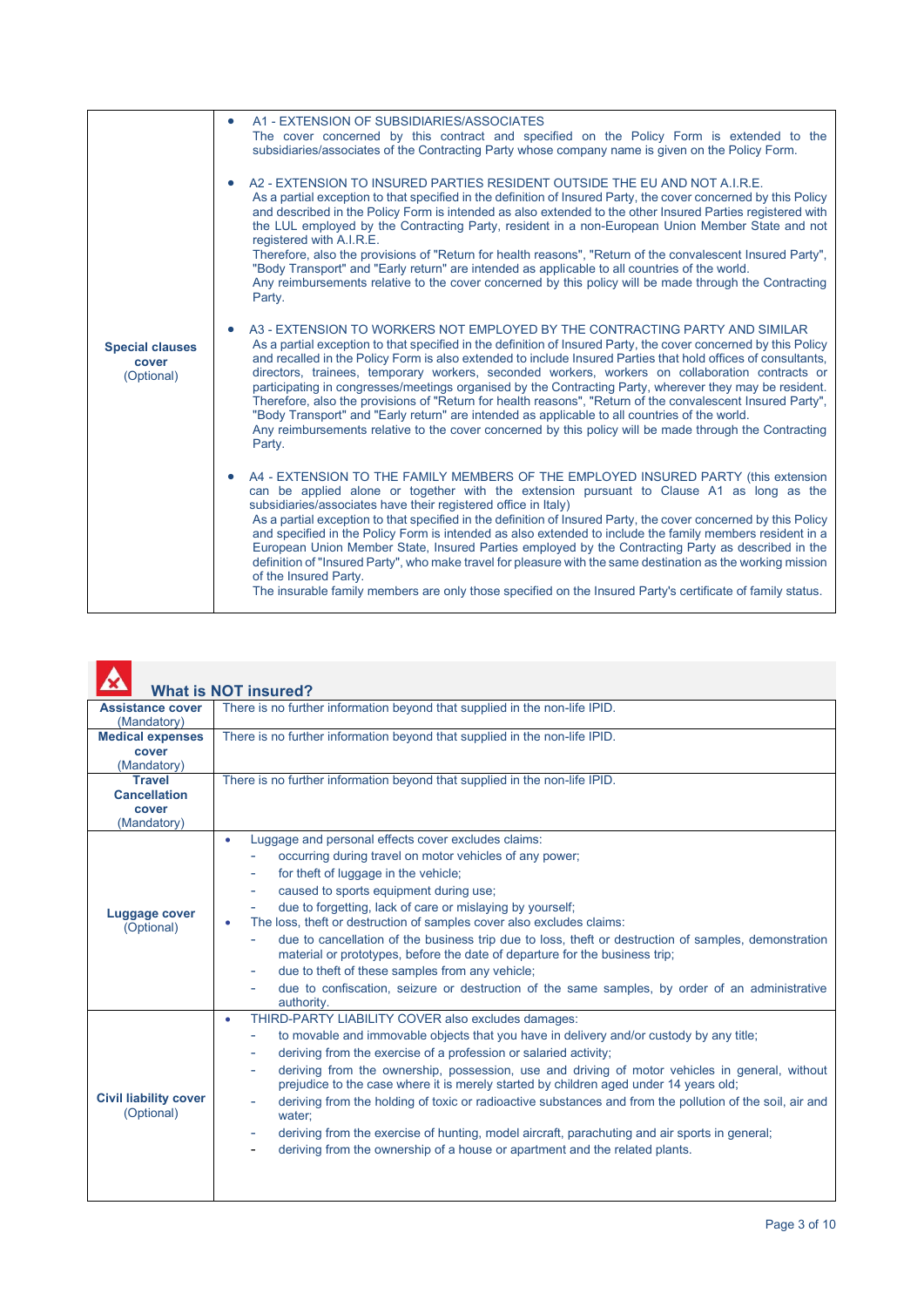|                                             | INJURY COVER also excludes accidents caused:<br>$\bullet$                                                                                                                                                                                                                                      |
|---------------------------------------------|------------------------------------------------------------------------------------------------------------------------------------------------------------------------------------------------------------------------------------------------------------------------------------------------|
|                                             | by driving any motor vehicle or boat, if the Insured Party is not authorised under current law, except<br>where driving with an expired licence, but as long as, at the time of the claim, the Insured Party meets<br>the requirements for renewal;                                            |
|                                             | by use, as pilot or passenger, of aircraft, including hang-gliders, ultra-light aircraft, paragliding, without<br>prejudice to the provisions of the point "Flight Risk";                                                                                                                      |
|                                             | by mental diseases and psychological disturbances in general, including cerebral organic syndromes,<br>۰<br>schizophrenia, paranoia, manic-depressive forms and related consequences/complications;                                                                                            |
|                                             | by drunkenness, abuse of drugs, use of drugs and hallucinogenic substances;<br>$\overline{\phantom{a}}$                                                                                                                                                                                        |
|                                             | by surgery and medical treatments or examinations not made necessary by the injury;                                                                                                                                                                                                            |
| <b>Injury During</b><br><b>Travel Cover</b> | by the participation of the Insured Party in crimes they have committed or attempted;<br>÷,<br>Injury caused by practising the following is also excluded:                                                                                                                                     |
| (Optional)                                  | sports involving the use of motor vehicles and boats;                                                                                                                                                                                                                                          |
|                                             | parachuting;<br>$\overline{\phantom{a}}$                                                                                                                                                                                                                                                       |
|                                             | the following other sports: boxing, fighting in all its forms, heavy athletics, rugby, American football,<br>caving, rock or ice climbing, free climbing, sledging, bob sleighing, acrobatic skiing, kite-surfing;<br>platform jumps with skis or water skis, diving with breathing apparatus; |
|                                             | sports that are the main or secondary professional activity of the Insured Party and which have not<br>$\overline{\phantom{a}}$<br>been declared;                                                                                                                                              |
|                                             | all activities involving the use of mines, arms and/or dangerous substances, explosives, access to<br>mines, digs and/or quarries and the extraction of earth and sea;                                                                                                                         |
|                                             | carrying out activities of fire-fighting, fire technician, diver, acrobat, stunt person, stand-in and pilot or<br>÷<br>crew of aeroplanes.                                                                                                                                                     |
|                                             | The LEGAL PROTECTION DURING TRAVEL cover is not provided in the following cases:<br>۰                                                                                                                                                                                                          |
|                                             | disputes deriving from wilful acts by the Insured Party;<br>$\overline{\phantom{a}}$                                                                                                                                                                                                           |
|                                             | disputes consequent to popular tumult, acts of war, revolutions, earthquakes, flooding, volcanic<br>eruptions, strikes or lock-downs or consequent to the possession or use of radioactive substances;                                                                                         |
|                                             | disputes deriving from tax, fiscal and administrative disputes;                                                                                                                                                                                                                                |
|                                             | disputes relating to family and succession law;<br>$\overline{\phantom{a}}$                                                                                                                                                                                                                    |
|                                             | disputes deriving from appeals and oppositions against pecuniary sanctions applied by<br>÷.<br>administration;                                                                                                                                                                                 |
|                                             | disputes deriving from the ownership and use of boats and similar with motors and the ownership and<br>use of motor vehicles requiring compulsory third party liability insurance;                                                                                                             |
|                                             | disputes deriving from disputes connected with anti-trade union behaviour (as established by Art. 28<br>of the Workers' Statute) and disputes relating to collective redundancies;                                                                                                             |
| <b>Legal Protection</b><br>cover (Optional) | disputes deriving from disputes relating to patent rights, trademarks, copyright, unfair competition,<br>relations between shareholders and directors and disputes deriving from agency agreements as well<br>as for disputes relating to an agent and/or representative;                      |
|                                             | disputes deriving from debt collection disputes;<br>$\overline{\phantom{a}}$                                                                                                                                                                                                                   |
|                                             | disputes relating to tender and/or subcontracting contracts;                                                                                                                                                                                                                                   |
|                                             | disputes relating to property lease contracts;<br>٠                                                                                                                                                                                                                                            |
|                                             | disputes for property purchase and sale contracts;<br>÷,                                                                                                                                                                                                                                       |
|                                             | disputes relating to corporate mergers, modifications and transformations;<br>ä,                                                                                                                                                                                                               |
|                                             | disputes between Contracting Party and non-employed collaborators;                                                                                                                                                                                                                             |
|                                             | disputes for operations in construction, transformation and property restructuring works, for which<br>building permits are necessary;                                                                                                                                                         |
|                                             | disputes worth less than Euro 250.00;                                                                                                                                                                                                                                                          |
|                                             | contractual disputes with Europ Assistance;                                                                                                                                                                                                                                                    |
|                                             | disputes not mentioned in the "Subject of the Insurance".                                                                                                                                                                                                                                      |
|                                             | For each Extension the exclusions applied apply, valid for the individual Cover of reference                                                                                                                                                                                                   |
| <b>Special clauses</b>                      |                                                                                                                                                                                                                                                                                                |
| cover<br>(Optional)                         |                                                                                                                                                                                                                                                                                                |
|                                             |                                                                                                                                                                                                                                                                                                |

|                                  | Are there limits to cover?                                                                                                                                                                                                                                                              |
|----------------------------------|-----------------------------------------------------------------------------------------------------------------------------------------------------------------------------------------------------------------------------------------------------------------------------------------|
| <b>Assistance</b>                | The services are provided three times for each type                                                                                                                                                                                                                                     |
| cover                            |                                                                                                                                                                                                                                                                                         |
| (Mandatory)                      |                                                                                                                                                                                                                                                                                         |
| <b>Medical</b><br>expenses cover | MEDICAL/PHARMACEUTICAL/HOSPITAL EXPENSES: Excess Euro 75.00 and limit of Euro<br>300,000.00 in case of expenses incurred for chronic illnesses if you have chosen a limit to liability<br>higher than Euro 300,000.00. The excess does not apply when Europ Assistance bears the costs. |
| (Mandatory)                      | 2. DAILY FROM HOSPITALISATION: excess 3 days. The day of hospitalisation and the day of<br>resignation shall be considered as a single day in the day-count.                                                                                                                            |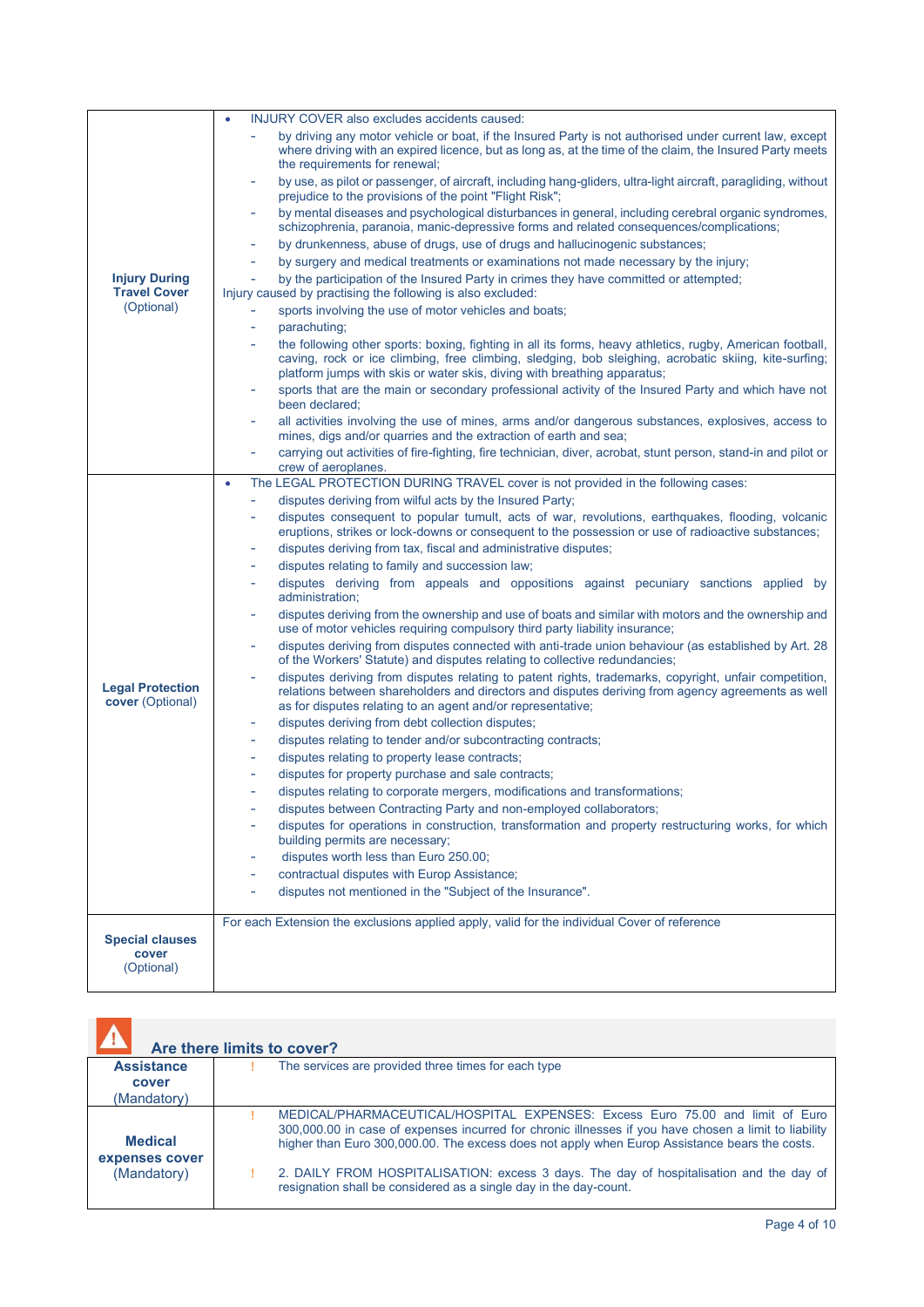| <b>Travel</b>                                             | There is no further information beyond that supplied in the non-life IPID.                                                                                                                                                                                                                                                                                                                                                                                                                                                                                                                                                                                                                                                                                                                                                                                                                                                                                                                                                                                                                                                                                                                                                                                                                                                                                                                                                                                                                                                                                                                                                                                                                                                                                                                                                                                                                                                                                                                                                                                       |  |  |
|-----------------------------------------------------------|------------------------------------------------------------------------------------------------------------------------------------------------------------------------------------------------------------------------------------------------------------------------------------------------------------------------------------------------------------------------------------------------------------------------------------------------------------------------------------------------------------------------------------------------------------------------------------------------------------------------------------------------------------------------------------------------------------------------------------------------------------------------------------------------------------------------------------------------------------------------------------------------------------------------------------------------------------------------------------------------------------------------------------------------------------------------------------------------------------------------------------------------------------------------------------------------------------------------------------------------------------------------------------------------------------------------------------------------------------------------------------------------------------------------------------------------------------------------------------------------------------------------------------------------------------------------------------------------------------------------------------------------------------------------------------------------------------------------------------------------------------------------------------------------------------------------------------------------------------------------------------------------------------------------------------------------------------------------------------------------------------------------------------------------------------------|--|--|
| <b>Cancellation</b><br>cover                              |                                                                                                                                                                                                                                                                                                                                                                                                                                                                                                                                                                                                                                                                                                                                                                                                                                                                                                                                                                                                                                                                                                                                                                                                                                                                                                                                                                                                                                                                                                                                                                                                                                                                                                                                                                                                                                                                                                                                                                                                                                                                  |  |  |
| (Mandatory)                                               |                                                                                                                                                                                                                                                                                                                                                                                                                                                                                                                                                                                                                                                                                                                                                                                                                                                                                                                                                                                                                                                                                                                                                                                                                                                                                                                                                                                                                                                                                                                                                                                                                                                                                                                                                                                                                                                                                                                                                                                                                                                                  |  |  |
| Luggage cover<br>(Optional)                               | 1. LUGGAGE AND PERSONAL EFFECTS<br>$\bullet$<br>Europ Assistance will not indemnify you:<br>cash, cheques, stamps, tickets and travel documents, souvenirs, coins, objects of art, collections,<br>samples, catalogues, goods, helmet, professional equipment, documents other than ID cards,<br>passports and driving licences;<br>goods other than items of clothing, which were delivered, even with the clothes, to transport<br>companies, including the airline;<br>fixed accessories and services of the vehicle you are using (including removable radios or players).                                                                                                                                                                                                                                                                                                                                                                                                                                                                                                                                                                                                                                                                                                                                                                                                                                                                                                                                                                                                                                                                                                                                                                                                                                                                                                                                                                                                                                                                                   |  |  |
|                                                           | 2. "COSTS FOR THE DELAYED DELIVERY OF LUGGAGE" Europ Assistance does not pay you:<br>the case of delayed delivery of luggage in the airport of your city of residence;<br>expenses incurred after receipt of the luggage.                                                                                                                                                                                                                                                                                                                                                                                                                                                                                                                                                                                                                                                                                                                                                                                                                                                                                                                                                                                                                                                                                                                                                                                                                                                                                                                                                                                                                                                                                                                                                                                                                                                                                                                                                                                                                                        |  |  |
| <b>Civil liability cover</b><br>(Optional)                | The following are not considered as third parties:<br>۰<br>a) The spouse, the cohabiting partner more uxorio, the parents and children of all the insured parties;<br>b) the persons who suffer the damage while working for you or providing you with a service.                                                                                                                                                                                                                                                                                                                                                                                                                                                                                                                                                                                                                                                                                                                                                                                                                                                                                                                                                                                                                                                                                                                                                                                                                                                                                                                                                                                                                                                                                                                                                                                                                                                                                                                                                                                                |  |  |
| <b>Injury During</b><br><b>Travel Cover</b><br>(Optional) | ABSOLUTE EXCESS ON PERMANENT INVALIDITY<br>$\bullet$<br>The insured capital for Permanent Invalidity is subject to the following fixed absorbing excess of 15%:<br>- of 2.5% up to Euro 250,000.00 of insured capital<br>- of 5% over Euro 250,000.00 of insured capital<br>By way of example:<br>- on insured capital of Euro 250,000.00 for Permanent Invalidity equal to or less than 2.5%, no indemnity<br>is due; for Permanent Invalidity in excess of 2.5%, indemnity is only recognised for the portion exceeding<br>$2.5%$ .<br>- on insured capital between Euro 250,000.00 and Euro 1,000,000.00 for Permanent Invalidity equal to or<br>less than 5.0%, no indemnity is due; for Permanent Invalidity in excess of 5.0%, indemnity is only<br>recognised for the portion exceeding 5.0%.<br>DISASTER LIMIT IN THE CASE OF NATURAL DISASTERS<br>٠<br>If you are involved in a Natural Disaster that also involves other insured parties of Europ Assistance, Europ<br>Assistance for total INJURY cover and for all its insured parties involved, guarantees a limit to liability of<br>Euro 1 million per event.<br>If this limit to liability is not sufficient to pay all insured parties involved, Europ Assistance will reduce the<br>indemnities proportionally of each individual insured party considering the limits of liability indicated in their<br>policies.<br>The total amount of costs cannot exceed the limit to liability set out in this paragraph.<br>If the Permanent Invalidity should exceed 15.0% of the total, the indemnity will be liquidated without<br>۰<br>deducting any excess charge. In the case of the FLIGHT RISK cover, if you have several policies with us<br>for Flight Risk, Europ Assistance will pay you a maximum amount that cannot be higher:<br>IN THE EVENT OF DEATH<br>$\omega$<br>o Euro 1,000,000.00 per person;<br>$\circ$ a total of Euro 5,000,000.00 per aircraft, if there are more than one person insured with us.<br>IN THE EVENT OF PERMANENT INVALIDITY<br>Euro 1,000,000.00 per person; |  |  |
| <b>Legal Protection</b><br>cover (Optional)               | a total of Euro 5,000,000.00 per aircraft, if there are more than one person insured with us.<br>Europ Assistance does not pay:<br>۰<br>fines, monetary penalties and pecuniary sanctions in general;<br>expenses liquidated in favour of the civil parties filing an appearance against the Insured Party in<br>criminal proceedings (Art. 541 of the Italian Code of Criminal Procedure);<br>the lawyer's travel expenses;<br>expenses connected with the execution of imprisonment penalties and the custody of objects.                                                                                                                                                                                                                                                                                                                                                                                                                                                                                                                                                                                                                                                                                                                                                                                                                                                                                                                                                                                                                                                                                                                                                                                                                                                                                                                                                                                                                                                                                                                                      |  |  |
| <b>Special clauses</b><br>cover<br>(Optional)             | A2 - EXTENSION TO INSURED PARTIES RESIDENT OUTSIDE THE EU AND NOT A.I.R.E.<br>$\bullet$<br>Please note! Special conditions for the application of Injury cover during travel.<br>Permanent Invalidity cover will be operative with an excess amount applied to the insured capital of 50%.<br>In the event of a claim that can be liquidated in accordance with the terms of the policy a super-valuation<br>will be applied equal to 100% of the insured capital.<br>A4 - EXTENSION TO INCLUDE THE FAMILY MEMBERS OF THE EMPLOYED INSURED PARTY<br>Please note! Special conditions for the application of the Medical Expenses Reimbursement cover for<br>family members<br>The Medical Expenses Reimbursement cover will apply without hospitalisation, only if these expenses are<br>reimbursed after having been previously authorised by the Organisational Structure, with the application<br>of an excess amount equal to Euro 150.00.<br>If you have chosen a limit to liability of more than Euro 300,000.00, in the case of medical expenses<br>incurred as a result of a chronic illness, Europ Assistance will pay them for you or reimburse them to you,<br>up to a maximum of Euro 300,000.00 per insured person, per claim and per duration of the trip.                                                                                                                                                                                                                                                                                                                                                                                                                                                                                                                                                                                                                                                                                                                                                                                          |  |  |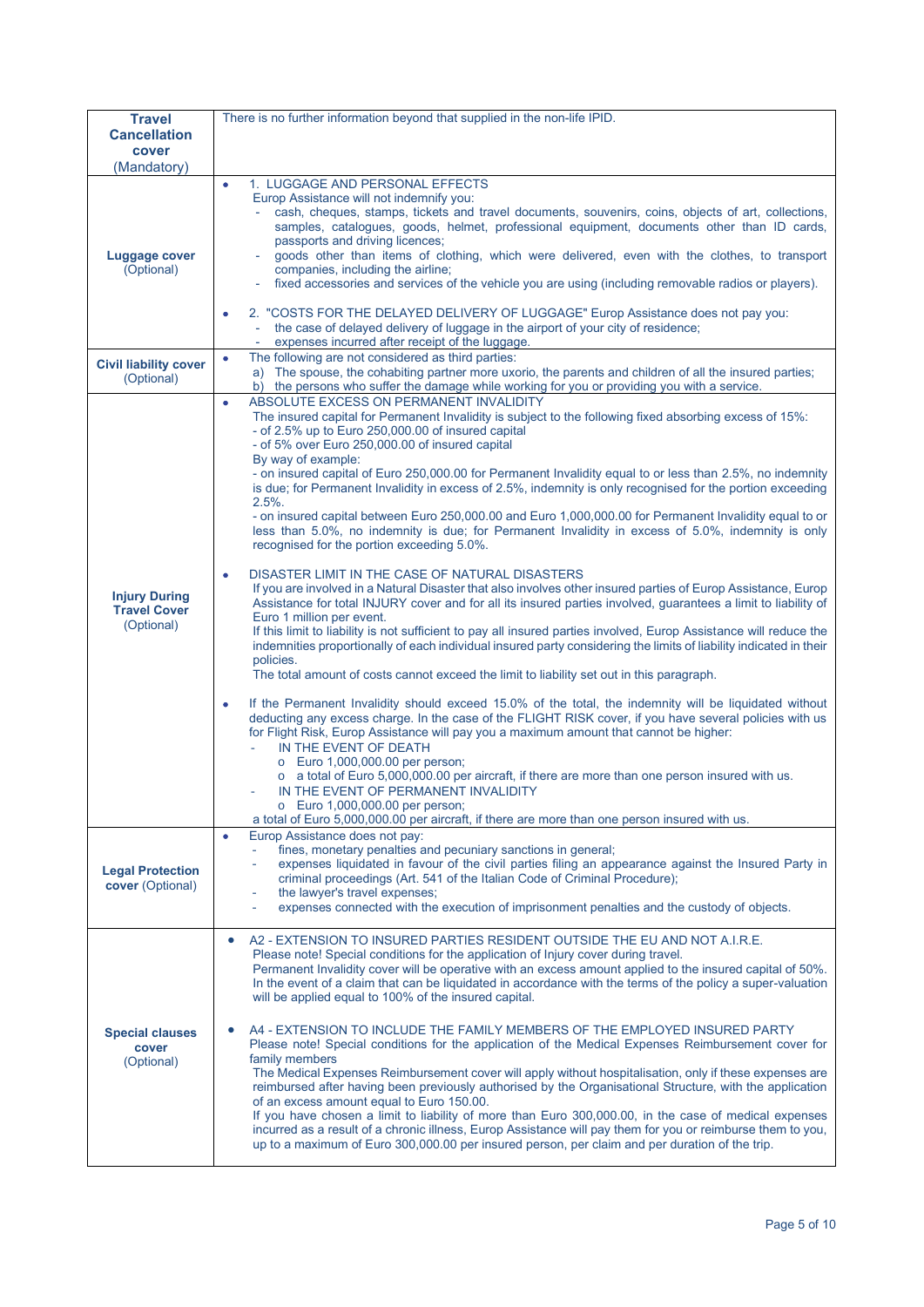| $\oplus$                                                  | Where is the cover valid?                                                                                                                                                                                                                                                                                                                                                                                                                                                                                                                                                                                                                                                                                                                                                                                                                                                                                                                                                                                |
|-----------------------------------------------------------|----------------------------------------------------------------------------------------------------------------------------------------------------------------------------------------------------------------------------------------------------------------------------------------------------------------------------------------------------------------------------------------------------------------------------------------------------------------------------------------------------------------------------------------------------------------------------------------------------------------------------------------------------------------------------------------------------------------------------------------------------------------------------------------------------------------------------------------------------------------------------------------------------------------------------------------------------------------------------------------------------------|
| <b>Assistance cover</b><br>(Mandatory)                    | For vehicle service, the cover applies in the following countries:<br>✓<br>Italy, the Republic of San Marino, the Vatican City, Albania, Algeria, Andorra, Austria, Belgium, Belorussia,<br>Bosnia Herzegovina, Bulgaria, Croatia, Continental Denmark, Egypt, Estonia, Finland, France, Germany,<br>Gibraltar, Greece, Ireland and Northern Ireland, Iceland, Israel, Latvia, Lebanon, Liechtenstein, Lithuania,<br>Luxembourg, Macedonia, Malta, Morocco, Moldavia, Monaco, Norway, the Netherlands, Poland,<br>Continental Portugal, the United Kingdom, the Czechoslovakian Republic, Romania, European Russia<br>(excluding the Ural Mountains), Serbia, Syria, Slovakia, Slovenia, Continental Spain and the Mediterranean<br>islands, Sweden, Switzerland, Tunisia, Turkey, the Ukraine and Hungary.<br>For Personal Assistance the cover is valid in all countries of the world.<br>$\checkmark$<br>The cover is valid exclusively in Italy for family and household assistance.<br>$\checkmark$ |
| <b>Medical expenses</b>                                   | There is no further information beyond that supplied in the non-life IPID.                                                                                                                                                                                                                                                                                                                                                                                                                                                                                                                                                                                                                                                                                                                                                                                                                                                                                                                               |
| cover<br>(Mandatory)                                      |                                                                                                                                                                                                                                                                                                                                                                                                                                                                                                                                                                                                                                                                                                                                                                                                                                                                                                                                                                                                          |
| <b>Travel</b>                                             | There is no further information beyond that supplied in the non-life IPID.                                                                                                                                                                                                                                                                                                                                                                                                                                                                                                                                                                                                                                                                                                                                                                                                                                                                                                                               |
| <b>Cancellation</b>                                       |                                                                                                                                                                                                                                                                                                                                                                                                                                                                                                                                                                                                                                                                                                                                                                                                                                                                                                                                                                                                          |
| cover                                                     |                                                                                                                                                                                                                                                                                                                                                                                                                                                                                                                                                                                                                                                                                                                                                                                                                                                                                                                                                                                                          |
| (Mandatory)                                               |                                                                                                                                                                                                                                                                                                                                                                                                                                                                                                                                                                                                                                                                                                                                                                                                                                                                                                                                                                                                          |
| Luggage cover<br>(Optional)                               | There is no further information beyond that supplied in the non-life IPID.                                                                                                                                                                                                                                                                                                                                                                                                                                                                                                                                                                                                                                                                                                                                                                                                                                                                                                                               |
| <b>Civil liability cover</b><br>(Optional)                | There is no further information beyond that supplied in the non-life IPID.                                                                                                                                                                                                                                                                                                                                                                                                                                                                                                                                                                                                                                                                                                                                                                                                                                                                                                                               |
| <b>Injury During</b><br><b>Travel Cover</b><br>(Optional) | There is no further information beyond that supplied in the non-life IPID.                                                                                                                                                                                                                                                                                                                                                                                                                                                                                                                                                                                                                                                                                                                                                                                                                                                                                                                               |
| <b>Legal Protection</b><br>cover (Optional)               | Cover for Protection applies in the following countries:<br>$\bullet$<br>Italy, the Republic of San Marino, the Vatican City, Albania, Algeria, Andorra, Austria, Belgium, Belorussia,<br>Bosnia Herzegovina, Bulgaria, Croatia, Denmark, Egypt, Estonia, Finland, France, Germany, Gibraltar,<br>Greece, Ireland, Iceland, Liechtenstein, Latvia, Libya, Lithuania, Luxembourg, Macedonia, Malta,<br>Morocco, Moldavia, Principality of Monaco, Norway, the Netherlands, Poland, Portugal, the United<br>Kingdom, the Czechoslovakian Republic, Romania, Russia, Serbia and Montenegro, Slovakia, Slovenia,<br>Spain, Sweden, Switzerland, Tunisia, Turkey, the Ukraine and Hungary.                                                                                                                                                                                                                                                                                                                    |
| <b>Special clauses</b><br>cover<br>(Optional)             | For each Extension the territorial extension valid for the individual Cover of reference applies                                                                                                                                                                                                                                                                                                                                                                                                                                                                                                                                                                                                                                                                                                                                                                                                                                                                                                         |

|                                                 |                      | What are my obligations? What are the company's obligations?                                                                                                                                                                                                                                                                                                                                                                                                                                                                                                                                                                                                                                                                                                                                                                                                                                                                                                                                                                      |
|-------------------------------------------------|----------------------|-----------------------------------------------------------------------------------------------------------------------------------------------------------------------------------------------------------------------------------------------------------------------------------------------------------------------------------------------------------------------------------------------------------------------------------------------------------------------------------------------------------------------------------------------------------------------------------------------------------------------------------------------------------------------------------------------------------------------------------------------------------------------------------------------------------------------------------------------------------------------------------------------------------------------------------------------------------------------------------------------------------------------------------|
|                                                 | <b>Claim filing:</b> | <b>Assistance cover (mandatory)</b><br>In the event of a claim, you must call the Europ Assistance Organisational<br>Structure immediately, or as soon as possible, at 800 - 083723 from Italy or<br>(+39) 02.58.24.59.42 from abroad.<br>If you cannot call, fax the Organisational Structure on 02.58.47.72.01 or send<br>a telegram to EUROP ASSISTANCE ITALIA S.p.A. - Piazza Trento, 8 - 20135<br><b>MII AN</b>                                                                                                                                                                                                                                                                                                                                                                                                                                                                                                                                                                                                              |
| What should I do in<br>the event of a<br>claim? |                      | Medical expense reimbursement cover (mandatory)<br>In the event of a claim:<br>you must immediately contact the Organisational Structure at 800 -<br>083723 from Italy or (+39) 02.58.24.59.42 from abroad;<br>you must make a report within sixty days of when the incident occurred.<br>To make the report:<br>access the portal https://sinistrionline.europassistance.it or website<br>www.europassistance.it in the CLAIMS section and following the<br>instructions<br>(if you need help, you can always call 800.90.48.91 from 08:00 to<br>20:00, Monday to Saturday)<br>or<br>write a letter sent recorded delivery with advice of receipt to Europ<br>Assistance - Ufficio Liquidazione Sinistri (Claims Settlement Office)<br>(indicating the quarantee for which you are reporting the claim) -<br>Piazza Trento, 8 20135 Milan.<br><b>or</b><br>Send an e-mail to: turismo@europassistance.it<br>$\sim$<br><b>or</b><br>Fax 02-58.47.70.19<br>You must send Europ Assistance all documentation required in accordance |
|                                                 |                      | with the policy.                                                                                                                                                                                                                                                                                                                                                                                                                                                                                                                                                                                                                                                                                                                                                                                                                                                                                                                                                                                                                  |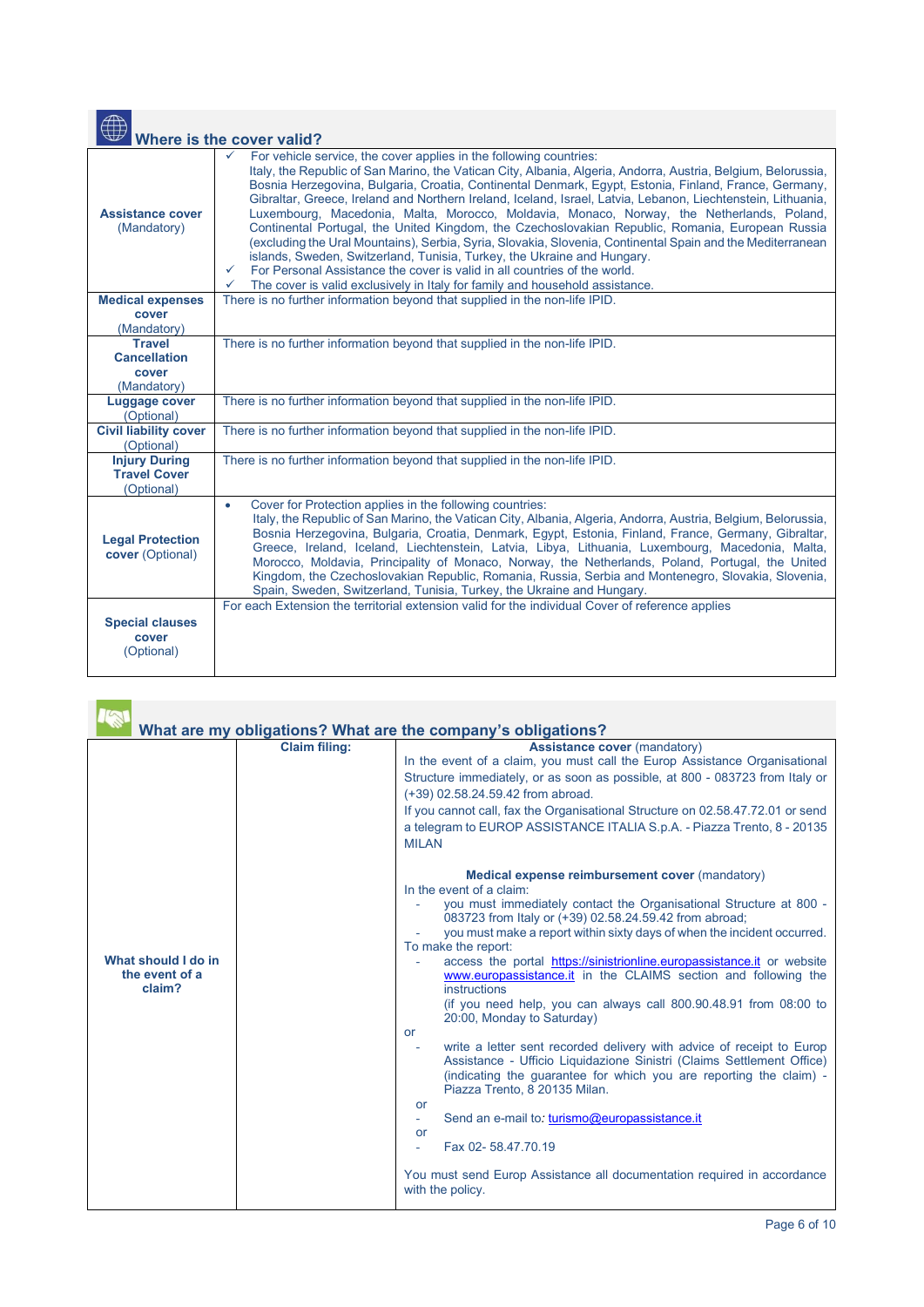|                                            |                                          | Travel Cancellation cover (Mandatory); Baggage cover (Optional); Civil<br>Liability cover (Optional); Travel Accident cover (Optional)<br>To make the report:                                                                                                                                                                                                                                                                                                                                                                                                    |
|--------------------------------------------|------------------------------------------|------------------------------------------------------------------------------------------------------------------------------------------------------------------------------------------------------------------------------------------------------------------------------------------------------------------------------------------------------------------------------------------------------------------------------------------------------------------------------------------------------------------------------------------------------------------|
|                                            |                                          | access the portal https://sinistrionline.europassistance.it or website<br>www.europassistance.it in the CLAIMS section and following the<br>instructions                                                                                                                                                                                                                                                                                                                                                                                                         |
|                                            |                                          | (if you need help, you can always call 800.90.48.91 from 08:00 to<br>20:00, Monday to Saturday)                                                                                                                                                                                                                                                                                                                                                                                                                                                                  |
|                                            |                                          | or<br>write a letter sent recorded delivery with advice of receipt to Europ<br>Assistance - Ufficio Liquidazione Sinistri (Claims Settlement Office)<br>(indicating the guarantee for which you are reporting the claim) -<br>Piazza Trento, 8 20135 Milan.                                                                                                                                                                                                                                                                                                      |
|                                            |                                          | or<br>Send an e-mail to: turismo@europassistance.it<br>A.<br>or                                                                                                                                                                                                                                                                                                                                                                                                                                                                                                  |
|                                            |                                          | Fax 02-58.47.70.19<br>You must send Europ Assistance all documentation required in accordance<br>with the policy.                                                                                                                                                                                                                                                                                                                                                                                                                                                |
|                                            |                                          | <b>Legal Protection cover (Optional)</b><br>You must report any claim as soon as it occurs and/or you become aware of<br>it, by accessing the portal https://sinistrionline.europassistance.it and<br>following the instructions (or accessing the website directly at<br>www.europassistance.it claims section), or sending a written report to Europ<br>Assistance Italia S.p.A., Ufficio Liquidazione Sinistri "Tutela Legale" (Claims<br>Liquidation Office "Legal Protection"), Milan, Piazza Trento n° 8, Fax 02<br>58384210, Freephone number 800.085820. |
|                                            |                                          | You must send Europ Assistance a copy of each document received within 7<br>days of receiving it.<br>You must also specify the registered number and/or any other element useful<br>to correctly identifying the proceedings.                                                                                                                                                                                                                                                                                                                                    |
|                                            | <b>Direct</b><br>assistance/Agreements:  | <b>Assistance cover (mandatory)</b><br>No services will be provided to you directly by entities or facilities authorised<br>by Europ Assistance other than those indicated in the Assistance cover                                                                                                                                                                                                                                                                                                                                                               |
|                                            |                                          | Medical expense reimbursement cover (mandatory)<br>No services will be provided to you directly by entities or facilities authorised<br>by Europ Assistance other than those indicated in the Medical expenses<br>reimbursement cover                                                                                                                                                                                                                                                                                                                            |
|                                            |                                          | Travel Cancellation cover (Mandatory); Baggage cover (Optional); Civil<br>Liability cover (Optional); Travel Accident cover (Optional);<br>Legal<br><b>Protection cover (Optional)</b>                                                                                                                                                                                                                                                                                                                                                                           |
|                                            |                                          | No services will be provided to you directly by entities or facilities authorised<br>by Europ Assistance.                                                                                                                                                                                                                                                                                                                                                                                                                                                        |
|                                            | <b>Management by other</b><br>companies: | There is no management by other companies.                                                                                                                                                                                                                                                                                                                                                                                                                                                                                                                       |
|                                            | <b>Time limit:</b>                       | <b>Assistance cover (mandatory)</b><br>All rights deriving from the insurance contract will expire two years after the<br>occurrence of the event giving rise to the right.                                                                                                                                                                                                                                                                                                                                                                                      |
|                                            |                                          | Medical expense reimbursement cover (mandatory)<br>All rights deriving from the insurance contract will expire two years after the<br>occurrence of the event giving rise to the right.<br>If a claim is filed, you are required to stop the time limit in writing.                                                                                                                                                                                                                                                                                              |
|                                            |                                          | Travel Cancellation cover (Mandatory); Baggage cover (Optional); Civil<br>Liability cover (Optional); Travel Accident cover (Optional);<br>Legal<br><b>Protection cover</b> (Optional)                                                                                                                                                                                                                                                                                                                                                                           |
|                                            |                                          | All rights deriving from the insurance contract will expire two years after the<br>occurrence of the event giving rise to the right.<br>If a claim is filed, you are required to stop the time limit in writing.                                                                                                                                                                                                                                                                                                                                                 |
|                                            |                                          | In third-party liability insurance, the two year period starts as of the date on<br>which the third party claimed damages from the Insured Party or brought the<br>action against the latter.                                                                                                                                                                                                                                                                                                                                                                    |
| <b>Inexact or reticent</b><br>declarations |                                          | There is no further information beyond that supplied in the non-life IPID.                                                                                                                                                                                                                                                                                                                                                                                                                                                                                       |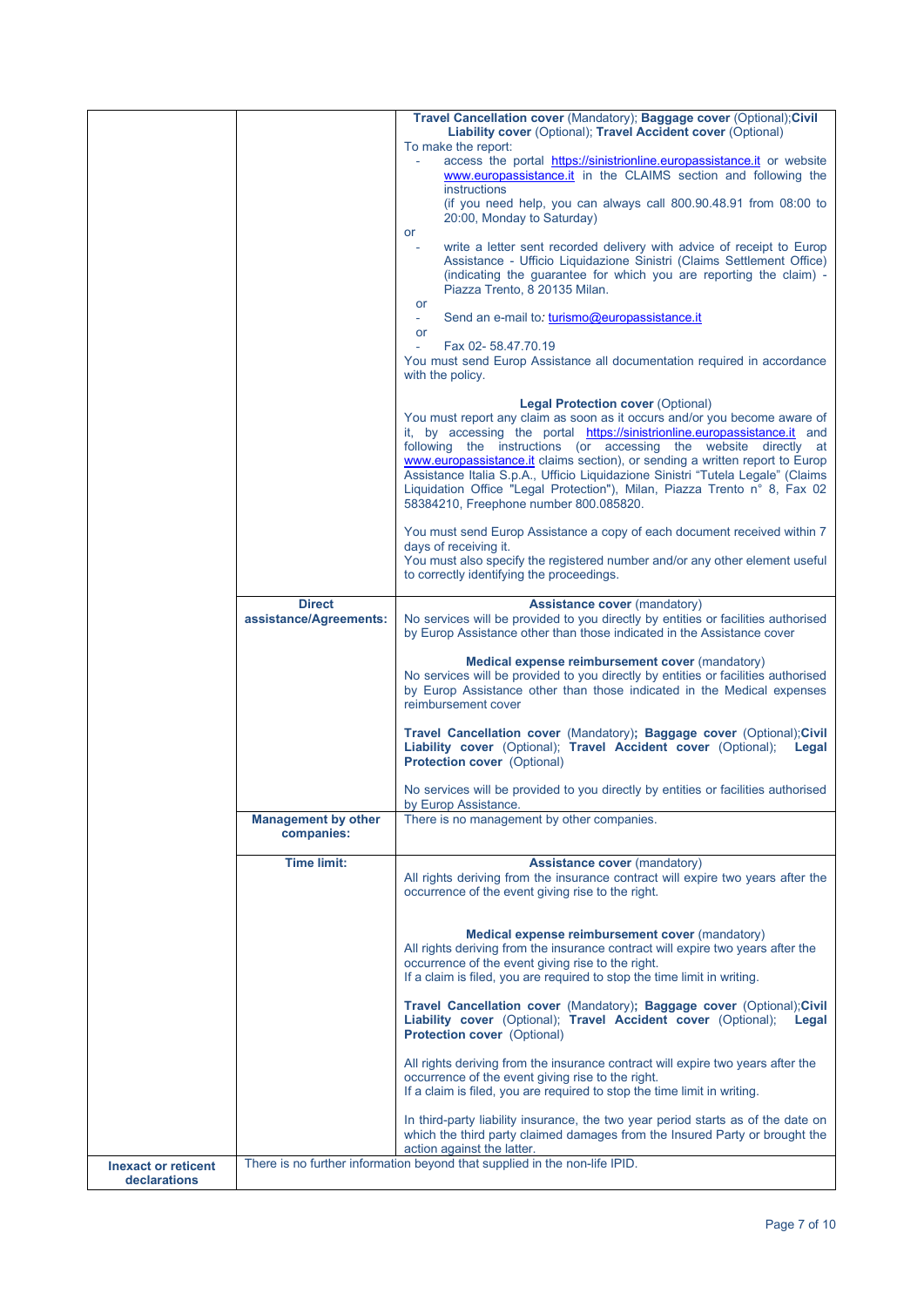| <b>Obligations of the</b><br>company | <b>Assistance cover (mandatory)</b><br>No compensation will be paid since the Europ Assistance Organisational Structure provides the<br>assistance benefits directly<br>Medical Expense Reimbursement cover (Mandatory); Trip Cancellation cover (Mandatory); Baggage<br>Guarantee (Optional); Civil Liability cover (Optional); Travel Accident cover (Optional); Legal |
|--------------------------------------|--------------------------------------------------------------------------------------------------------------------------------------------------------------------------------------------------------------------------------------------------------------------------------------------------------------------------------------------------------------------------|
|                                      | <b>Protection cover</b> (Optional)<br>Once the necessary documentation has been received, the validity of the cover has been verified and all<br>necessary assessments performed. Europ Assistance determines the amount of the compensation due,<br>notifies the concerned parties and makes payment within 20 days.                                                    |

|                | When and how do I need to pay?                                                                                                                                                                                                                                                                                                                                                                                                                                                                                                                                                                                                         |
|----------------|----------------------------------------------------------------------------------------------------------------------------------------------------------------------------------------------------------------------------------------------------------------------------------------------------------------------------------------------------------------------------------------------------------------------------------------------------------------------------------------------------------------------------------------------------------------------------------------------------------------------------------------|
| <b>Premium</b> | The accepted means of payment are:<br>bank cheques or bank drafts bearing a non-transferability clause and made out in the name of Europ<br>Assistance Italia S.p.A. (except if the policy is purchased at a distance).<br>direct debits to bank and postal current accounts in the name of Europ Assistance Italia S.p.A. by bank<br>transfer, bank account form, POS system. If the intermediary so permits, payment by credit card is also<br>permitted.<br>Cash payments are allowed only if the annual premium (even if split) does not exceed the amount of Euro<br>750.00 (excluding if the policy is purchased at a distance). |
| <b>Refund</b>  | Withdrawal in the event of a claim:<br>you can withdraw from the policy after each claim made in accordance with the methods specified in the policy<br>and until the 60th day from the date of payment or refusal of such, writing to Europ Assistance. Withdrawal shall<br>take effect 30 days after the date of receipt of your notice. Within the next fifteen days, Europ Assistance shall<br>reimburse, net of tax, the part of the premium relating to the Risk period not covered.<br>Europ Assistance may also exercise its faculty to withdraw from the policy after a claim, providing the same 30<br>days' notice.         |



### **When does cover start and end?**

| $^{\sf \tau}$ erm | ∖ consecutive davs.<br>Cover applies<br>iourneys<br>. lastinc<br>$\mathsf{I}$ |
|-------------------|-------------------------------------------------------------------------------|
| ension            | the cover.<br>here is<br>, no suspension<br>эг                                |
|                   |                                                                               |

### NU.

 $\mathbf{3}$ 

### **How can I cancel the policy?**

| <u>ITOM GAILLEUMING MIN DONOVI</u>       |                                                                                                                                                                                                                                                                                                                                                                                                                                                                                                                                                          |  |
|------------------------------------------|----------------------------------------------------------------------------------------------------------------------------------------------------------------------------------------------------------------------------------------------------------------------------------------------------------------------------------------------------------------------------------------------------------------------------------------------------------------------------------------------------------------------------------------------------------|--|
| <b>Change of mind after</b><br>agreement | If you have a policy with a duration of more than 12 months, you can withdraw from the policy by sending<br>Europ Assistance a letter sent recorded delivery with advice of receipt 60 days before the annual expiry<br>date of the policy. Withdrawal will take effect from the following year.<br>Europ Assistance, within the following sixty days from receipt of the withdrawal, exercised in the manner<br>described above, will reimburse you for the part of the premium relating to the insurance period not used,<br>after deduction of taxes. |  |
| <b>Termination</b>                       | There are no termination clauses giving you the right to terminate the contract beyond any indicated in the<br>section "When and how do I need to pay? - Refunds".                                                                                                                                                                                                                                                                                                                                                                                       |  |

# **Who is this product for?**

The product is dedicated to all those companies needing to protect their travelling staff in the event of illness and injury. It is intended for all medium/large enterprises that cannot identify, at the time of stipulating the contract, the names of all travelling staff that during the policy year will be making business trips, the maximum period of stay per individual transfer is 180 days.

### **What costs do I need to pay?**

intermediation costs: the average proportion received by the intermediary is 21.13%

| <b>HOW CAN I FILE COMPLAINTS AND SETTLE DISPUTES?</b> |                                                                                                                                                                                                                                                                                                                                                                                                                                                                         |  |
|-------------------------------------------------------|-------------------------------------------------------------------------------------------------------------------------------------------------------------------------------------------------------------------------------------------------------------------------------------------------------------------------------------------------------------------------------------------------------------------------------------------------------------------------|--|
| With the insurance<br>company                         | You can submit any complaints regarding the contract or claims management by writing to Europ<br>Assistance Italia S.p.A. - FAO Ufficio Reclami (Complaints Office) by means of:<br>Mail: Piazza Trento, 8 - 20135 Milan;<br>Fax: 02.58.47.71.28<br>Certified e-mail: reclami@pec.europassistance.it<br>E-mail: ufficio.reclami@europassistance.it.<br>Europ Assistance Italia S.p.A. will answer your complaint within 45 days of receipt, as envisaged by the<br>law. |  |
| <b>With IVASS</b>                                     | If you are not satisfied with the outcome of the complaint or if you have not received an answer from Europ<br>Assistance Italia S.p.A. within the maximum terms of forty-five days, you can contact IVASS (the Italian<br>Institute for the Supervision of Insurance) - Servizio Tutela del Consumatore (Consumer Protection                                                                                                                                           |  |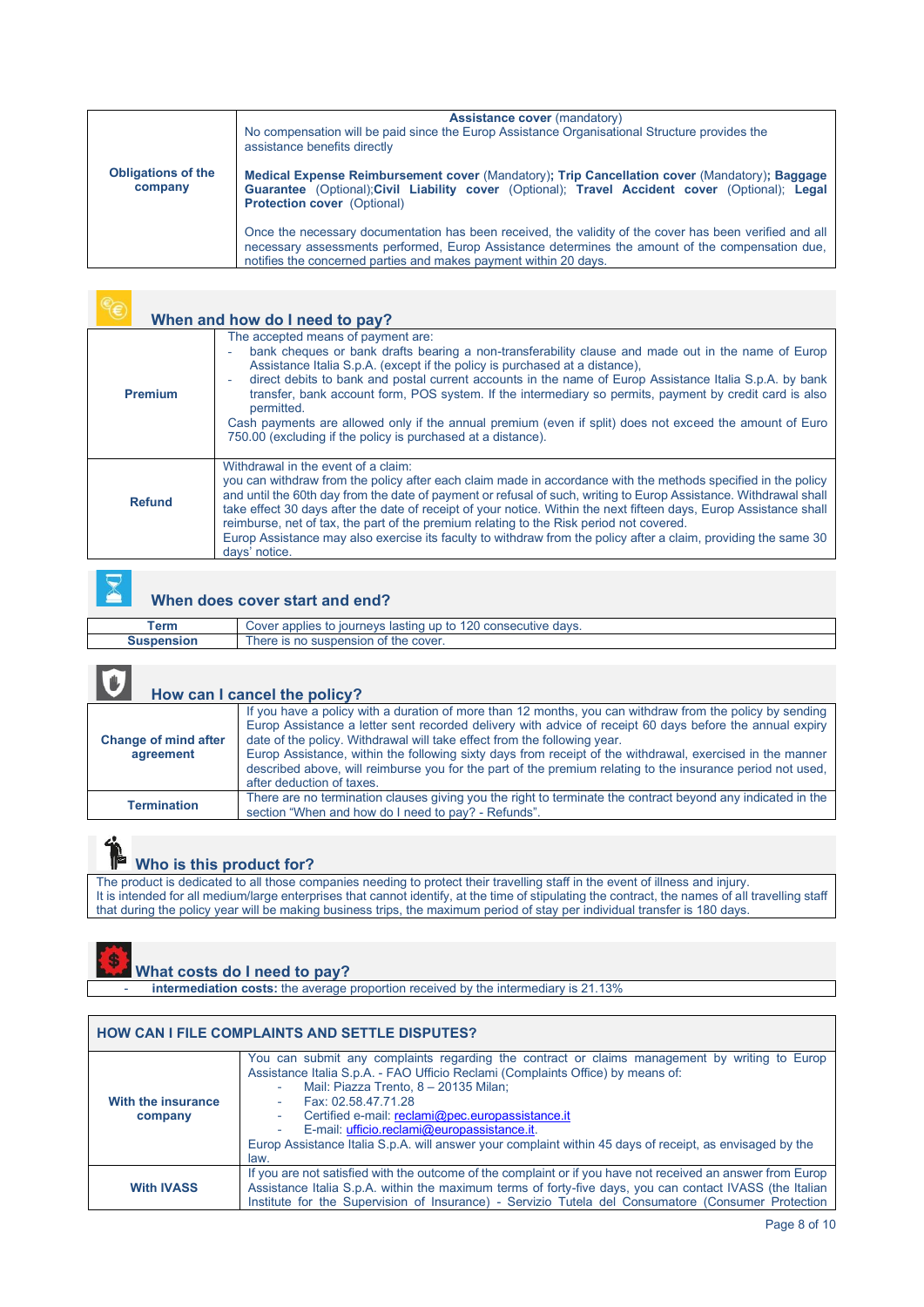|                                                                                                         | Service) - via del Quirinale, 21 - 00187 Rome, fax 06/42.13.32.06, certified e-mail: ivass@pec.ivass.it,<br>attaching the documentation relative to the complaint processed by Europ Assistance to your request.<br>in the complaint, please specify:                                                                                                                                                                                                                                                                                                                                                                                                                                                                                                                                                                                                                                                                                                                                                                                                                                                                                                                                                                                                             |  |  |
|---------------------------------------------------------------------------------------------------------|-------------------------------------------------------------------------------------------------------------------------------------------------------------------------------------------------------------------------------------------------------------------------------------------------------------------------------------------------------------------------------------------------------------------------------------------------------------------------------------------------------------------------------------------------------------------------------------------------------------------------------------------------------------------------------------------------------------------------------------------------------------------------------------------------------------------------------------------------------------------------------------------------------------------------------------------------------------------------------------------------------------------------------------------------------------------------------------------------------------------------------------------------------------------------------------------------------------------------------------------------------------------|--|--|
|                                                                                                         | first name, surname and domicile of the complainant, with telephone number if available;                                                                                                                                                                                                                                                                                                                                                                                                                                                                                                                                                                                                                                                                                                                                                                                                                                                                                                                                                                                                                                                                                                                                                                          |  |  |
|                                                                                                         | identification of the individual(s) whose conduct is complained of;<br>$\bullet$<br>a brief but complete description of the reason for the complaint;<br>$\bullet$                                                                                                                                                                                                                                                                                                                                                                                                                                                                                                                                                                                                                                                                                                                                                                                                                                                                                                                                                                                                                                                                                                |  |  |
|                                                                                                         | a copy of the complaint made to the insurance company and any reply received from it;<br>$\bullet$                                                                                                                                                                                                                                                                                                                                                                                                                                                                                                                                                                                                                                                                                                                                                                                                                                                                                                                                                                                                                                                                                                                                                                |  |  |
|                                                                                                         | all documents useful to providing a more complete description of the related circumstances.                                                                                                                                                                                                                                                                                                                                                                                                                                                                                                                                                                                                                                                                                                                                                                                                                                                                                                                                                                                                                                                                                                                                                                       |  |  |
|                                                                                                         | You can find the complaints submission form on the IVASS website at www.ivass.it.                                                                                                                                                                                                                                                                                                                                                                                                                                                                                                                                                                                                                                                                                                                                                                                                                                                                                                                                                                                                                                                                                                                                                                                 |  |  |
| BEFORE INVOLVING THE LEGAL AUTHORITIES, alternative systems may be used to settle the dispute, such as: |                                                                                                                                                                                                                                                                                                                                                                                                                                                                                                                                                                                                                                                                                                                                                                                                                                                                                                                                                                                                                                                                                                                                                                                                                                                                   |  |  |
| <b>Mediation</b>                                                                                        | Contact a mediation organisation from those featured on the list of the Ministry of Justice, available for<br>consultation on the website www.giustizia.it (Italian Law no. 98 of 09/08/2013).                                                                                                                                                                                                                                                                                                                                                                                                                                                                                                                                                                                                                                                                                                                                                                                                                                                                                                                                                                                                                                                                    |  |  |
| <b>Assisted</b>                                                                                         | Through a request made by your lawyer to Europ Assistance Italia S.p.A.                                                                                                                                                                                                                                                                                                                                                                                                                                                                                                                                                                                                                                                                                                                                                                                                                                                                                                                                                                                                                                                                                                                                                                                           |  |  |
| negotiation                                                                                             | Insurance disputes on the determination and estimate of damage in the scope of policies covering                                                                                                                                                                                                                                                                                                                                                                                                                                                                                                                                                                                                                                                                                                                                                                                                                                                                                                                                                                                                                                                                                                                                                                  |  |  |
|                                                                                                         | the risk of damage (where envisaged by the Insurance Conditions).<br>In the event of a dispute relating to the determination and estimate of the damage, a contractual appraisal<br>is required to resolve this type of disputes if provided for by the policy terms and conditions. The request<br>to begin the contractual appraisal or arbitration must be addressed to: Ufficio Liguidazione Sinistri (Claims<br>Settlement Office) – Piazza Trento, 8 – 20135 Milan, by letter sent recorded delivery with advice of receipt<br>or certified e-mail to sinistri@pec.europassistance.it.<br>If the dispute relates to policies covering the risk of damage for which the contractual appraisal has already<br>been completed or if the dispute does not relate to the determination and estimate of the damage, the law<br>establishes compulsory mediation as a condition for admissibility, with the right to opt for assisted<br>negotiation first.                                                                                                                                                                                                                                                                                                        |  |  |
| <b>Other alternative</b><br>dispute resolution<br>systems                                               | Insurance disputes on medical matters (where envisaged by the Insurance Conditions).<br>In the event of disputes relating to medical issues in connection with injury or illness policies, arbitration<br>must be performed to settle such disputes, in accordance with the policy terms and conditions. The request<br>to begin the contractual appraisal or arbitration must be addressed to: Ufficio Liguidazione Sinistri (Claims<br>Settlement Office) – Piazza Trento, 8 – 20135 Milan, by letter sent recorded delivery with advice of receipt<br>or certified e-mail to sinistri@pec.europassistance.it.<br>If the dispute relates to policies covering injuries or illnesses for which arbitration has already been<br>attempted or if the dispute does not relate to medical matters, the law establishes compulsory mediation<br>as a condition for admissibility, with the right to opt for assisted negotiation first.<br>The foregoing is without prejudice to the right to seek remedy in court.<br>To settle cross-border disputes, a complaint can be submitted to the IVASS or to the competent<br>foreign system activated using the FIN-NET procedure (by accessing the website:<br>http://ec.europa.eu/internal_market/finnet/index_en.htm). |  |  |

**FOR THIS CONTRACT, THE COMPANY HAS AN INTERNET AREA RESERVED TO THE CONTRACTING PARTY ("HOME INSURANCE"), THEREFORE AFTER STIPULATION, YOU WILL BE ABLE TO CONSULT THIS AREA AND USE IT TO DIGITALLY MANAGE THE CONTRACT.**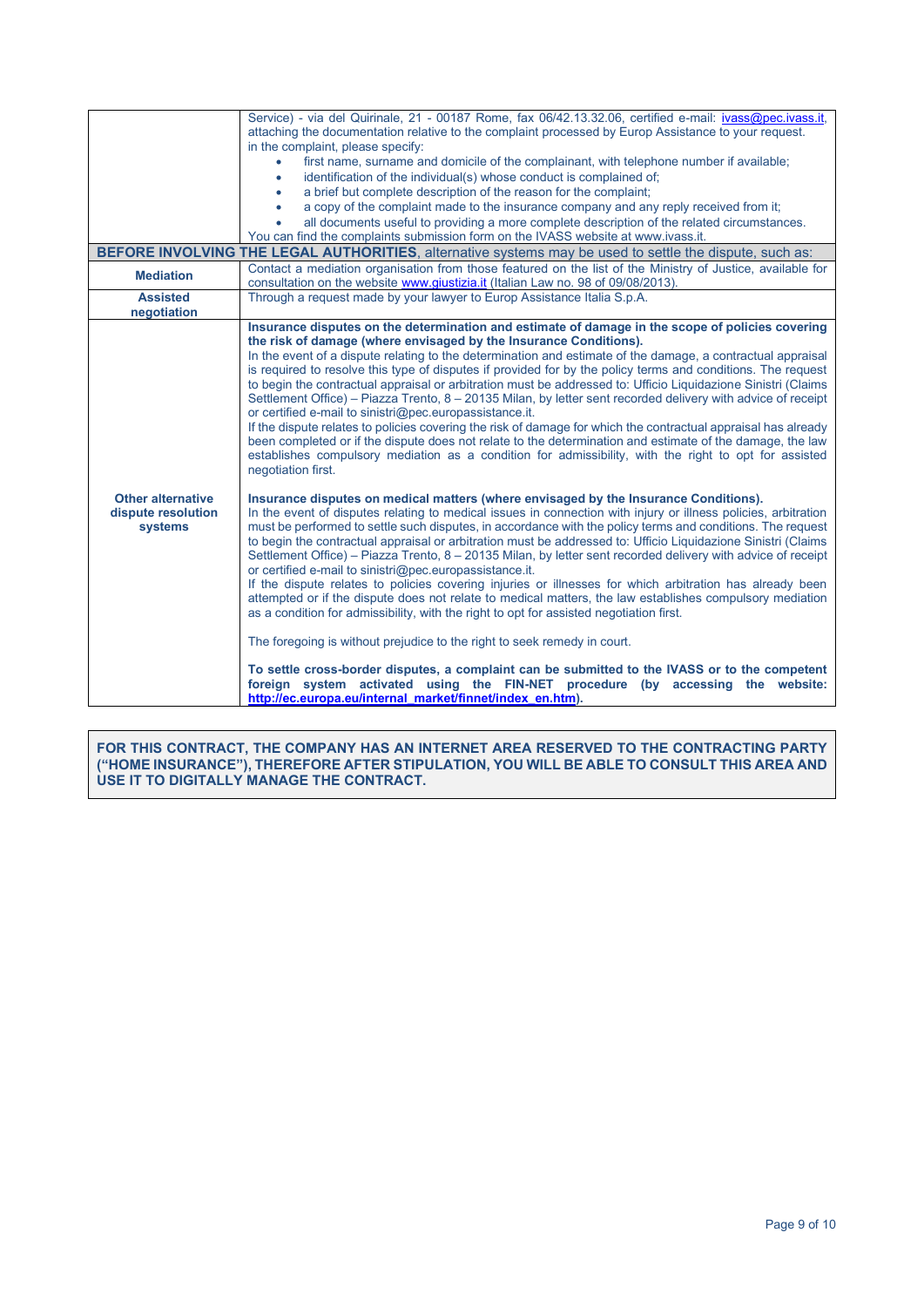#### **DISCLOSURE FOR ONLINE SALES OF "REMOTE" INSURANCE POLICIES**

The proposed Insurance policy is defined, in accordance with Italian Legislative Decree no. 206/05, as a "remote contract", i.e. a "contract agreed between a professional [Europ Assistance Italia S.p.A.] and the Consumer in the framework of an organised system for the remote sale or provision of services without the simultaneous, physical presence of the professional and the consumer, exclusively using one or more means of remote communication up to the signing of the contract and including the signing of the contract itself".

Please be informed that: Consumer is any natural person acting for purposes that do not come under the scope of their business or professional activities and "means of remote communication" means "any technique used to contact customers that, without the simultaneous physical presence of the distributor and the contracting party, can be used for the remote placement of insurance and reinsurance contracts"

Europ Assistance Italia S.p.A. is a company authorised to carry out insurance activities under Ministerial Decree of 02 June 1993 (Official Journal no. 152 of 01 July 1993), with registered office in Italy at Piazza Trento 8, 20135 Milan.

The Insurance contract proposed is described in summary fashion in the non-life pre-contractual information document, the additional nonlife pre-contractual information document and fully in the insurance terms and conditions; if these conditions coincide with your expectations, the premium to be paid to stipulate the contract is that specified in appended quotation.

The Contracting Party has the right to choose to receive and send the pre-contractual documentation and the documentation envisaged by current legislation as hard copies or e-mails or to the website address indicated by electronic communication and to change their choice at a later date.

The Contracting Party shall in any case have the right to request that the above documentation be re-sent as hard copies, at no extra cost. Europ Assistance will ask the Contracting Party to sign and re-send, purely for documentation purposes, a copy of the contract.

Please remember that the Consumer may exercise their right to withdraw within 14 days of conclusion of the contract; this is without prejudice to the right of Europ Assistance Italia S.p.A. to withhold the amount due for the premium corresponding to the period for which the contract was in force.

In accordance with Art. 67-duodecies, paragraph 5b, withdrawal does not apply to insurance policies lasting for less than one month.

The right of withdrawal can be exercised by sending a letter sent recorded delivery with advice of receipt to: Europ Assistance Italia S.p.A. – Servizio Clienti (Customer Services) – Piazza Trento 8, 20135 Milan.

Complaints may also be sent to the above addresses.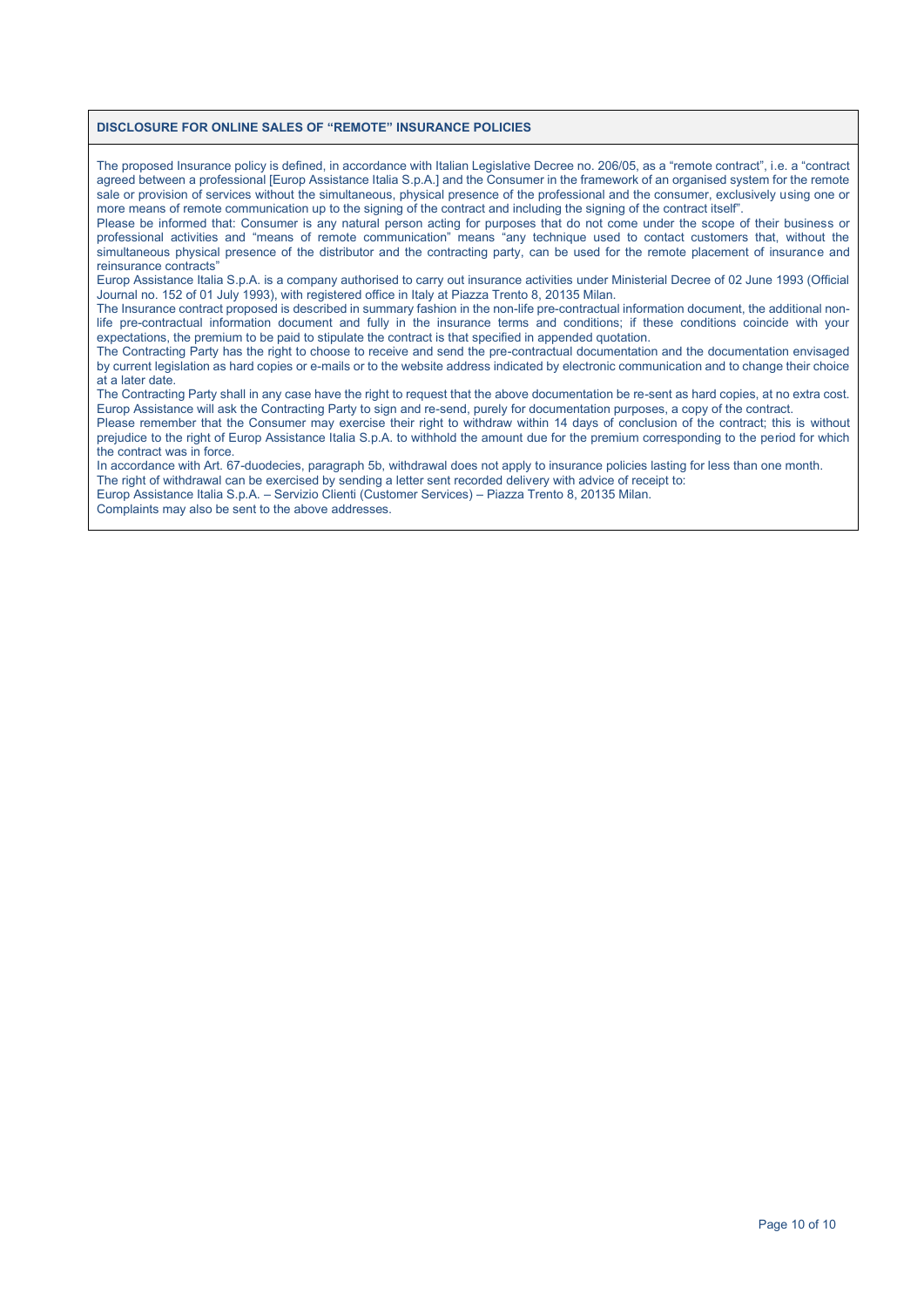

Europ Assistance Italia S.p.A.



# **"Business Pass Flat Solution 2.0"**

**Non-life insurance Contract** 

Stipulated with

**Europ Assistance Italia S.p.A.** having its registered office in Piazza Trento 8, Milan – Company authorised to provide insurance by Decree no. 19569 issued by the Ministry for Industry, Trade and Crafts on 02 June 1993 (Official Journal no. 152 of 1 July 1993) – registered in section I of the Official Roll of Insurance and Reinsurance Businesses under no. 100,108 – Company belonging to the Generali Group, registered with the Official Roll of Insurance Groups – Company subject to the management and coordination of Assicurazioni Generali S.p.A.

**Version 03.11.2020**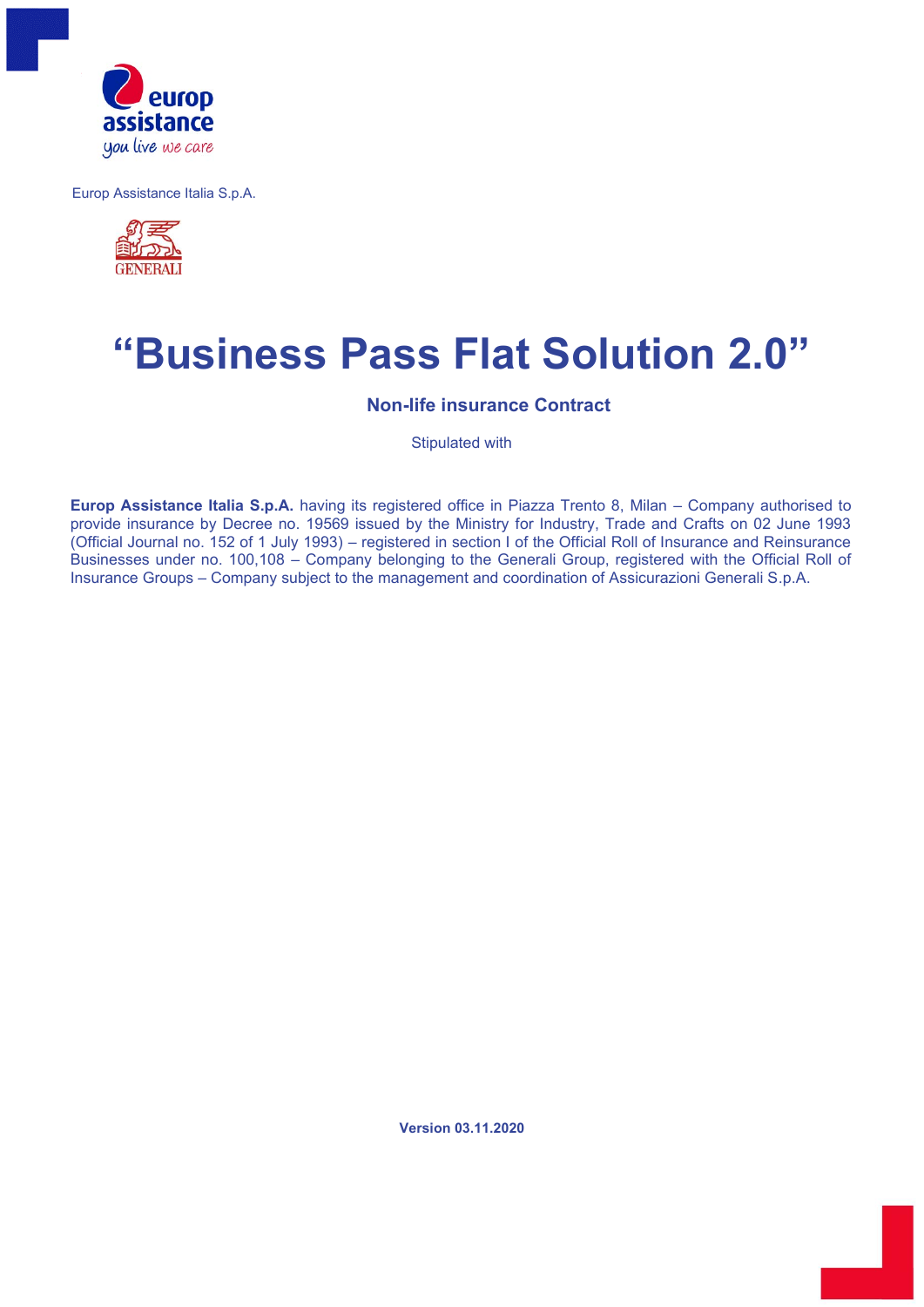

**INSURANCE CONDITIONS - Form 20281** 

### **TABLE OF CONTENTS**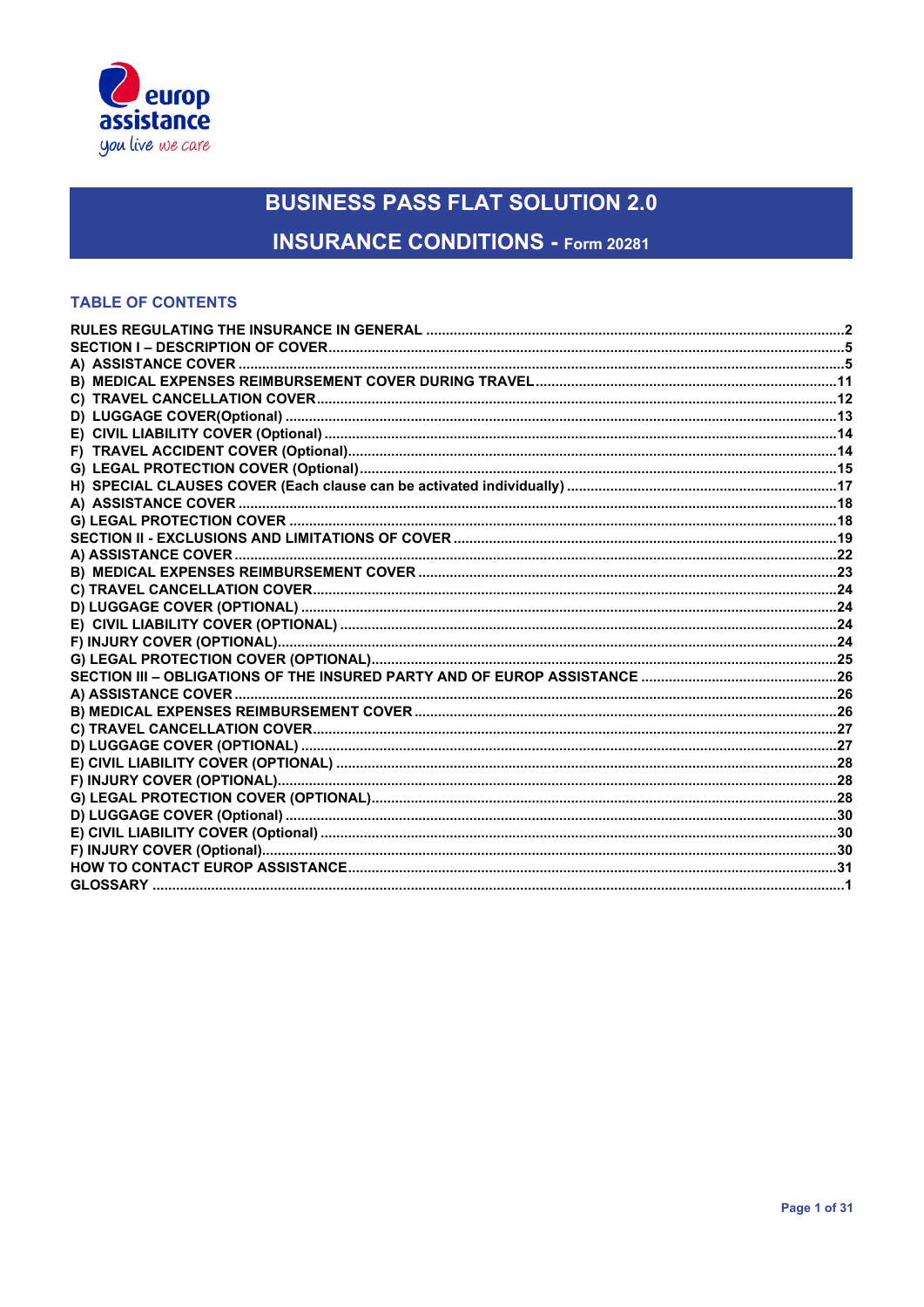

# **BUSINESS PASS FLAT SOLUTION 2.0 INSURANCE CONDITIONS - Form 20281**

#### **RULES REGULATING THE INSURANCE IN GENERAL**

#### **Art. 1 - DECLARATIONS RELATING TO RISK CIRCUMSTANCES**

As a Contracting Party, you must describe the risk you intend to insure accurately and completely and **you must therefore provide Europ Assistance with true, accurate and complete information. Any significant change in the information provided during the period of validity of the Policy must be immediately communicated to Europ Assistance. If you fail to comply with these obligations, as a Contracting Party and/or Insured Party, you may lose all or part of your right to compensation/provision of Assistance Services.**

#### **Art. 2 - OTHER INSURANCE COVER**

For the same risk, you can be insured with several insurance companies.

**If a Claim occurs, you, as Insured Party, must inform all the insurance companies with which you are insured, including Europ Assistance, of the existence of other insurance companies covering the same risk. In this case, Art. 1910 of the Italian Civil Code applies.**

*Article 1910 of the Italian Civil Code aims to prevent the Insured Party, with more than one insurance policy covering the same Risk taken out with different insurance companies, from receiving a total sum greater than the damage they have suffered. For this reason, in the event of a claim, the Insured Party must inform each insurance company of all the insurance policies taken out with the others, for the same Risk.* 

#### **Art. 3 - START DATE AND DURATION OF THE POLICY - PAYMENT OF THE PREMIUM**

The Policy shall be effective as of 24:00 (midnight) of the date on which the Policy Form is signed, if the premium or the first Premium instalment have been paid; otherwise it shall be effective as of 24:00 of the date of payment, and shall expire at 24:00 on the date indicated on the Form. **If you, as Contracting Party, do not pay the subsequent Premiums or Premium instalments, the Policy shall be suspended from midnight on the thirtieth day after the due date for payment and shall take effect again from midnight on the day on which you pay the premium.** 

**The Policy is automatically terminated in accordance with art. 1901, paragraph 3 of the Italian Civil Code, if Europ Assistance, within six months from the day on which the premium or instalment expired, does not act for the collection. Europ Assistance is entitled to request payment of the premium for the current insurance period and reimbursement of expenses incurred.**

The premium is agreed according to the number of days transfer and the type of cover chosen by the Contracting Party.

This premium, including tax, is specifically indicated for each risk insured on the Policy Form and is due in full, even if authorisation has been given to break the payment down into instalments.

Premiums must be paid in full to Europ Assistance or, where present, the intermediary of Europ Assistance duly authorised to collect premiums.

#### **Art. 4 - POLICY RENEWAL**

**The Policy is tacitly renewed every year.** 

**If, as a Contracting Party, you want to cancel the Policy, you can do so in the following ways:**

- **by letter sent recorded delivery with advice of receipt**
- **by e-mail to the address EuropAssistanceItaliaSpA@pec.europassistance.it specifying "Cancellation + policy number".**

**You must cancel at least thirty days before the expiry date.**

**Europ Assistance can also send you cancellations within the same time frame.**

**The renewal premium will be charged to the same payment instrument you used to pay for the first year.**

#### **Art. 5 - VERIFICATION OF TRAVEL DAYS**

The Contracting Party must declare the days of travel when signing the Policy Form and if they change even during the renewal phase.

**At the end of each year of the policy, Europ Assistance may make checks with the Contracting Party on the declaration of travel days.** 

**In the event of verification, the Contracting Party is also required to provide clarifications and any documents as may be necessary, including, merely by way of example: the LUL (Single Employment Register) prescribed by Italian Decree-Law no. 112 of 2008, the register of invoices or that of prices, including of its Subsidiaries and Associates.**

**If, after verification, the travel days are found to be incorrect with a margin of tolerance of 15% with respect to the initial declaration, the policy must be replaced and updated.** 

**Please note! In the event of a claim exceeding the specified margin of tolerance, the proportional rule shall apply.**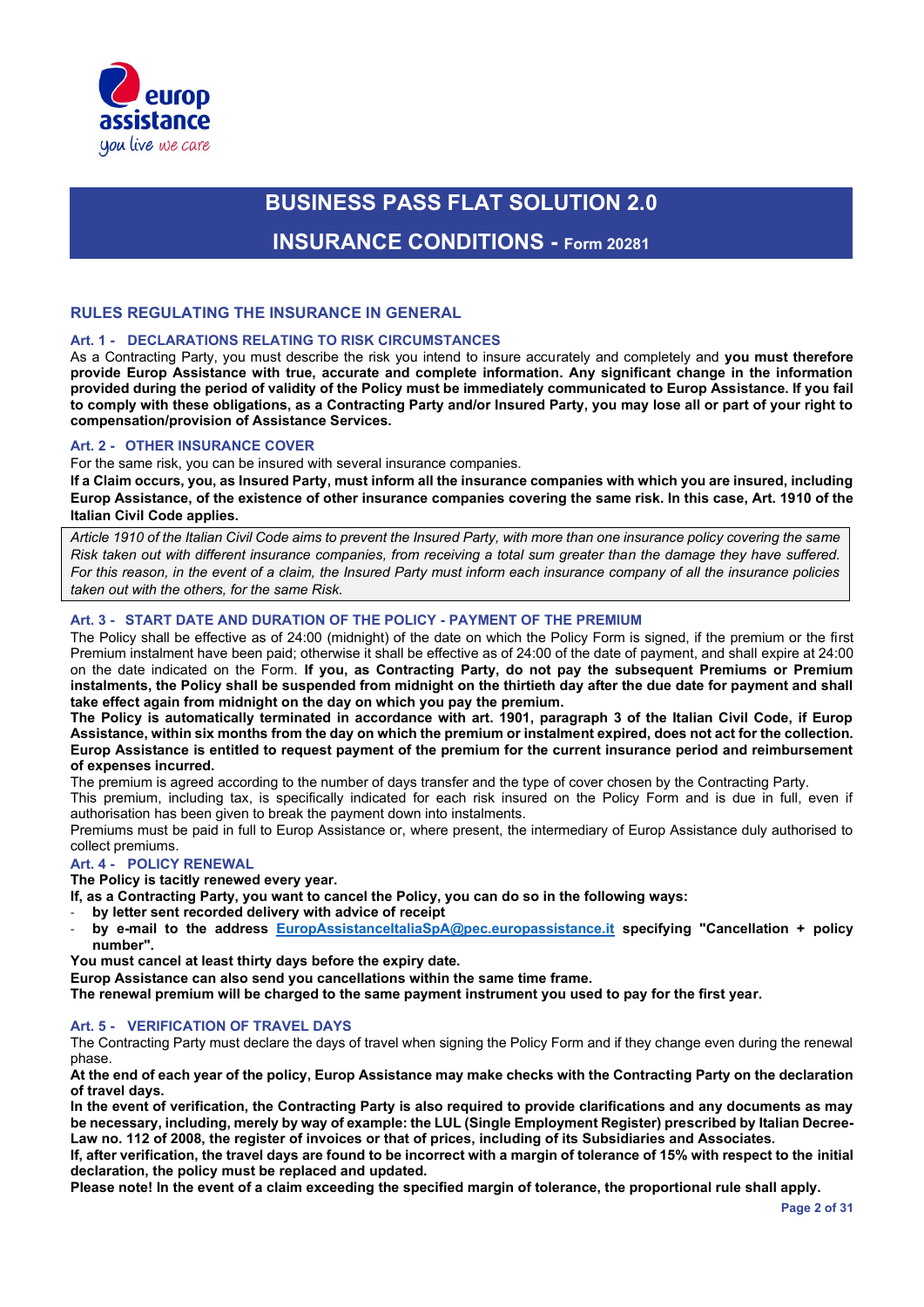

### **INSURANCE CONDITIONS - Form 20281**

#### **Art. 6 - WORSENING OF THE RISK**

**As Contracting Party and/or Insured Party, you are obliged to notify Europ Assistance of any changes that may worsen the risk. Failure to provide such notification may result in the total or partial loss of the right to receive indemnity/compensation/assistance, in addition to the cessation of insurance in accordance with Art. 1898 of the Italian Civil Code.**

#### **Art. 7 - REDUCTION OF THE RISK**

**If you are a Contracting Party and/or Insured Party and notify Europ Assistance of any changes that result in a reduction in risk, Europ Assistance is required to reduce the premium, or instalment of the premium, following your notification and waives the right of withdrawal.**

#### **Art. 8 - TAX CHARGES**

**The premium indicated on the Policy Form includes the taxes which, as a Contracting Party, you are required to pay by law. When you pay the premium, you also pay the tax (as stated on the Policy Form).**

#### **Art. 9 - TIME LIMITS**

**All claims against Europ Assistance are time-barred within two years of the date of the claim. In the Civil Liability Insurance, the two years commence from the day on which the injured party asked you for compensation or sued you for it.**

For cover other than Assistance in case of opening of the claim and pending legal proceedings you have the obligation to interrupt the time limit in writing.

It should be noted that pending legal proceedings are not considered to be grounds for suspension of the limitation period.

*E.g.: if the Insured Party reports a Claim beyond the maximum term of two years established by the Italian Civil Code, they will not be entitled to compensation.*

#### **Art. 10 - LAW GOVERNING THE CONTRACT AND JURISDICTION**

The Policy is governed by Italian law.

For anything not specifically written in this Policy and for all rules of jurisdiction and/or competence of the court, the provisions of Italian law shall apply.

#### **Art. 11 - CONTRACT FORM**

**The Policy must be concluded in writing by you and Europ Assistance. Any change or modification to the Policy must be made, proven and accepted in writing.**

#### **Art. 12 - PAYMENT CURRENCY**

In Italy, as a Contracting Party and/or Insured Party, you receive the Indemnity in euros. If you claim Compensation for expenses incurred in countries that are not members of the European Union or members of the European Union that do not have the Euro as their currency, Europ Assistance calculates the Compensation by converting the amount of expenses you have had into Euro. Europ Assistance calculates the indemnity on the basis of the exchange rate recorded by the European Central Bank for the day on which you incurred the expenses on the day of issue of the invoice.

#### **Art. 13 - CHANGES TO THE PERSON OF THE CONTRACTING PARTY**

If the Contracting Party is a company and if the company:

- is sold or part of its assets are sold, the Policy is transferred to the person who bought the company itself;
- merges with another company, the Policy continues with the acquiring company or with the one resulting from the merger; changes its name, the Policy continues with the new society;
- is dissolved or put into liquidation, the Policy ceases with immediate effect and Europ Assistance returns to the Contracting
- Party the part of the premium paid and not enjoyed. The portion of the premium that is refunded, is calculated by deducting taxes and after making the adjustment with the minimum guaranteed annual premium calculated pro-rata, where applicable. **Within 15 days of the sale, merger, transformation or change of name, the Contracting Party or the purchaser or the acquiring company or company resulting from the merger must inform Europ Assistance. Europ Assistance may decide**

**to withdraw from the Policy within 30 days of receiving notification. In order to withdraw from the Policy, Europ Assistance must send the Contracting Party a written notice, stating the intention to withdraw. The withdrawal will be effective 15 days after the date on which the Contracting Party has received the notice.**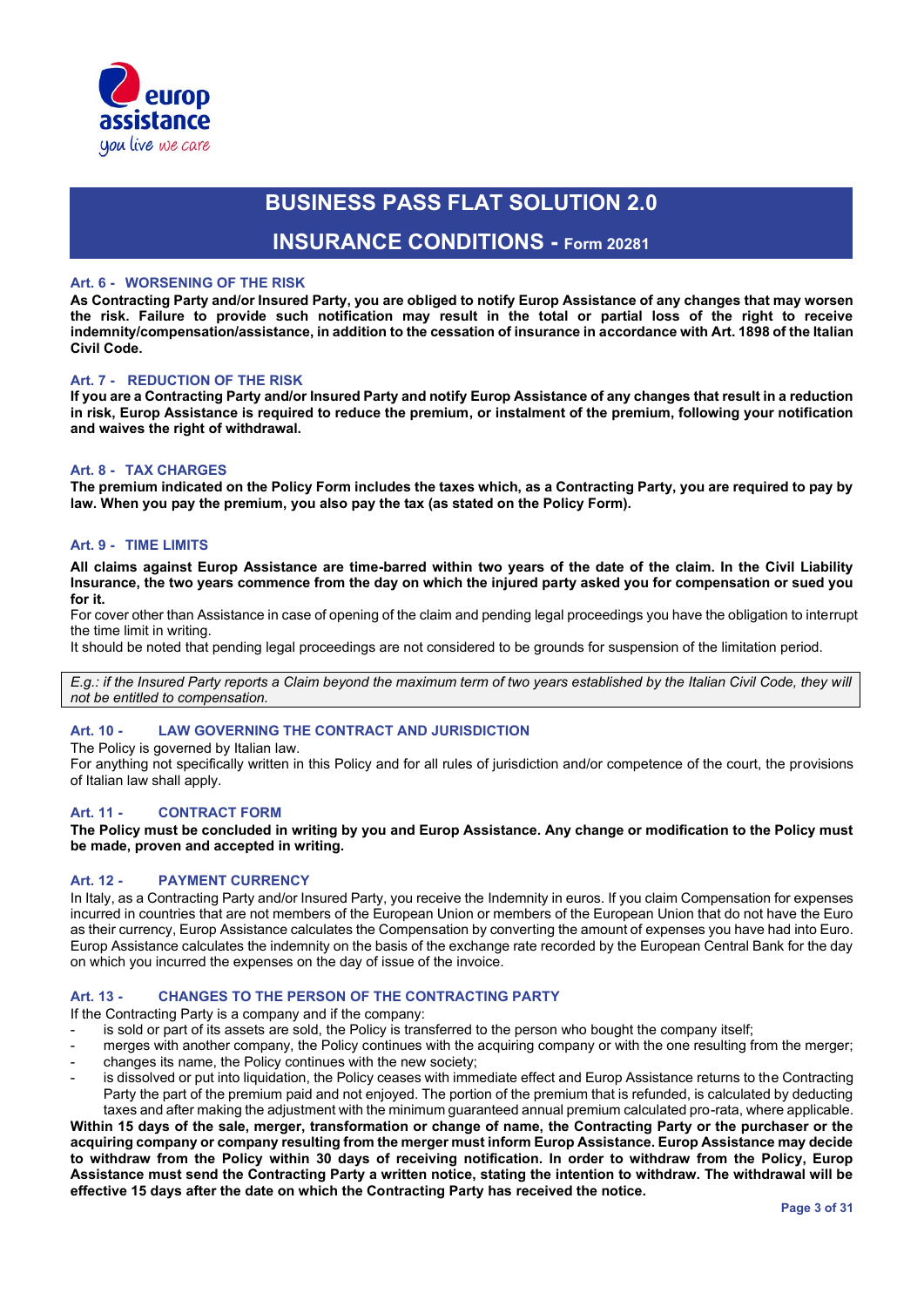

### **INSURANCE CONDITIONS - Form 20281**

#### **Art. 14 - EARLY TERMINATION**

**In the event of cancellation or early termination of the Policy because there is no longer the risk for which, as a Contracting Party, you have stipulated the Policy and in the other cases of withdrawal, early termination or cancellation provided for in articles "Declarations relating to risk circumstances" and "Worsening of the risk", you must pay Europ Assistance the full premium for the period of insurance in progress at the time when the cause that caused the cancellation or termination of the Policy occurred.** 

#### **Art. 15 - WITHDRAWAL IN THE EVENT OF A CLAIM**

**After each claim has been reported and up to 60 days after payment or refusal of payment, as a Contracting Party you can withdraw from the Policy by writing to Europ Assistance a letter sent recorded delivery with advice of receipt. The withdrawal is effective 30 days after the date on which Europ Assistance received your letter sent recorded delivery with advice of receipt. In the following fifteen days, Europ Assistance will reimburse you for the part of the premium relating to the period of risk not taken, withholding taxes.** 

**Europ Assistance may also exercise its faculty to withdraw after a claim, providing the same thirty days' notice.**

**Collection or payment of premiums expired after you have reported the Claim or after any other act by the Insured Party or Europ Assistance shall not be interpreted as a waiver of the right to withdraw.** 

**Europ Assistance undertakes to terminate the management of claims in progress on the effective date of withdrawal and the management of claims that occur before withdrawal and reported after it, provided that they are within the terms set out in the article "Obligations of the Insured Party in the event of a claim" of these Insurance Conditions.**

#### **Art. 16 - BROKER CLAUSE (ONLY VALID FOR POLICIES INTERMEDIATED BY BROKERS)**

Europ Assistance acknowledges and confirms that this Policy is brokered by the Broker whose name is indicated in the Policy Form. Consequently, communications, administrative reports and the payment of premiums relating to the Agreement will also be made through the Broker. All communications that, by law or under this Policy, the Contracting Party or the Insured Party are required to make to Europ Assistance, are valid and effective even if notified to the Broker. Exceptions to the above are requests for assistance and the management of the claim.

#### **Art. 17 - PERSONAL DATA PROCESSING**

**Europ Assistance may become aware of and use the personal data of other people when providing you with the Cover. As Insured Party, you undertake to provide these persons with the information on the processing of data and to give their written consent to the processing of their health-related data for insurance purposes. You may use the following consent formula: "I have read the Data Processing Disclosure and consent to the processing of my personal data relating to health necessary to the management of the Cover by Europ Assistance Italia and the subjects indicated in the Disclosure".**

#### **Art. 18 - PROFESSIONAL SECRECY**

You must release from professional secrecy with regards to Europ Assistance, all doctors needing to examine your state of health.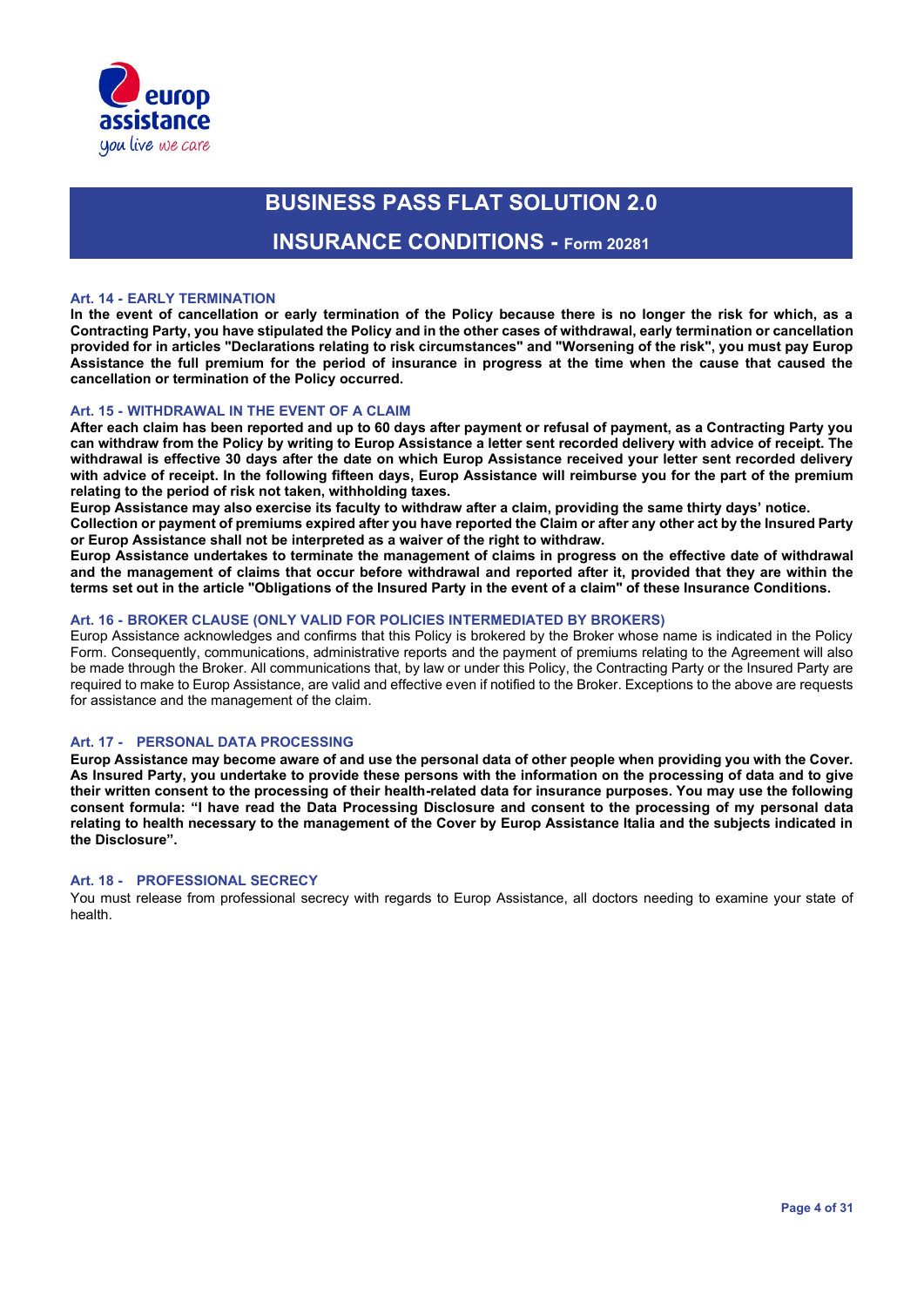

# **BUSINESS PASS FLAT SOLUTION 2.0 INSURANCE CONDITIONS - Form 20281**

### **SECTION I – DESCRIPTION OF COVER**



# **What is insured?**

**Art. 19 - SUBJECT OF THE COVER**

#### **A) ASSISTANCE COVER**

#### **INTERVENTION IN THE CASE OF TERRORISM**

**Europ Assistance assists you even when acts of terrorism strike you directly in the place where you are travelling.**  Europ Assistance provides all provisions when:

- political and military events or the local authorities so permit
- the activated operators can work without personal risk
- the intervention complies with local and international laws and/or regulations

#### **PERSONAL ASSISTANCE**

#### **1. MEDICAL CONSULTATION**

If you become ill and/or suffer an injury while travelling, you can request a medical opinion over the telephone. The physicians will use the information you give them to assess your health.

#### **This opinion is not a diagnosis.**

You can request this provision 24 hours a day, 7 days a week.

#### **2. INDICATION OF A SPECIALISED PHYSICIAN ABROAD**

If you are abroad and want to know who your nearest doctor is for a specialist appointment, call the Organisational Structure and it will provide you with the doctor's name, subject to local availability.

#### **3. INFORMATION AND REPORT OF CORRESPONDING MEDICINAL PRODUCTS ABROAD**

#### **(only valid for Insured Parties resident in Italy)**

If you are abroad and should require information on medicinal products duly registered in Italy, the Organisational Structure will inform you of the corresponding medicinal products, if such exist, available locally.

#### **4. INFORMATION ON THE HOSPITAL STAY**

If, in the event of illness/injury, you should be admitted to a hospital, the doctors of the Organisational Structure will keep the family members updated on your health, providing all medical information in their possession. The Organisational Structure is not responsible for the messages sent.

#### **5. INTERPRETER AVAILABLE ABROAD**

You can ask for an Interpreter if you are hospitalised in a healthcare institute abroad and have difficulty communicating with the physicians, because you do not speak the local language.

The Organisational Structure sends you to the hospital an interpreter for daily interviews with the doctors who are treating you. **Europ Assistance pays the costs of the interpreter up to a maximum of 8 working hours.**

#### **6. LAWYER AVAILABLE ABROAD**

If you are abroad and you're being arrested or at risk of being arrested, you may need a lawyer. Call the Organisational Structure that will provide you with a lawyer.

Europ Assistance will, at your request and on your behalf, **anticipate payment of the fees up to the equivalent in local currency of Euro 5,000.00.** 

#### **Europ Assistance may decide to anticipate even a larger amount of money if you can provide an economic guarantee in your country of residence.**

The Organisational Structure guarantees you the advance payment of the fee if:

- the money transfer respects the rules or regulations in Italy or in the country in which you are located
- you prove that you are able to repay the amount of money lent

### **Please note**!

*You will need to repay the full amount advanced within a month of the date of the advance.* 

*If you fail to do so, you will also pay interest at the current legal rate.*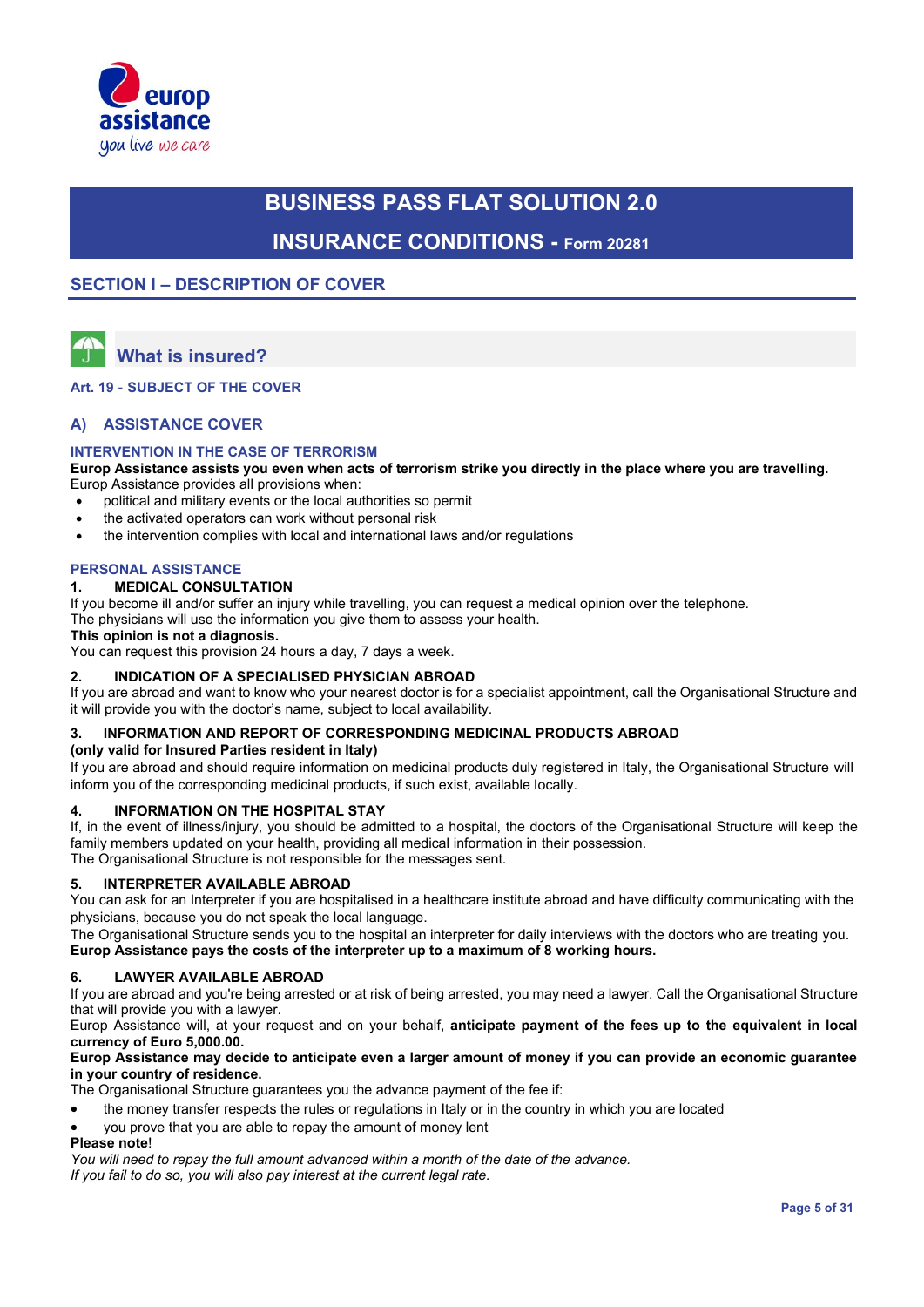

### **INSURANCE CONDITIONS - Form 20281**

#### **7. ADVANCE OF EMERGENCY EXPENSES**

You can have an advance on emergency expenses if you have suffered:

- an injury
- an illness

theft, robbery, bag-snatching or failure to deliver your luggage

or have had to pay for unforeseen costs you cannot afford.

The Organisational Structure will advance payment of the invoices for you, in situ, **up to a maximum of Euro 250.00.**

**Europ Assistance may decide to anticipate even a larger amount of money if you can provide an economic guarantee in your country of residence.** 

The Organisational Structure will guarantee you an Advance of Emergency Expenses if:

- the money transfer respects the rules or regulations in Italy or in the country in which you are located
- you can show that you are able to repay the amount

#### **Please note!**

*You will need to repay the full amount advanced within a month of the date of the advance.* 

*If you fail to do so, you will also pay interest at the current legal rate.*

#### **8. ADVANCE OF BAIL IN THE EVENT OF CRIMINAL CHARGES**

You can request the advance of criminal bail if you are abroad and have been arrested or threatened with arrest and need to pay criminal bail to be restored to freedom.

The Organisational Structure will advance payment of bail for you, directly in situ, **up to a total maximum value of Euro 2,500.00.**

#### **Europ Assistance may decide to anticipate even a larger amount of money if you can provide an economic guarantee in your country of residence.**

The Organisational Structure will guarantee you an Advance of Criminal Bail if:

- the money transfer respects the rules or regulations in Italy or in the country in which you are located
- you can show that you are able to repay the amount

#### **Please note!**

*You will need to repay the full amount advanced within a month of the date of the advance.* 

*If you fail to do so, you will also pay interest at the current legal rate.*

### **9. RETURN FOR HEALTH REASONS**

You can request a Return for Health Reasons when the Organisational Structure doctors, together with the local doctors, decide if you can be transferred to a Healthcare Institute in Italy or to your residence.

Europ Assistance organises and pays for your return for health reasons in the most appropriate time and manner. The transport means are:

- health aeroplane, where available and only from Europe and the countries of the Mediterranean basin;
- economy class flight, including with a seat for a stretcher if you need to lie down;
- first class train, with sleeper if necessary;
- ambulance.

The Organisational Structure also provides medical or nursing care during return travel if your physicians consider it necessary. Europ Assistance may ask you for your unused return travel ticket.

**Please note! This service will not be organised in case of:** 

- **illness or injury that the Organisational Structure doctors consider does not prevent you from continuing your travel,**
- **illness or accident that can be treated on site,**
- **infectious diseases, when transport does not comply with national or international medical standards,**
- **discharge from the medical centre or hospital against the doctors' advice, for your own choice or that of your family members.**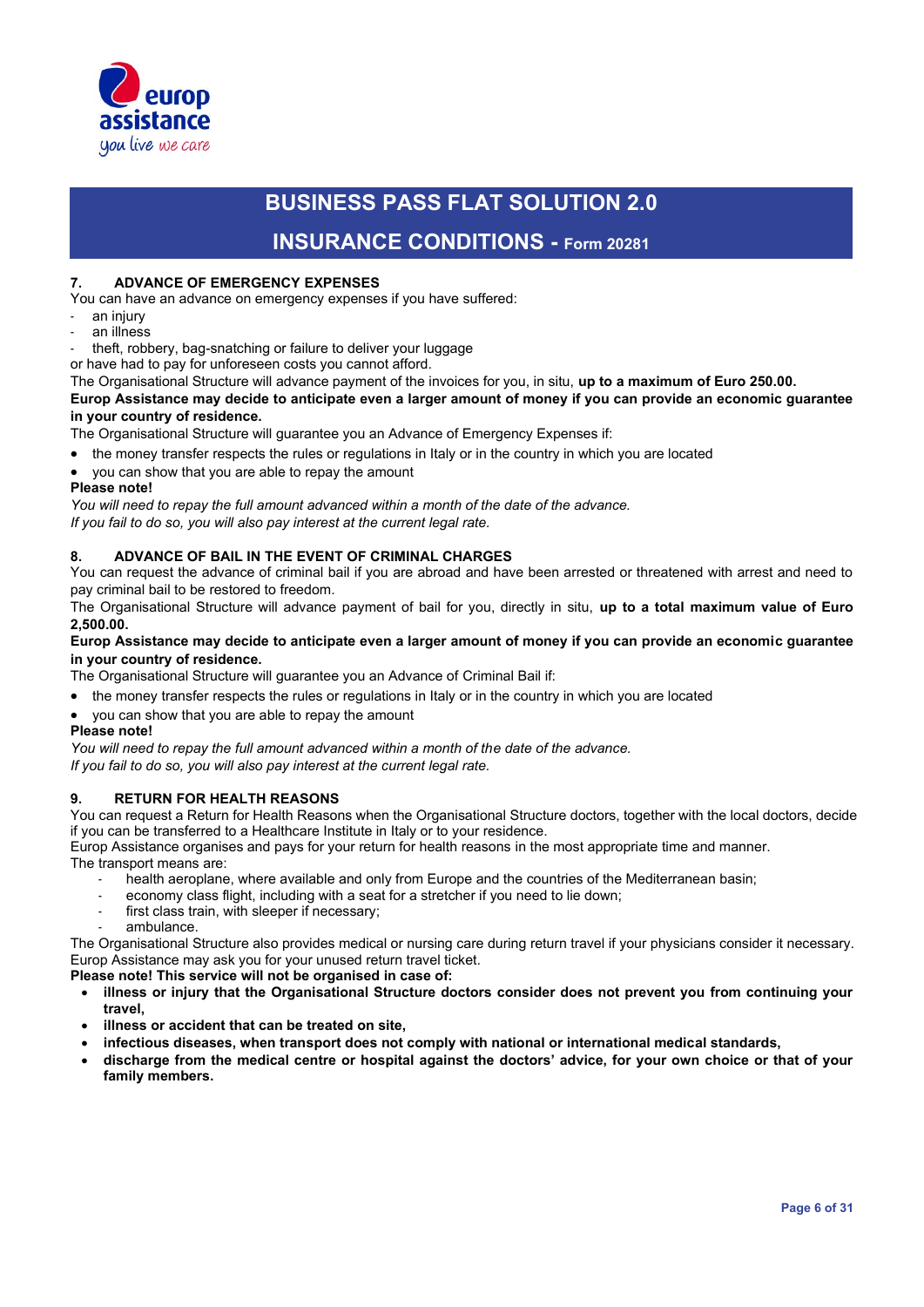

### **INSURANCE CONDITIONS - Form 20281**

#### **10. TRANSFER TO AN EQUIPPED HOSPITAL CENTRE**

You may be transferred to an equipped hospital centre, if you are hospitalised in a Healthcare Institute that the doctors of the Organisational Structure do not consider fit for your health. The Organisational Structure doctors, together with the doctors treating you locally, will decide whether or not to transfer you.

Europ Assistance organises your transport to the nearest equipped Healthcare Institute in the time and using the means most suitable to the situation.

The transport means are:

- medical aeroplane, where available;
- economy class flight, including with a seat for a stretcher if you need to lie down;
- first class train, with sleeper if necessary;
- ambulance.

The Organisational Structure also provides medical or nursing care during travel if your doctors consider it necessary.

- **Please note! This service will not be organised in case of:** 
	- **illness or injury that the Organisational Structure doctors consider can be treated locally;**
	- **infectious diseases, when transport breaches national or international medical standards;**
	- **discharge from the medical centre or hospital against the doctors' advice, for your own choice or that of your family members.**

#### **11. RETURN OF THE CONVALESCENT INSURED PARTY**

You may ask to return to your residence if you are convalescent after an injury or illness and cannot use the means you had initially envisaged for your return.

The Organisational Structure books for you a ticket for the return.

**Europ Assistance shall pay for the cost of a first class rail ticket or economy class air ticket.** 

Europ Assistance may ask you for your unused return travel ticket.

#### **12. LIGHT INTEGRATED HOME CARE**

#### **(Only valid for insured parties with residence/domicile in Italy)**

If you need assistance after hospitalization after the "RETURN OF THE CONVALESCENT" and/or "MEDICAL RETURN" service with which you have been taken back to Italy to your domicile/residence or to a Treatment Institution, please call the Organizational Structure.

This service must be requested by your treating physician in writing and you will be given directions to proceed within 48 hours after the Organisational Structure receives the request.

The Organisational Structure will organise and manage:

- the continued hospitalisation at home, with own medical and paramedical staff;
- blood samples, ultrasound scans, non-urgent electrocardiograms, which will be taken at home
- the delivery and collection of the results of the examinations and the sending of emergency drugs to your home.

#### **Services will be supplied for a total of up to 10 hours.**

#### **Please note!**

**You will not be provided with benefits for hospitalisations following dental treatment, application of dental prostheses and for periodontal diseases not caused by an accident and aesthetic applications (except for plastic or reconstructive stomatological surgery required as a result of injury or illness).**

In the event of a claim, you shall contact the Organisational Structure within 48 hours before you are expected to be discharged *from the Healthcare Institute, by requesting Home Care and faxing the appropriate medical certificate prescribing home care to 02-58384761.*

*If you do not do so, you will not be entitled to this assistance.*

#### **13. SENDING OF A SUBSTITUTE COLLEAGUE**

If, following organisation of the "RETURN OF THE INSURED PARTY" and/or "RETURN OF THE CONVALESCENT", you should need to be replaced by a colleague, the Organisational Structure will provide a single (first class) rail ticket or single (economy class) air ticket to enable a colleague to replace you in your duties.

**Europ Assistance will pay for the costs of the ticket.**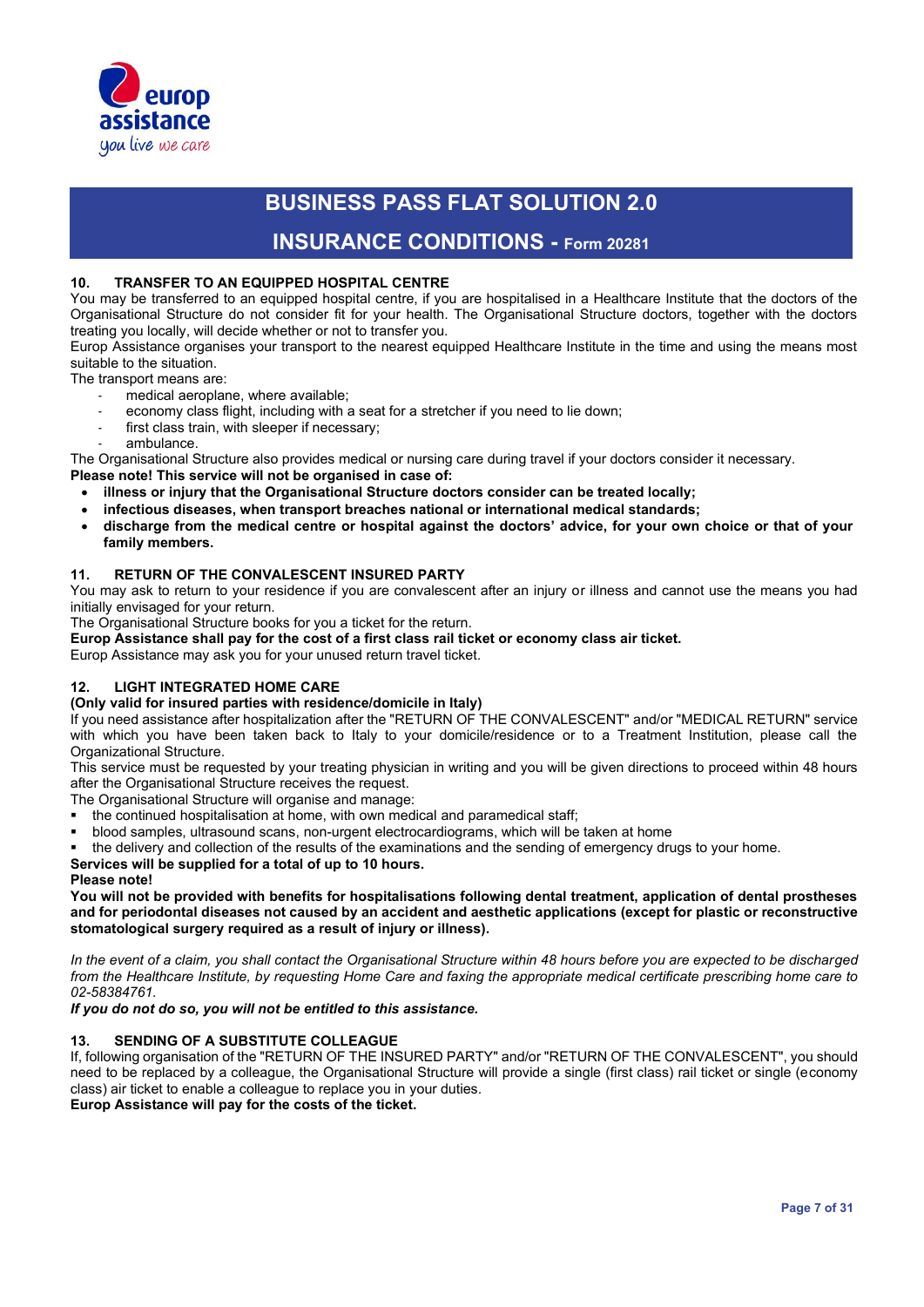

### **INSURANCE CONDITIONS - Form 20281**

#### **14. TRAVEL OF A FAMILY MEMBER**

You may ask for a family member to reach you if you are hospitalised during travel in a Healthcare Institute for more than 7 days and need their help.

The Organizational Structure books a ticket to reach you and a hotel in the place of your hospitalization, for your family member living in Italy so that they can stay with you.

**Europ Assistance shall pay for the cost of a first class rail ticket or economy class air ticket and for a room and breakfast in a hotel of up to 4 stars.**

#### **15. EXTENSION OF THE STAY**

You can ask to extend your stay if a medical certificate confirms that the illness or injury prevents you from returning home on the date you had planned. In this case, the Organisational Structure will book a hotel for you.

**Europ Assistance will pay for the costs of the room and breakfast in a hotel of up to 4 stars** until the date on which you can return home using the "Return for health reasons" or the "Return of the convalescent insured party" according to the opinion of the Europ Assistance doctors.

#### **16. EARLY RETURN OF THE CEO AND HR DIRECTOR**

The Contracting Party may request the early return to Italy of the CEO or HR Director for:

severe material damage which damages more than 50% of the Contracting Party's buildings,

- death of a close associate of the CEO or HR Director,
- hospitalisation for more than 7 consecutive days of a close collaborator of the CEO or HR Director such as to require the presence of the same at the Contracting Party's premises.

The Operations Facility will provide **a first class rail or economy class air ticket** to allow the CEO or HR Director to reach the Contracting Party's premises.

#### **Europ Assistance will pay for the costs of the ticket.**

This service is available in the event that the CEO or HR Director is unable to use the travel tickets already booked and for which it is not possible to make a change or modification.

Europ Assistance may ask you for your unused return travel ticket.

#### **17. EARLY RETURN**

You can request an early return to Italy, ahead of schedule. This applies in the event of death or hospitalisation for a lifethreatening emergency of any of your family members.

#### **Europ Assistance shall pay for the cost of a first class rail ticket or economy class air ticket for you.**

#### Europ Assistance may ask you for your unused return travel ticket.

If you are travelling with a vehicle and cannot use it to return early, the Organisational Structure will also provide you with a ticket to head back and collect it on a later date.

#### **Please note**!

*You will need to send Europ Assistance the death certificate or documents proving the hospitalisation for a life-threatening emergency of your family member within 15 days of the event that required you to return early.*

#### **18. BODY TRANSPORT**

In the event of death, the Organisational Structure will arrange and provide for the transport of the body to the international airport close to the place of burial, as long as it is in a European Union Member State.

Europ Assistance will pay for all transport costs.

#### **Please note! Europ Assistance does not pay you the cost of the funeral ceremony and any recovery of the body.**

#### **19. MY CLINIC**

My clinic is a technological platform through which the Organisational Structure provides, in the event of an accident or illness, digital remote medical assistance services.

You can use the services by connecting to the site https://bpass.myclinic.europassistance.it/#/landing?bpcoderedeem=activate and accessing your personal area.

The use of the services is subject to the acceptance of the conditions of use of the My Clinic platform.

#### **Symptom evaluation**

By accessing your personal area, you will be able to benefit from a self-assessment programme that will help you to understand your symptoms and indicate the probable causes and possible behaviour to adopt.

The result of the self-assessment is not a diagnosis, so remember that for a correct assessment of your health status it is always necessary to consult a doctor.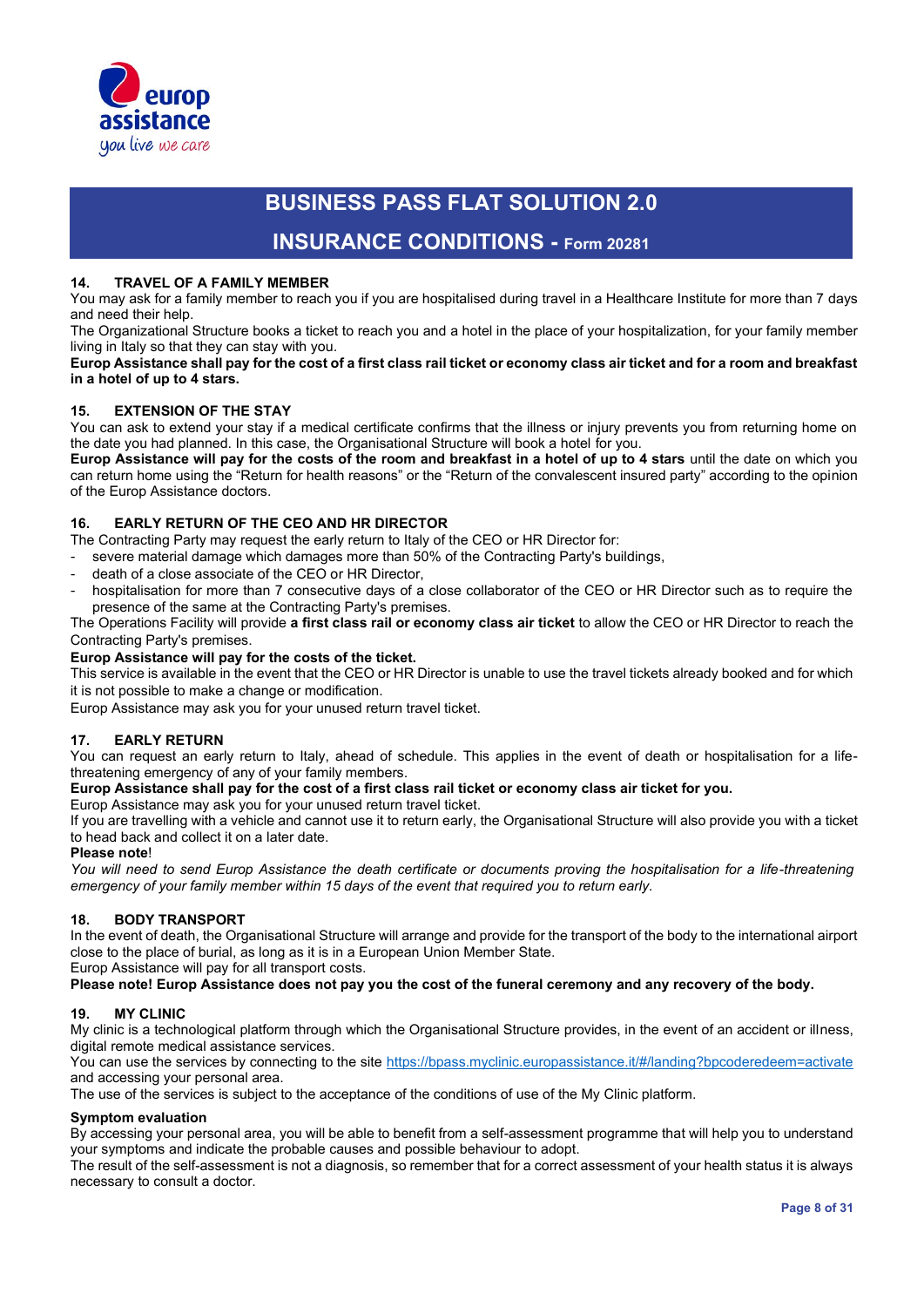

### **INSURANCE CONDITIONS - Form 20281**

#### **Medical consultation**

Accessing your personal area, you can request a.:

- GENERAL MEDICAL CONSULTATION 24 hours a day with the doctors of the Organisational Structure, through voice call or video call. You will have 3 consultations in total.

Remember that remote medical consultation is not a diagnosis.

#### **Medical records**

Accessing your personal area you can store all data on your previous and current health, attach results of examinations and reports, enter measurements of your parameters (blood pressure, blood sugar, heart rate, weight, temperature) and keep track of the history, enter the drugs taken.

The medical record is available to consult and/or download your data independently and securely at any time.

#### **Health Passport**

From your Health folder you can create your health passport by automatically translating your data into the available languages, to share it with doctors on the spot.

#### **20. SENDING OF SUBSTITUTE LUGGAGE**

If you are travelling for at least 7 days, and you do not have your luggage available abroad because:

- a) the air carrier failed to deliver it to you within 24 hours.
- b) you have suffered theft/robbery, mugging or bag-snatching,

call the Organisational Structure.

If you need clothes to comfortably continue your planned trip or stay, the Organisational Structure will deliver the luggage, which your family member has prepared, to you as quickly as possible.

The delivery will be made free of customs at the airport closest to the place where you are, within technically possible time and respecting local laws.

**Europ Assistance will bear the cost of shipping the luggage up to a maximum limit of Euro 780.00 per year and Euro 260.00 per shipment.**

#### **Please note!**

- **The luggage must be checked in your name and in this case the air carrier must issue you with a document certifying that it cannot deliver it to you.**
- the service is not valid if the days remaining until your return home are less than the days required by the **Organisational Structure to send your luggage.**

*When you call the Organisational Structure you must indicate the reason for your request, the address of the family member who will prepare the luggage to be shipped to you and their telephone number.*

- *In addition, by fax you must send to the Organisational Structure:*
- in case a), a copy of the claim made against the carrier;
- in case b), a true copy of the report made with the stamp of the Police Authority of the place in which the claim occurred, *explaining the circumstances of the claim, with a list of objects lost or stolen and the names of the Insured Parties who suffered the damages.*

#### **ASSISTANCE TO FAMILY MEMBERS REMAINING AT THE RESIDENCE IN ITALY**

#### **(The services specified only apply to Italy)**

#### **21. ASSISTANCE TO FAMILY MEMBERS FOR THE DURATION OF TRAVEL**

If a family member (parents, children living together, spouse) has a sudden illness and/or an accident at home in Italy while you are travelling, they can ask the Organisational Structure:

- **Medical advice** with doctors to assess your state of health;
- sending a doctor home: if, after a MEDICAL CONSULTATION, your family member in Italy needs a medical sight or an ambulance, the Organizational Structure sends an affiliated doctor to their home. *The provision can be supplied during the following hours: from Monday to Friday, from 8 p.m. to 8 a.m., on Saturdays, Sundays and public holidays, 24 hours a day.*
- sending an ambulance to the home; if, following a MEDICAL CONSULTATION, your family member in Italy needs transport to the nearest suitable medical structure, the Organisational Structure will organise the transfer by ambulance. **Europ Assistance will pay for the costs up to a maximum of Euro 500.00 for the period for which the Policy is valid, with a limit of Euro 250.00 per claim.**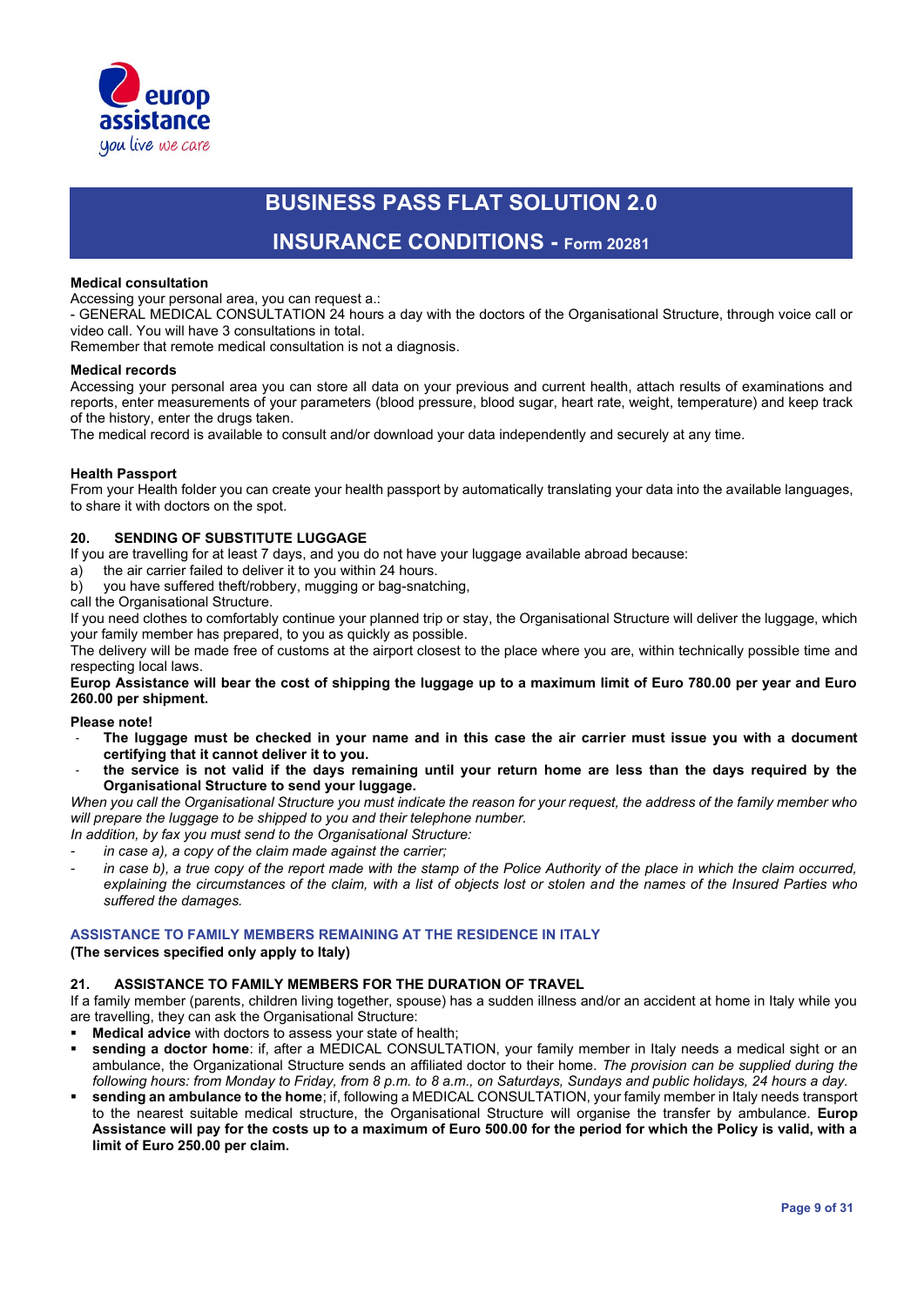

### **INSURANCE CONDITIONS - Form 20281**

#### **22. PHONE CARING**

If, as a result of **illness or injury**, you cannot contact your parent at home or communicate with them, the Organizational Structure will establish, in agreement with you and your parent, a program of telephone calls to stimulate the relational activity of the elderly person in a period of potential loneliness related to your temporary absence.

The Organisational Structure, agrees with you and your parent a time of call between 09.00 and 18.00, and will call your parent every day for a maximum of 30 days.

The Organisational Structure will make 3 attempts to contact by phone during the day and will alert the relative or the person designated by them in case of failure to contact your parent.

You must obtain your parent's consent to be contacted by the Organisational Structure.

To benefit from the service you must contact the Organisational Structure with a notice of at least 48 hours.

**The phone call is not aimed at assessing the state of health of your parent and / or to manage any emergency and / or emergency situations and therefore the Organisational Structure will not contact any emergency service.** 

**Please note that the telephone contact is not made by health staff able to assess the health status of your parent.**

#### **VEHICLE SERVICES IN EUROPE**

#### **23. ROADSIDE ASSISTANCE SERVICE**

If the vehicle stops due to an accident and/or breakdown, during the journey you are making to reach your destination, so as not to be able to move independently, call the Organisational Structure.

The Organisational Structure will send you where you stopped a roadside assistance vehicle.

- The breakdown truck transports the vehicle from the location of the stop:
	- to the nearest Authorised Europ Assistance Centre;
	- to the nearest customer service workshop of the relevant Manufacturer or the nearest mechanic:
	- to a place indicated by the Insured Party, provided it is located within 50 kilometres from where the vehicle stopped.

Europ Assistance **shall pay the cost of towing the vehicle to any of the destinations listed above**.

#### **Please note! Tyre punctures or incorrect refuelling, where not causing the vehicle to fail, shall not be considered as claims.**

#### **24. RECOVERY**

If the vehicle remains immobilised due to loss and/or breakage of keys, tire punctures, battery depletion, failure to start in general, and cannot move independently, you must call the Organisational Structure.

This will send you a roadside assistance vehicle which, if possible, will repair the vehicle on site.

Europ Assistance will pay for the rescue expenses as long as the supplier is **within 20 km of the place of breakdown**; if not, the "Roadside Assistance" service shall apply.

#### **ASSISTANCE AT THE HOME OF RESIDENCE IN ITALY**

#### **(The services specified only apply to Italy)**

#### **25. HOME ASSISTANCE FOR THE DURATION OF TRAVEL**

If you should require home assistance for an emergency intervention that took place during travel or during the 24 hours following your return or expiry of the Policy, the Organisational Structure will send out, 24 hours a day, including public holidays:

#### **- a locksmith following:**

- a) theft or attempted theft, loss or breakage of keys, failure of the lock making it impossible to access the home;
- b) theft or attempted theft that has damaged the operation of the front door of your home and the security of your home is no longer guaranteed;

#### **- a plumber following:**

- a) 1. flooding or leaks;
	- 2. lack of water in the home or that of neighbours caused by a breakage, blockage or failure in the fixed pipes of the drains system;

**Please note! The plumber does not intervene for claims due to failures of taps and mobile pipes connected or otherwise to any appliances (e.g. washing machines) and claims due to your negligence. The plumber does not even intervene in the event of an interruption of the water supply by the regulator or in the event of a break in the pipes outside the building;** 

b) failure of sewage to drain into the drainage systems as a result of a blockage in the fixed hydraulic system drains pipes. **Please note! The plumber does not intervene in case of overflow due to sewage regurgitation and for the blockage of mobile pipes of sanitary facilities.**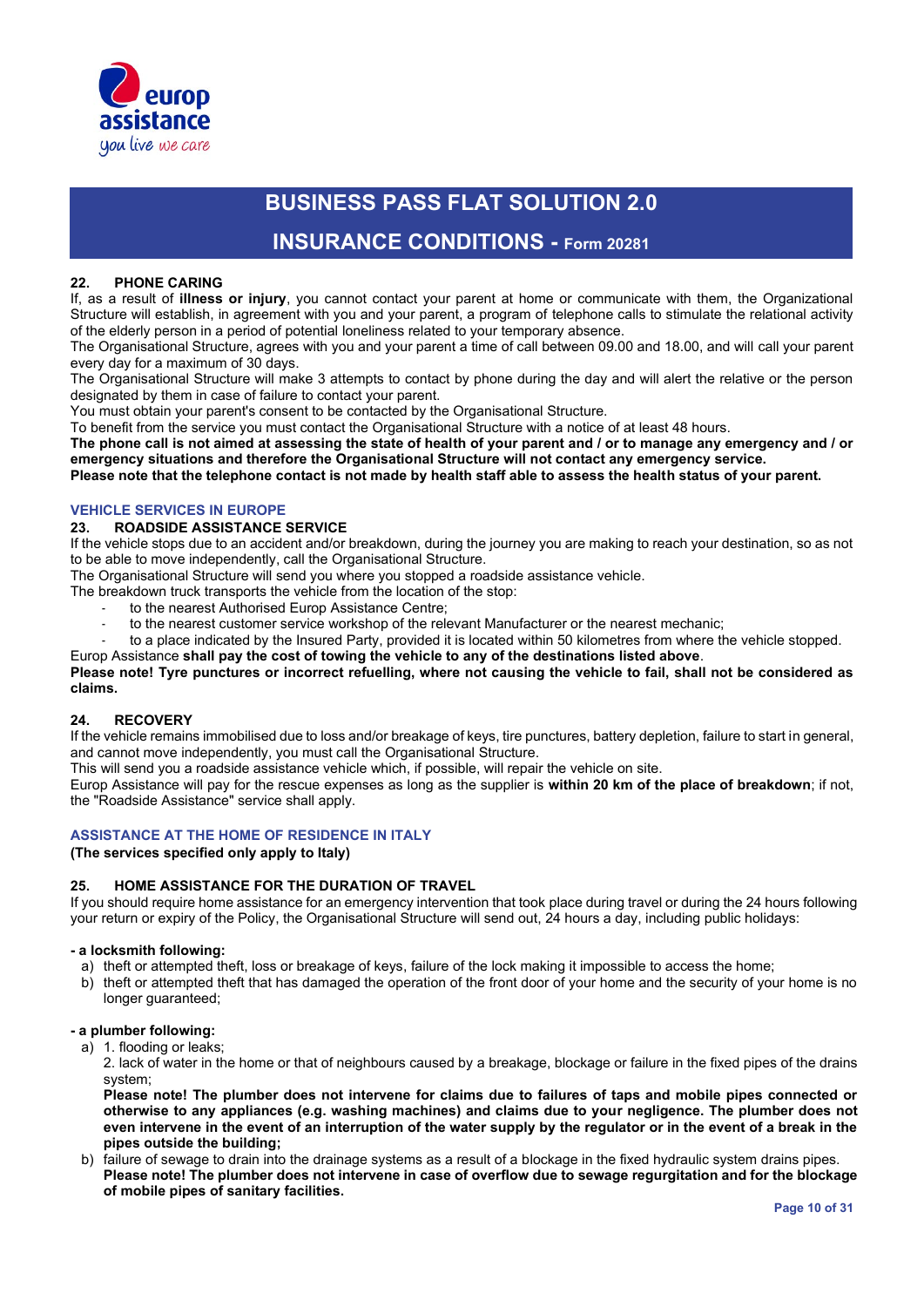

### **INSURANCE CONDITIONS - Form 20281**

**- an electrician following** lack of electricity in all rooms of the house due to failures of the switches, internal distribution systems or sockets.

**Please note! The electrician does not intervene in cases of short circuit due to false contacts caused by you; of interruption of the power supply by the regulator; faults in the power cable of the rooms of the house upstream of the meter.** 

Europ Assistance will pay for the call-out and labour of the plumber, locksmith and electrician **up to a maximum of Euro 150.00 per claim.**

**In order to benefit from this service, a person appointed by yourself must be at home.** 

#### **B) MEDICAL EXPENSES REIMBURSEMENT COVER DURING TRAVEL**

#### **1. MEDICAL/PHARMACEUTICAL/HOSPITAL EXPENSES**

If you become ill and/or are injured during travel, Europ Assistance will pay for any urgent Medical/Pharmaceutical/Hospital Expenses that cannot be deferred, incurred in the place of the claim during travel.

In the event that it is not possible to bear the costs, they will be reimbursed to you, if you have incurred them personally, or to the Contracting Party.

In the event that you are covered, Europ Assistance will pay you for medical expenses on the spot **for a maximum of 180 days from the date of the accident or illness to the date on which the doctors at the Organizational Structure believe you are repatriated, up to the maximum amount provided for.** 

#### **In the event of hospitalisation**

Europ Assistance will pay or reimburse medical expenses **up to the maximum limits indicated in the Policy Form, per Insured Person, per claim and for the duration of the trip**.

If the claim occurs in your **country of residence, the maximum limit is limited to Euro 5,000.00**; if you are a registered member of A.I.R.E., the maximum limit in the country of residence of A.I.R.E. is intended to be raised **to a maximum of Euro 30,000.00**. The maximum cover includes:

- prosthesis repair expenses, only following injury, **up to Euro 500.00 per Insured Party**;
- urgent dental treatment, **up to Euro 1,000.00 per Insured Party**;
- the cost of transport **abroad for first aid from the scene of the event to the healthcare facility. Transport may use any means of medical rescue deemed useful for the purpose and up to a maximum of Euro 5,000.00.**

**In the event of an accident and/or illness, the guarantee also includes the additional costs for the treatment you receive when you return to your residence, for 60 days after your return and up to a maximum of Euro 30,000.00 per claim.**

#### **Without hospitalisation**

If while travelling, you are not hospitalized, but you need to bear the medical costs, Europ Assistance will reimburse you **up to the maximum per claim and per period of travel of:**

- **Euro 2,500.00 if you are in your country of residence or are an A.I.R.E. member**
- **Euro 5,000.00, if you are outside your country of residence.**

#### **Please note! Either way:**

- **you must always call the Organisational Structure before taking any initiative, except in the case of proven impossibility. If you do not contact the Organisational Structure you are not entitled to refunds.**
- **this Cover includes an Excess. See Article "Limitations of Cover" of Section II**

### **WHAT HAPPENS IN THE CASE OF TERRORISM?**

If an act of terrorism takes place where you are while travelling and you are directly affected, you may request the Medical Expenses cover. Europ Assistance will pay for the costs directly. If this is technically impossible, Europ Assistance will reimburse you without applying any fixed excess charge.

#### **2. PER DIEM COVER FOR HOSPITALISATION**

If you are hospitalized while travelling, Europ Assistance will pay you a daily allowance for each day of hospitalization of **Euro 50.00 for a maximum of 90 consecutive days of hospitalization and per claim**.

#### **Please note!**

**This cover includes a limit and an excess. See the Article "Limitations of Cover" in Section II.**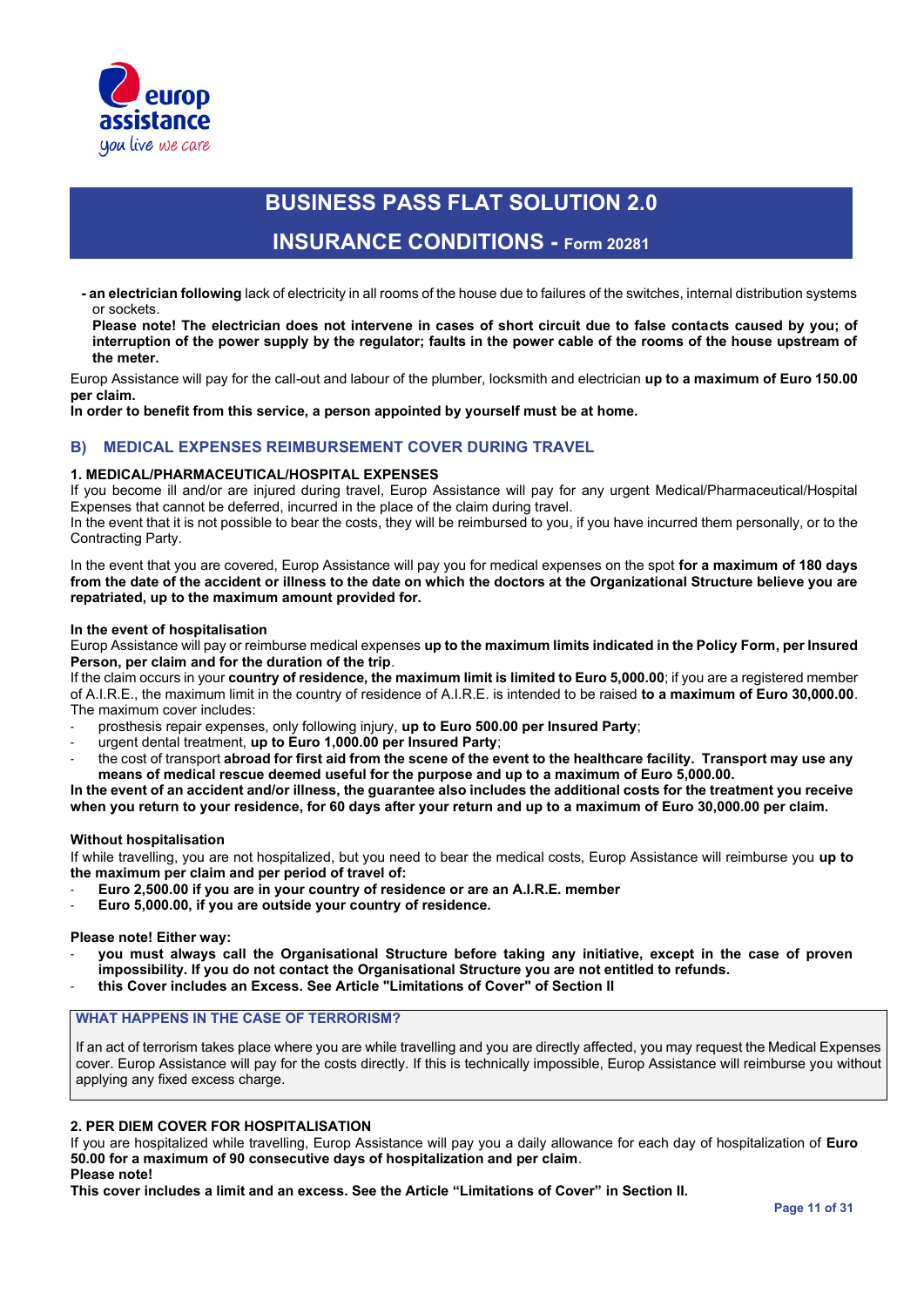

### **INSURANCE CONDITIONS - Form 20281**

#### **3. SEARCH AND RESCUE COSTS**

If, due to an illness and/or an accident, an emergency team has to intervene while travelling, to come looking for you or to save you, Europ Assistance will reimburse you for the costs of search and rescue, advanced by the local authorities at your expense, **up to a maximum of Euro 50,000.00 per claim and per period of travel.**

#### **C) TRAVEL CANCELLATION COVER**

#### **1. TRAVEL CANCELLATION**

**(Valid for business travels starting in Italy and only for Contracting Party's employees resident in Italy)** In the event of cancellation for any of the following reasons:

- death or sudden hospitalisation of the employee who is to leave on their business travel;
- sudden death or hospitalisation of the spouse, cohabiting partner, son/daughter, parents, son-in-law or daughter-inlaw, siblings, in-laws of the employee must leave for the business travel;
- death or sudden hospitalisation of the person with whom the employee is to travel on business or with whom they are to meet during the business travel;
- for the participation of the employee who has to leave on business travel in a civil or criminal trial as a juror or witness;
- fire that renders unusable the habitual residence of the employee who has to leave for the business travel;

Europ Assistance pays compensation of **up to Euro 5,000.00** per individual business trip abroad.

#### **Please note!**

#### **Europ Assistance:**

- **pays the penalty only if the cause of cancellation of the business travel occurs before the scheduled departure and after the booking of the travel itself;**
- **pay the penalty due at the time of the accident or the additional costs for changing the booked business travel not covered by other insurances operating on the travel contracts themselves or otherwise not recoverable.**

#### **2. FLIGHT DELAY**

**(Valid for business travels starting in Italy and only for Contracting Party's employees resident in Italy)** Europ Assistance will pay an indemnity of **Euro 100.00 per claim if**:

- the flight departing from Italy scheduled for business travel is delayed by 8 hours or more from the time initially established and confirmed for departure;
- the flight departing from Italy scheduled and confirmed for the business travel is cancelled.

#### **3. REIMBURSEMENT OF EXPENSES FOR CRISIS SITUATIONS**

In the event of a sudden and unforeseeable Crisis situation during the Business Trip, in the host country the trip itself, which endangers the lives of the insured, the additional costs will be reimbursed as strictly necessary and reasonable relating to the safety of persons.

The following costs are reimbursed:

- transport and hotel accommodation supported by the Insured Party/Contracting Party for the return to the country of residence (or Italy in the case of members of A.I.R.E.) or for transfer to the place indicated by the Contracting Party/Insured Party;
- the securing of the insured persons.

**The cover does not include expenses due or attributable/consequent to quarantines or other measures restricting free movement ordered by the competent international and/or local authorities, whereby local authorities include any competent authority in your country of origin or any country where you have planned your trip or through which you will transit in order to reach your destination.**

The costs are reimbursed to the Contracting Party **up to a maximum total amount of Euro 50,000.00 per event even in the case of more than one insured person and for the duration of the policy.**

**The Contracting Party may contact the company Gardaworld or, as an alternative, any other third party company specialising in services for crisis situations.**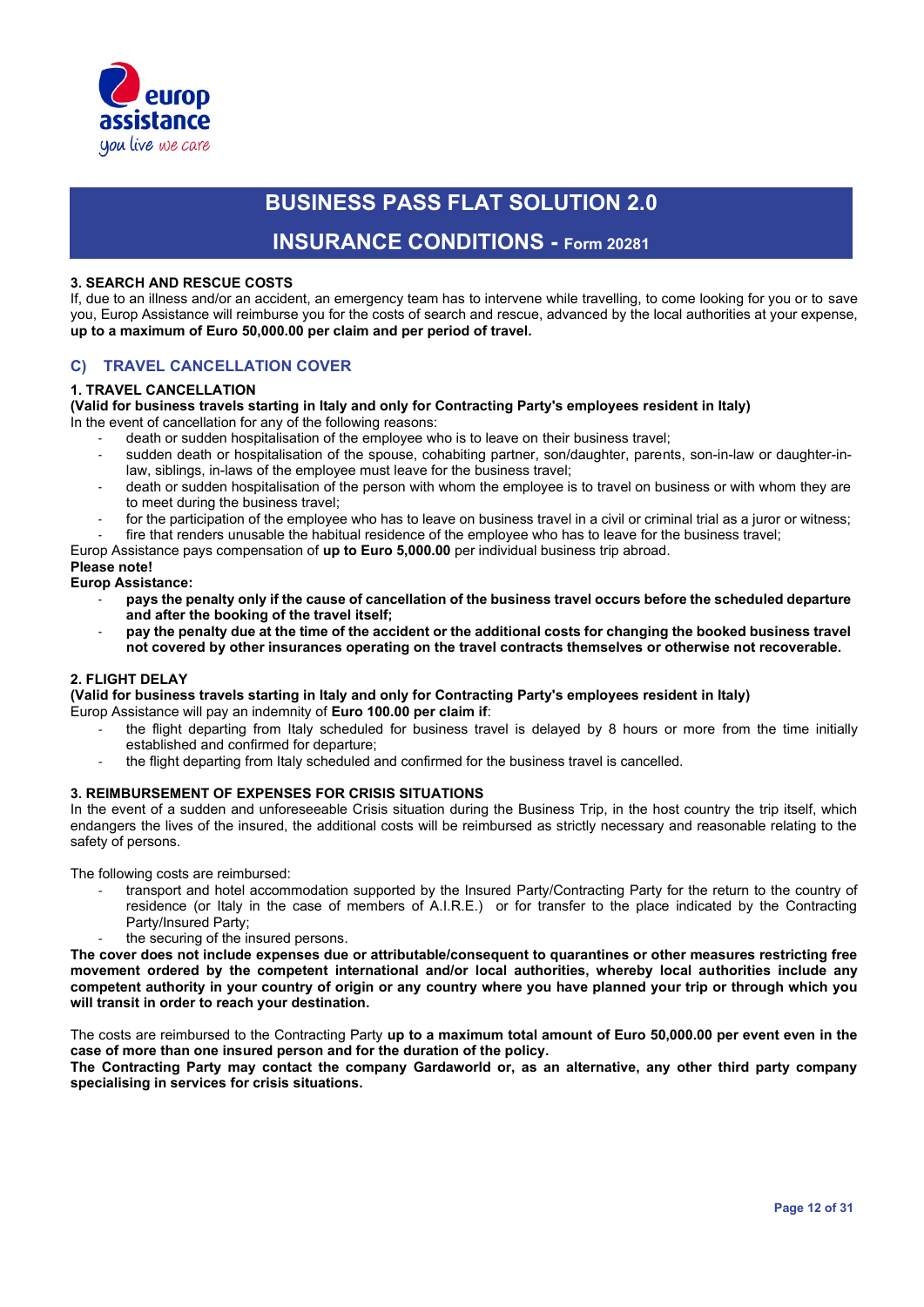

### **INSURANCE CONDITIONS - Form 20281**

#### **GARDAWORLD APP**

Europ Assistance, to allow you to be informed and updated on any crisis situation in your destination, provides you with the *free* app of Gardaworld, a company specializing in the provision of security services worldwide and a partner of Europ Assistance.

By downloading the app, you have a chance to:

- consult the fact sheets of all the countries in the world
- consult practical information on safety, illnesses and behaviour to be taken during the journey
- monitor the safety status of different countries and view information on possible risk situations.
- enter your trips and receive alerts on risk situations specific to your destinations

To register you just need to have your policy number. Gardaworld also offers emergency security services. In the event of an emergency situation, you can contact us via your representative or the insured person on the road on **+33 1 77 35 04 52** for support.

### **D) LUGGAGE COVER (Optional)**

#### **1. LUGGAGE AND PERSONAL EFFECTS**

Europ Assistance pays you for direct damage to property caused by:

- theft, bag-snatching, robbery, extortion;
- Theft of luggage left in the boot of the vehicle, if you leave the vehicle in a guarded garage or report the total theft of the vehicle;

and only in the case of delivery to an air carrier also

- Loss
- **Damage**

of your Personal Property and/or Company Property **up to a single maximum amount of Euro 8,000.00 per insured person and for the duration of the trip.** 

**This limit shall be deemed to be distributed as follows:**

- **- Euro 5,000.00 for Personal Property**
- **- Euro 3,000.00 for Company Property**

**You will be reimbursed for:**

- The value of your Personal or Company Property **with a limit of Euro 400,00 per item if you can present purchase receipts dating back to a maximum of 3 months before the claim. For personal computers/tablets, this limit is raised to Euro 500.00**.
- **50% of the declared value with a limit of Euro 200.00 per item** if you do not have the purchase receipts indicating the value of the items.
- in addition to the limit to liability, Europ Assistance will reimburse you for up to Euro 50.00 for the expenses of redoing the ID card, passport and driving licence in the event of theft, robbery, bag-snatching and extortion.

#### **2. DELAYED DELIVERY OF LUGGAGE**

You can request cover for Delayed delivery of Luggage if the carrier returns your luggage more than 12 hours late in the case of confirmed flights.

Europ Assistance will reimburse you for unforeseen expenses you may need to incur to purchase articles of personal hygiene and/or clothing necessary. This **up to a maximum amount of Euro 500.00** and only for delays in delivery **at the airport of destination of the outward journey.**

**Limits of liability are per Insured Party, per claim and per period of travel duration.**

#### **3. LOSS, THEFT OR DESTRUCTION OF SAMPLES**

If you have to interrupt your trip due to loss, theft or destruction of samples, demonstration material or prototypes of products necessary to carry out the Transfer, **Europ Assistance** will reimburse you for the share of travel and accommodation costs for the days remaining until your scheduled return, **up to a maximum amount of Euro 1,000.00**.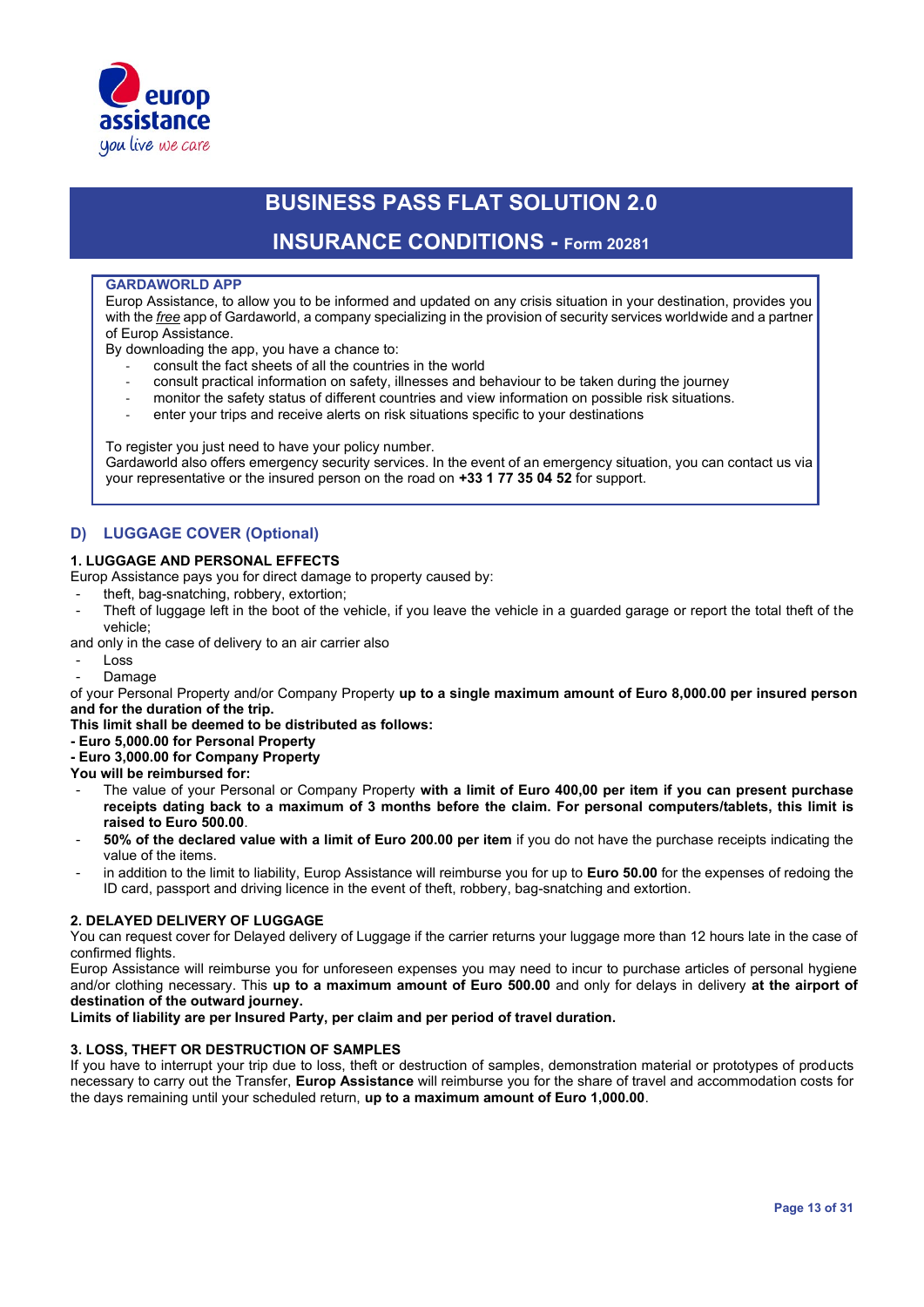

### **INSURANCE CONDITIONS - Form 20281**

#### **E) CIVIL LIABILITY COVER (Optional)**

Europ Assistance indemnifies you for any amounts for which you are liable to third parties by way of compensation (principal, interest and expenses) for damage accidentally caused including death, personal injury and loss of property, as a consequence of an accidental fact occurred during travel, relating solely to private life. **Risks inherent in professional activities are excluded.**

## **The cover is given within the limits of maximum cover specified on the Policy Form.**

**For those registered with AIRE, reimbursement will be made via the Contracting Party.**

#### **F) TRAVEL ACCIDENT COVER (Optional)**

#### **1. INJURY DURING TRAVEL**

Europ Assistance guarantees accidents that may occur during your trip and that may cause permanent disability or death when you travel:

- main and secondary professional activities, as declared on the Policy Form;
- all other non-professional activities.

#### **The maximum amount and the period for which you are guaranteed are indicated in the Policy Form.**

Injuries deriving from the following are also included in the Cover:

- 1. use and driving of all motor vehicles and boats;
- 2. asphyxia of non-morbid origin;
- 3. acute food poisoning or poisoning from the assimilation of substances;
- 4. drowning;
- 5. electrocution;
- 6. freezing;
- 7. sunstroke, from heat or cold;
- 8. infection and poisoning as a result of lesions, animal bites and insect stings;
- 9. injury suffered whilst feeling ill, being unconscious or as a consequence of drowsiness;
- 10. lack of expertise, imprudence or negligence, including wilful negligence;
- 11. stress-induced injuries, including muscle tears and subcutaneous rupture of the Achilles tendon;
- 12. popular uprising or acts of terrorism, vandalism and other suck attacks, as long as the Insured Party has not been actively involved in such;
- 13. natural disasters, within the disaster limit indicated under the Art. LIMITATIONS OF COVER.

#### **2. PERMANENT INVALIDITY**

Indemnity for Permanent Invalidity is calculated on the amount insured, proportionally to the degree of invalidity ascertained by a forensic doctor in accordance with the criteria and percentages envisaged by the "Table of assessment of the degree of Permanent Invalidity for industry" attached to the Consolidated Act on compulsory insurance for injuries at work no. 1124 of 30 June 1965 as subsequently amended until the date on which this policy is stipulated.

#### **If the injury includes partial, rather than complete (anatomical or functional) loss, the percentages given above are reduced proportionally to the function lost.**

In cases of Permanent Invalidity not specified in the above table, compensation is established considering the reduced generic working capacity, regardless of your profession. The total (anatomical or functional) loss of a limb/organ or more than one organ or limb entails the application of a percentage of invalidity equal to the sum of the individual percentages due for each lesion, up to a maximum of 100%.

If left-handed, the percentage reduction of capacity to work established for the right arm or right hand will apply to the left arm and left hand and vice versa.

In the event of death for causes other than those that caused permanent disability, before Europ Assistance has been able to make the necessary checks, your heirs will be entitled to the settlement that you would have been entitled to only by demonstrating the existence of the right to compensation by delivering to Europ Assistance the documentation demonstrating the stabilisation of the after-effects.

#### **Please note!**

**Permanent Disability includes an excess charge. See Article "Limitations of Cover" of Section II**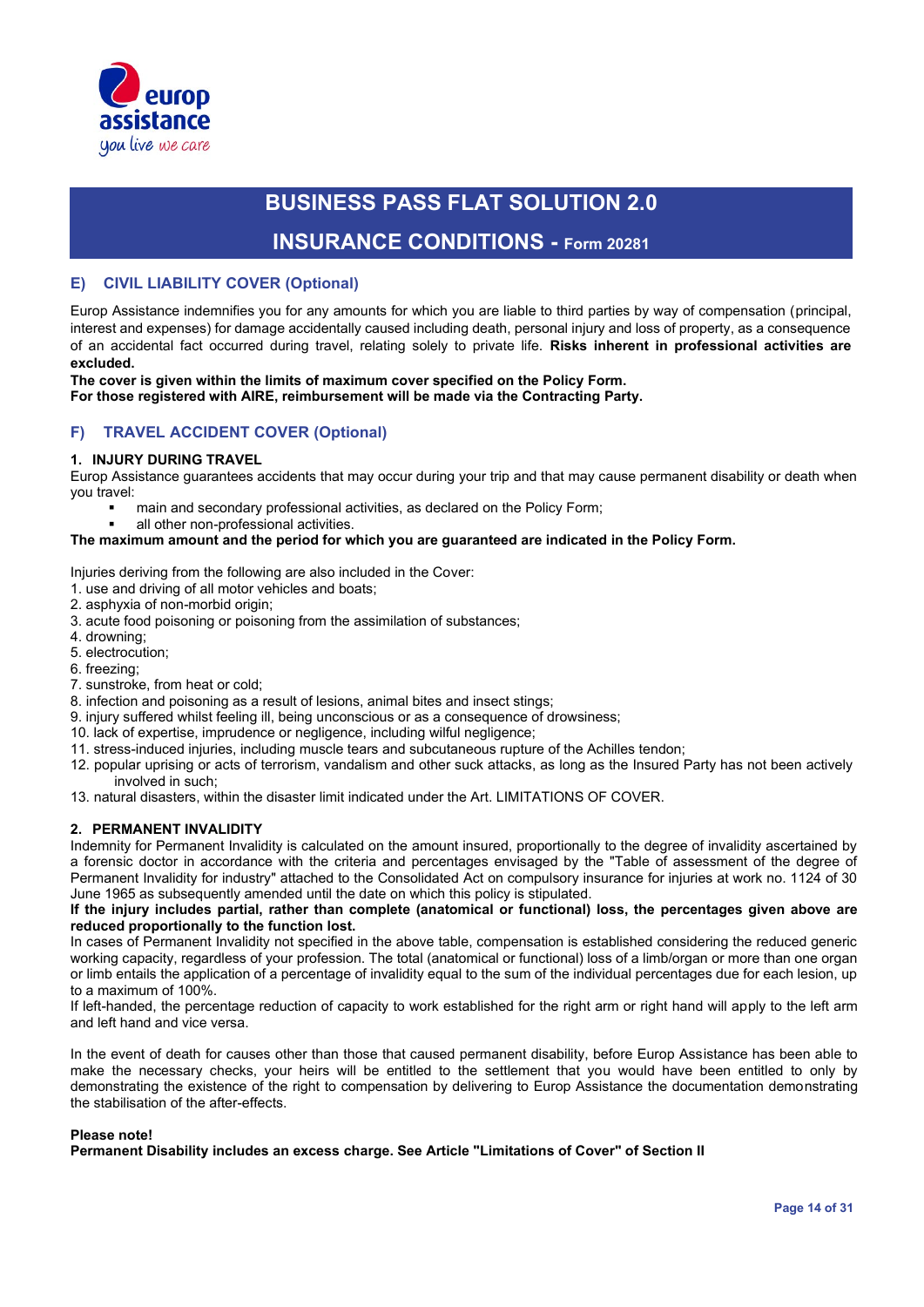

### **INSURANCE CONDITIONS - Form 20281**

#### **3. DEATH**

If the injury results in death, the compensation is paid to your heirs by dividing it equally.

Compensation in the event of death does not apply in addition to that of Permanent Invalidity.

If within two years of the day of the accident you die as a result of the accident for which you received payment of the Permanent Invalidity Compensation, your heirs must not return any reimbursement to Europ Assistance.

If the sum insured for death is higher than that already paid for Permanent Invalidity, your heirs are entitled to receive the difference between the death benefit and the permanent disability benefit.

#### **4. PRESUMED DEATH**

If, following an injury eligible for compensation in accordance with the Policy, your body is not found, and death is assumed, Europ Assistance will pay your heirs the amount insured for death.

Payment will be made one year after submission of the request for a declaration of presumed death, in accordance with Articles 60 and 62 of the Italian Civil Code.

If after the indemnity has been paid, it is proven that you are still living, Europ Assistance has the right to take action against both your heirs and yourself to obtain a refund of the amount paid. Once returned, you may exercise your rights for any residual permanent invalidity.

#### **5. FLIGHT RISK**

As a partial exception to the Article entitled "Exclusions" relative to the travel injury cover, the Insurance is extended to include injury that you may suffer during tourist or transfer air travel carried out as passenger on any aircraft or helicopters, except:

#### - **by air work companies/businesses on flights other than public passenger transport;**

#### - **by aeroclub.**

The sum of the capitals insured by this Policy and by other Europ Assistance accident policies underwritten by you may not exceed the limits of:

a. **IN THE EVENT OF DEATH:**

- **Euro 1,000,000.00 per person;**
- **Euro 5,000,000.00 in total per aircraft.**

#### b. **IN THE EVENT OF PERMANENT INVALIDITY:**

- **Euro 1,000,000.00 per person;**
- **Euro 5,000,000.00 in total per aircraft.**

In the event of a claim involving more than one Europ Assistance insured party, in the event that the total sums insured exceed the amounts indicated above per aircraft, the payments due to the individual insured parties will be adjusted with a proportional reduction and allocation based on the individual policies.

The Contracting Party may request a refund of the premiums (minus any taxes already paid) in the same proportion.

For the purpose of the cover, air travel is understood as starting when you enter the aircraft and completed when you descend from it.

#### **6. INJURY CAUSED BY WARS AND UPRISINGS**

You are also insured for an accident caused by a war or uprising that suddenly broke out in a country where you are travelling, outside of Italy.

**The insurance is valid for 14 days after the outbreak of war or uprising.**

### **G) LEGAL PROTECTION COVER (Optional)**

Europ Assistance provides legal protection for the defence of your interests in extra-judicial and judicial proceedings in the context of private life during your business travel, including expenses not recoverable by the counterparty in the cases indicated in the policy, under the terms of this policy and with the limit of the maximum limit per claim unlimited per year indicated in the Policy Form.

The expenses you will be paid include:

- the procedural expenses for mediation/assisted negotiation to carry out and/or participate in the procedure in accordance with the provisions of the tables attached to Ministerial Decree 55/2014 and/or subsequent amendments. The expenses will be liquidated in accordance with the parameters pursuant to the specified tables, with the exclusion of all forms of reduction or increase of fees pursuant to said Decree 55/2014 and/or subsequent amendments;
- expenses for the involvement of a single lawyer appointed to manage the claim, in accordance with the provisions of the tables attached to Ministerial Decree no. 55/2014 and/or subsequent amendments. The expenses will be paid in accordance with the parameters pursuant to the specified tables, **with the exclusion of all forms of reduction or increase of fees pursuant to said Decree 55/2014 and/or subsequent amendments**;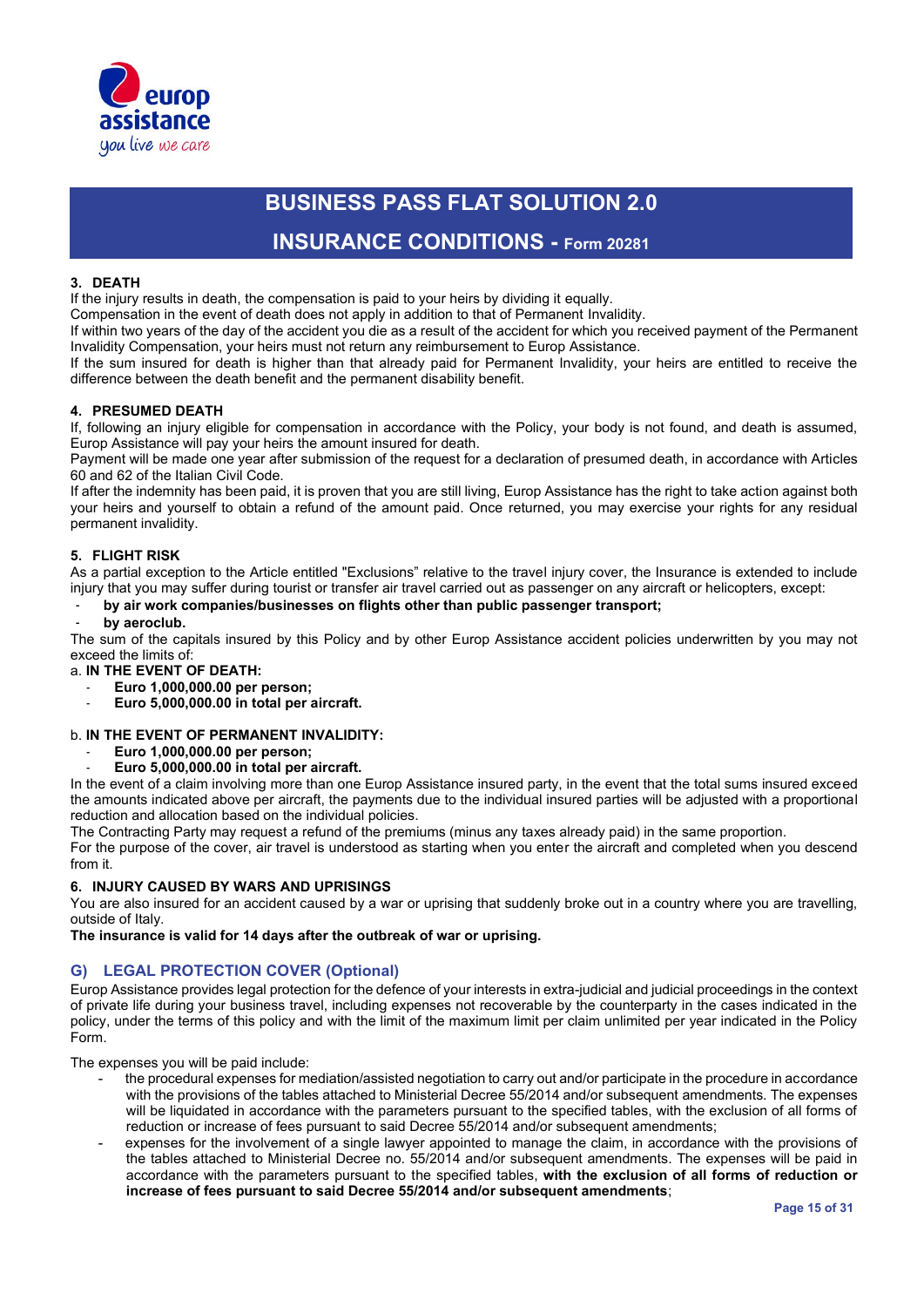

### **INSURANCE CONDITIONS - Form 20281**

- the costs up to a **maximum amount of Euro 2,500.00** of a second lawyer domiciliary, only in the judicial phase. These expenses will only be paid when the district of the Court of Appeal in which the legal proceedings are rooted, differs from that of the place of residence of the Insured Party, in accordance with the provisions of the tables attached to Ministerial Decree no. 55/2014 and/or subsequent amendments. The expenses will be paid in accordance with the parameters pursuant to the specified tables, with the exclusion of all forms of reduction or increase of fees pursuant to said Decree 55/2014 and/or subsequent amendments;
- investigation expenses for the search for and acquisition of proof for the defence;
- any counterparty legal costs if the case should be lost with your sentencing, or transaction authorised by Europ Assistance in accordance with the Article entitled "CLAIM MANAGEMENT AND FREE CHOICE OF LAWYER", letter  $A$ :
- the expenses for the involvement of the Court-Appointed Expert Witness;
- the expenses for the party's Expert Witness and Experts, as long as they are chosen by agreement with Europ Assistance in accordance with the Article entitled "CLAIM MANAGEMENT AND FREE CHOICE OF LAWYER", letter B);
- legal costs:
- costs for arbitration to settle disputes. The expenses for arbitrators in accordance with the provisions of the tables attached to Ministerial Decree no. 55/2014 and/or subsequent amendments. The expenses will be liquidated in accordance with the parameters pursuant to the specified tables, with the exclusion of all forms of reduction or increase of fees pursuant to said Decree 55/2014 and/or subsequent amendments;
- The Single Contribution for the expenses for legal acts (Italian Law no. 488 of 23 December 1999, Art. 9 of Italian Decree-Law no. 28 of 11.03.2002), if not repeated against the Counterparty if the latter should lose;
- the expenses relating to the registration of legal acts **up to a limit of Euro 500.00**.

If an event should regard the insurance cover, the Insured Party can obtain information on said covers, the risks insured, the policy conditions, the terms and conditions for making claims and progress on claims already made by telephoning the Europ Assistance freephone number.

#### **1. LEGAL PROTECTION DURING TRAVEL**

The compensable costs referred to in the previous paragraph apply in the following cases:

- 1. your claims for compensation of non-contractual damages due to unlawful actions by third parties, including in the event of the constitution of civil party under the scope of criminal proceedings brought against the counterparty;
- 2. civil suits (or any filing of an appearance as civil party under the scope of criminal proceedings) to obtain compensation for damages caused by road/naval accidents involving the insured persons as pedestrians or bicycle riders or passengers of any motor vehicle or boat;
- 3. defence in a criminal setting in proceedings for crimes committed without intent and violations. The benefit also applies before the official formulation of news of the crime;
- 4. the civil defence against claims for damages for unlawful acts made by third parties; this cover operates only if you have stipulated and paid for a third-party liability policy in the following ways:
	- in the event of a claim covered by the Civil Liability policy, this cover operates at the second risk, i.e. after all that is owed by the Civil Liability insurer has been exhausted;
	- in the event that the Civil Liability policy, despite being regularly in force, is not operative in the case in question, i.e. it does not cover the case reported because it is not covered, because it is expressly excluded or because the damage is less than the amount of the excess provided for in the Civil Liability policy, this cover operates at first risk.

Europ Assistance, at the request of the Contracting Party, will acknowledge, for each claim of criminal defence, payment of the "expenses and fees fund" required by the lawyer appointed to handle the insurance case, by means of valid invoice, **up to the limit of Euro 5,000.00 per claim**.

By virtue of these payments, the maximum cover insured will be proportionally reduced in an amount that corresponds to the entity of the "expense fund" recognised.

Europ Assistance retains the right to claim back against you for any amount it has advanced, if the negligence or wilful misconduct on your part should be ascertained in the event that gave rise to the dispute.

#### • **OCCURRENCE OF THE CLAIM – START OF COVER**

For the purposes of this Policy, the onset of the claim shall be understood to mean **the date on which the harmful event occurs, based on the nature of the dispute, as follows**:

- the time of the first event giving rise to the entitlement to compensation for the exercise of claims for non-contractual damages and for the costs of resistance to damage caused to third parties;
- the time when the Insured Party, the counterparty or a third party began or allegedly began violating provisions of a law or contract, for all other hypotheses.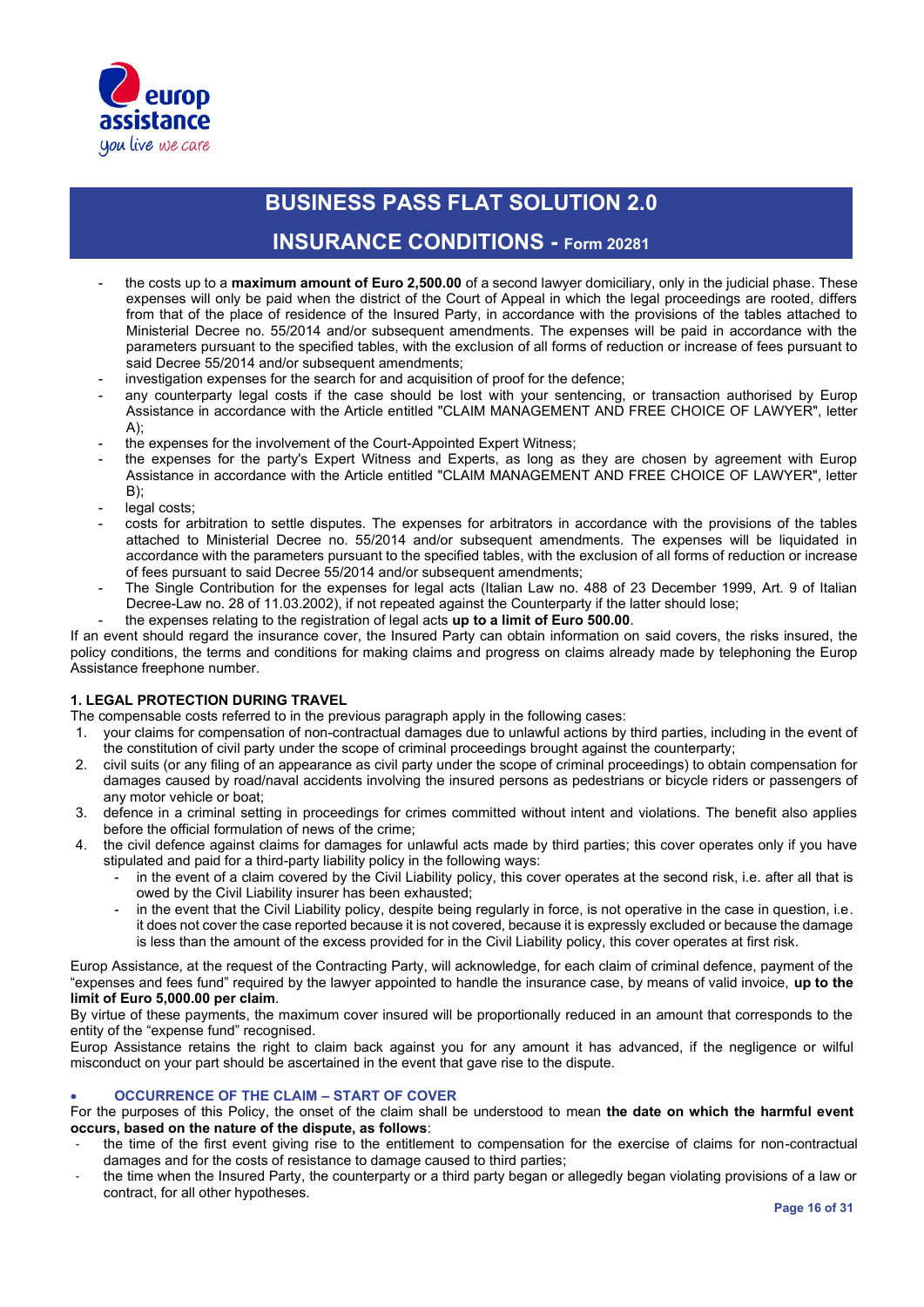

### **INSURANCE CONDITIONS - Form 20281**

If there is more than one violation of the same nature, the occurrence of the Claim coincides with the date of the first violation. The insurance Cover is given for Claims, where the respective Cover is included in the Policy, that have occurred:

- during the period for which the Policy is valid, if an exercise of claims for compensation for non-contractual damage, expenses incurred in preparing a defence for damages caused to third parties, criminal proceedings, administrative liability and appeals or oppositions against administration sanctions;
	- 3 (three) months after the Policy start date for contractual disputes.

If this Policy replaces another one stipulated for the same risk (from another Company), without interruption in time of the insurance cover, the insurance will also apply to wilful conduct implemented during the validity of the policy replaced, as long as the claims are declared during the period for which the Policy is valid and refer to acts/events implemented no more than two years prior to the date on which this Policy is stipulated and as long as the claims have not yet been submitted to the Contracting Party and/or Insured Party as at the date on which this policy is issued.

If this Policy replaces another one stipulated for the same risk (from Europ Assistance), without interruption in time of the insurance cover, the insurance will also apply to wilful conduct implemented during the validity of the policy replaced, as long as the claims are declared during the period for which the Policy is valid and refer to acts/events implemented no more than two years prior to the date on which this Policy is stipulated and as long as the claims have not yet been submitted to the Contracting Party and/or Insured Party as at the date on which this policy is issued.

The above shall apply to all benefits already provided for in the previous policy, but shall not apply in full to the new benefits provided under this contract, for which the general provisions and shortcomings shall apply.

In the event of a claim arising during the above period, the Contracting Party/Insured Party must provide a copy of the previous Legal Protection policy.

The Cover includes claims arising during the period of Policy validity and which were reported to Europ Assistance, in accordance with the terms and conditions of this Policy, within 12 (twelve) months of termination of said Policy.

**The Cover will not apply to cases arising from contracts that at the time the Insurance was stipulated had already been cancelled by one of the Contracting Parties or for which rescission, termination or amendment had already been requested by one of the Contracting Parties.**

**For all intents and purposes, the following will be considered as a single Claim:**

- **one or more related or consequential harmful events or events in the same context, even if they involve more than one person;**
- **disputes brought by or against more than one person and concerning identical or connected demands;**
- **investigations or submissions to judgement or administrative liability proceedings against one or more insured persons and due to the same event or act;**
- **criminal charges for continued crime.**

In the case of a number of Insured parties involved in a single claim, the benefit is guaranteed with a single maximum amount per claim which **is equally distributed among all the Insured parties** regardless of the costs borne by each of them**. If, at the time the claim is settled, the maximum amount per claim is not exhausted, the remainder shall be divided equally between the Insured who have only partially received reimbursement of expenses as referred to in paragraph 1. LEGAL PROTECTION DURING TRAVEL**

#### **H) SPECIAL CLAUSES COVER (Each clause can be activated individually)**

**(Only valid if recalled in the Policy Form)**

#### **A1 - EXTENSION OF SUBSIDIARIES/ASSOCIATES**

The cover concerned by this contract and specified on the Policy Form is extended to the subsidiaries/associates of the Contracting Party whose company name is given on the Policy Form.

#### **A2 - EXTENSION TO INSURED PARTIES RESIDENT OUTSIDE THE EU AND NOT A.I.R.E.**

As a partial exception to that specified in the definition of Insured Party, the cover concerned by this Policy and described in the Policy Form is intended as also extended to the other Insured Parties registered with the LUL employed by the Contracting Party, resident in a non-European Union Member State and not registered with A.I.R.E.

Therefore, also the provisions of "Return for health reasons", "Return of the convalescent Insured Party", "Body Transport" and "Early return" are intended as applicable to all countries of the world.

**Any reimbursements relative to the cover concerned by this policy will be made through the Contracting Party.**

#### **Please note! Special conditions for the application of Injury Cover**

**Permanent Invalidity cover will be operative with an excess amount applied to the insured capital of 50%. In the event of a claim that can be liquidated in accordance with the terms of the policy a super-valuation will be applied equal to 100% of the insured capital.**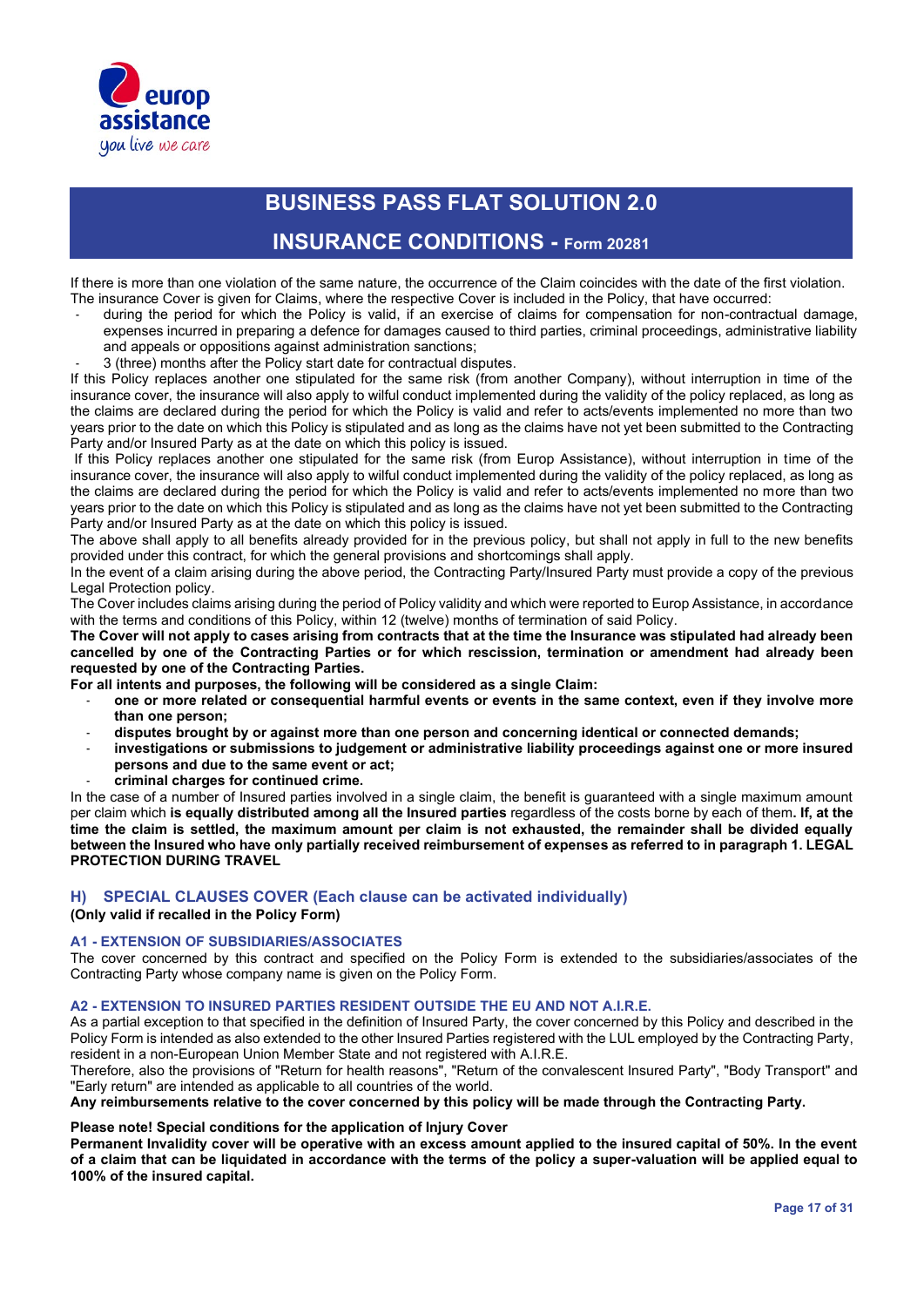

### **INSURANCE CONDITIONS - Form 20281**

#### **A3 - EXTENSION TO WORKERS NOT EMPLOYED BY THE CONTRACTING PARTY AND SIMILAR**

As a partial exception to that specified in the definition of Insured Party, the cover concerned by this Policy and recalled in the Policy Form is also extended to include Insured Parties that hold offices of consultants, directors, trainees, temporary workers, seconded workers, workers on collaboration contracts or participating in congresses/meetings organised by the Contracting Party, wherever they may be resident.

Therefore, also the provisions of "Return for health reasons", "Return of the convalescent Insured Party", "Body Transport" and "Early return" are intended as applicable to all countries of the world.

**Any reimbursements relative to the cover concerned by this policy will be made through the Contracting Party.**

#### **A4 - EXTENSION TO INCLUDE THE FAMILY MEMBERS OF THE EMPLOYED INSURED PARTY**

**(this extension can be applied alone or together with the extension pursuant to Clause A1 as long as the subsidiaries/associates have their registered office in Italy)**

As a partial exception to that specified in the definition of Insured Party, the cover concerned by this Policy and specified in the Policy Form is intended as also extended to include the family members resident in a European Union Member State, Insured Parties employed by the Contracting Party as described in the definition of "Insured Party", who make travel for pleasure with the same destination as the working mission of the Insured Party.

The insurable family members are only those specified on the Insured Party's certificate of family status.

#### *Special conditions for the application of the Medical Expenses Reimbursement cover for family members*

The Medical Expense Reimbursement cover will apply without hospitalisation, only if these expenses are reimbursed after having been previously authorised by the Organisational Structure, **with the application of an excess charge equal to Euro 150.00**. If you have chosen a limit to liability of more than Euro 300,000.00, in the case of medical expenses incurred as a result of a chronic illness, **Europ Assistance will pay them for you or reimburse them to you, up to a maximum of Euro 300,000.00 per insured person, per claim and per duration of the trip**.

### **Where is the cover valid?**

#### **Art. 20 - TERRITORIAL SCOPE**

For all cover with the exception of the specific indications given below, this refers to all countries worldwide where the claim occurred and in which the guarantees and services are given.

**EXCLUDED COUNTRIES: The following countries are excluded: Afghanistan, Cocos, South Georgia, Heard and Mc Donald, Bouvet Island, Christmas Island, Pitcairn Island, Chagos Islands, Falkland Islands, Marshall Islands, Minor Outlying Islands, Salomon Islands, Wallis and Futuna Islands, Kiribati, Micronesia, Nauru, Niue, Palau, West Sahara, Samoa, Saint Helena, Somalia, French Australian territories, West Timor, East Timor, Tokelau, Tonga, Tuvalu and Vanuatu.**

Specifically for:

#### **A) ASSISTANCE COVER**

VEHICLE services are valid in EUROPE. "Europe" means:

Italy, the Republic of San Marino, the Vatican City, Albania, Algeria, Andorra, Austria, Belgium, Belorussia, Bosnia Herzegovina, Bulgaria, Croatia, Denmark, Egypt, Estonia, Finland, France, Germany, Gibraltar, Greece, Ireland, Iceland, Liechtenstein, Latvia, Libya, Lithuania, Luxembourg, Macedonia, Malta, Morocco, Moldavia, Principality of Monaco, Norway, the Netherlands, Poland, Portugal, the United Kingdom, the Czechoslovakian Republic, Romania, Russia, Serbia and Montenegro, Slovakia, Slovenia, Spain, Sweden, Switzerland, Tunisia, Turkey, the Ukraine and Hungary.

PERSONAL services (with the exception of any specific clauses included in individual provisions) are valid in all countries worldwide in which the claim took place and in which the guarantees and provisions are given.

The services provided to FAMILY MEMBERS REMAINING AT THE PLACE OF RESIDENCE IN ITALY and to the HOME OF RESIDENCE IN ITALY are valid in Italy, the Republic of San Marino and the Vatican City State.

#### **G) LEGAL PROTECTION COVER**

The cover given by this policy applies for breach of the law and harm to rights occurring in Europe.

"Europe" means:

**Page 18 of 31** Italy, the Republic of San Marino, the Vatican City, Albania, Algeria, Andorra, Austria, Belgium, Belorussia, Bosnia Herzegovina, Bulgaria, Croatia, Denmark, Egypt, Estonia, Finland, France, Germany, Gibraltar, Greece, Ireland, Iceland, Liechtenstein, Latvia,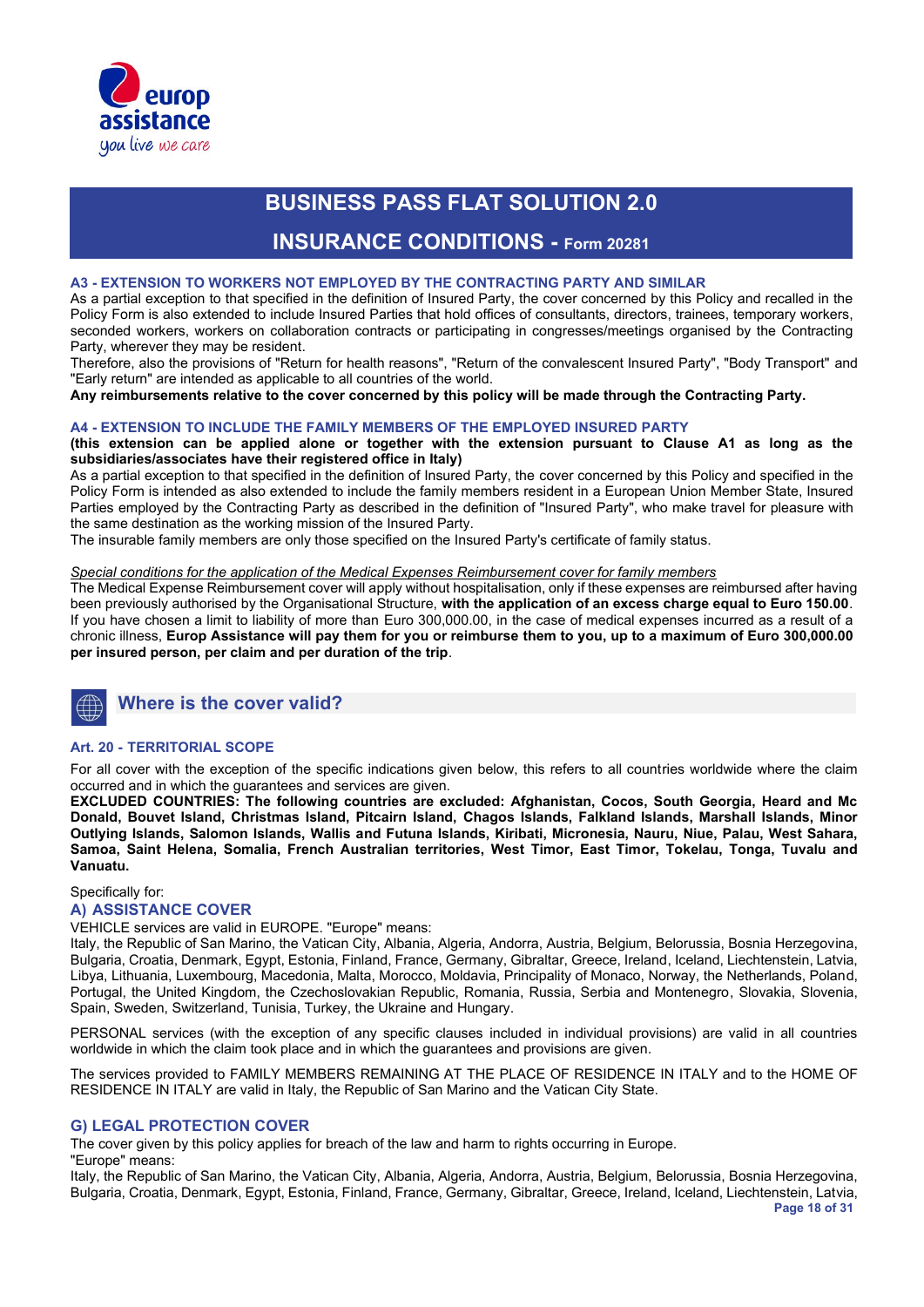

### **INSURANCE CONDITIONS - Form 20281**

Libya, Lithuania, Luxembourg, Macedonia, Malta, Morocco, Moldavia, Principality of Monaco, Norway, the Netherlands, Poland, Portugal, the United Kingdom, the Czechoslovakian Republic, Romania, Russia, Serbia and Montenegro, Slovakia, Slovenia, Spain, Sweden, Switzerland, Tunisia, Turkey, the Ukraine and Hungary.

**Expenses for Out-of-Court Assistance and legal assistance for breach of the law or harm to rights occurring in countries or areas in which warlike events or revolutions are underway are in any case excluded from the policy cover.** 



### **When does cover start and end?**

#### **Art. 21 - EFFECTIVE DATE AND DURATION OF COVER**

Cover starts at midnight on the date indicated on the Policy Form and lasts for one year with tacit renewal.

### **SECTION II - EXCLUSIONS AND LIMITATIONS OF COVER**

# **What is not insured?**

#### **Art. 22 - EXCLUSIONS**

**You are not insured if you no longer have a contract of employment with the Contracting Party due to dismissal, resignation, expiry of the employment contract or redundancy fund within one month of the date of departure of the trip.**

**All cover excludes claims caused by:**

- 
- **a) wilful misconduct or gross negligence except as indicated in the individual cover; b) flooding, deluge, volcanic eruptions, earthquakes, atmospheric phenomena classed as natural disasters (except as indicated in the individual Cover),**
- **c) phenomena such as atom nucleus transmutation, radiation caused by the artificial acceleration of atomic particles;**
- **d) war, strikes, revolutions, uprisings or popular movements, looting, acts of terrorism (except for that indicated in the individual Cover) and vandalism;**
- **e) atom nucleus transmutation, radiation caused by the artificial acceleration of atomic particles.**

**For ASSISTANCE COVER, claims consequent to the following are also excluded:** 

- **a) attempted suicide or suicide;**
- **b) use of motor boats for all sports activities (whether amateur, recreational of professional) with the exclusion of water-skiing (apart from platform jumps) and fishing;**
- **c) mental diseases and psychological disturbances in general, including cerebral organic syndromes, schizophrenia, paranoia, manic-depressive forms and related consequences/complications;**
- **d) illnesses depending on pregnancies beyond the 26th week of gestation and post-partum;**
- **e) injuries deriving from the following activities: rock climbing or accessing glaciers, platform jumps with skis or water skis, driving and using sledges, kite-surfing, air sports in general, acts of bravado, racing in motor cars, water motorcycles and motorcycles and related trials and training and all injuries suffered as a consequence of sports practice professionally;**
- **f) illness or injury consequent or deriving from a state of drunkenness or abuse of drugs and the non-therapeutic use of drugs and hallucinogenic products;**
- **g) removal and/or transplant of organs;**
- **h) all activities involving the use of mines, arms and/or dangerous substances, explosives, access to mines, digs and/or quarries and the extraction of earth and sea;**
- **i) anything else not specifically indicated in the individual covers.**

**In addition, the MEDICAL EXPENSES COVER does not cover claims due to:**

- **a) attempted suicide or suicide;**
- **b) use of motor boats for all sports activities (whether amateur, recreational of professional) with the exclusion of water-skiing (apart from platform jumps) and fishing;**
- **c) mental diseases and psychological disturbances in general, including cerebral organic syndromes, schizophrenia, paranoia, manic-depressive forms and related consequences/complications;**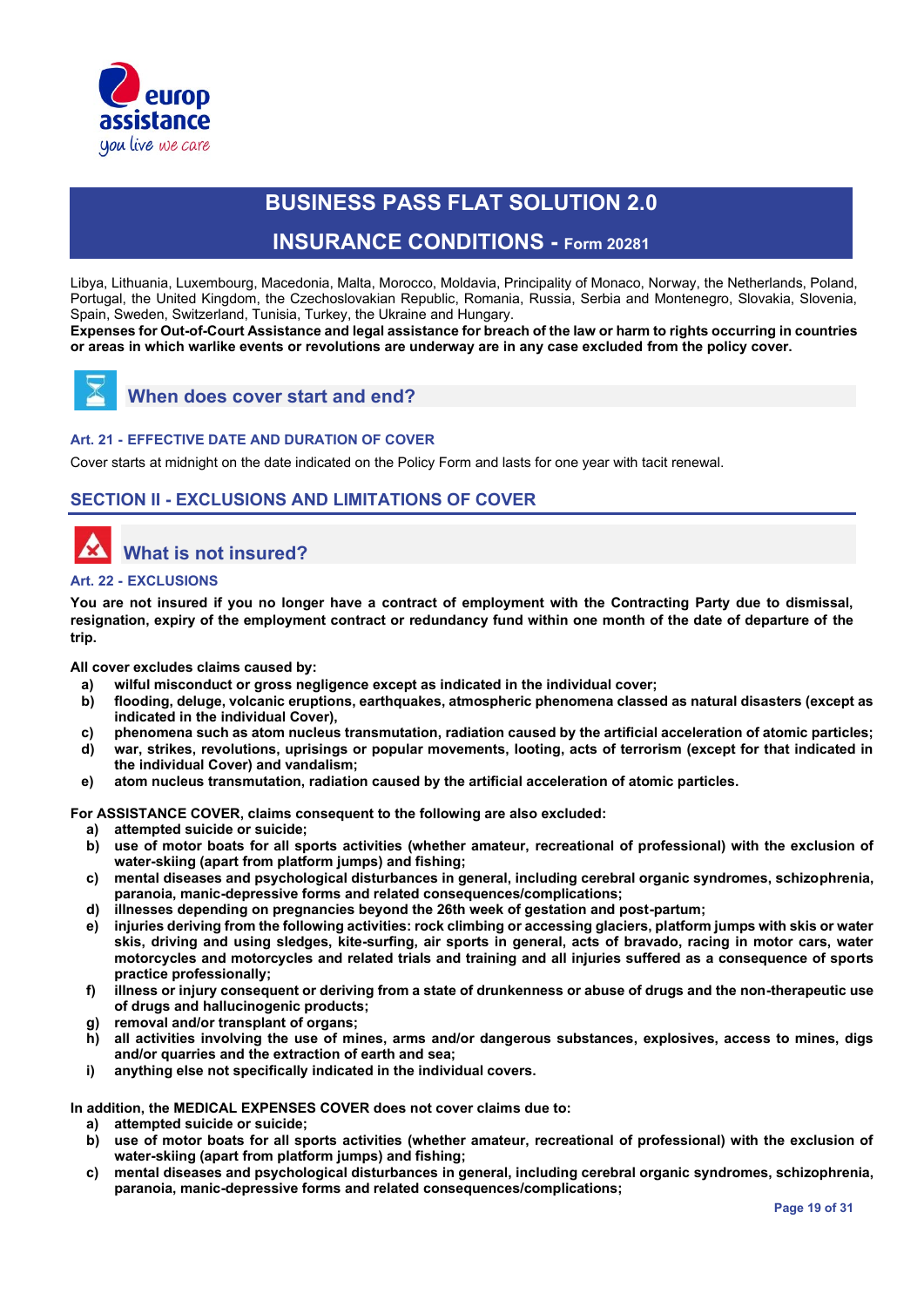

### **INSURANCE CONDITIONS - Form 20281**

- **d) illnesses depending on pregnancies beyond the 26th week of gestation and post-partum;**
- **e) voluntary, non-therapeutic abortion;**
- **f) injuries deriving from the following activities: rock climbing or accessing glaciers, platform jumps with skis or water skis, driving and using sledges, kite-surfing, air sports in general, acts of bravado, racing in motor cars, water motorcycles and motorcycles and related trials and training and all injuries suffered as a consequence of sports practice professionally;**
- **g) illness or injury consequent or deriving from a state of drunkenness or abuse of drugs and the non-therapeutic use of drugs and hallucinogenic products;**
- **h) pathological states relating to HIV infection;**
- **i) removal and/or transplant of organs;**
- **j) all activities involving the use of mines, arms and/or dangerous substances, explosives, access to mines, digs and/or quarries and the extraction of earth and sea;**
- **k) injury existing at the beginning of the journey;**
- **l) non-urgent dental treatment, dental prostheses and dental pathologies;**
- **m) stays at thermal establishments, in specialised care homes for nervous and tubercular diseases, in residential and convalescence homes, rest homes, even if classified as healthcare institutes.**
- **n) trips you make for the purpose of visits, checks and admissions.**

**For the TRAVEL CANCELLATION COVER, claims are also excluded as due to:**

- **a) all foreseeable causes and/or causes known to you and the Contracting Party at the time of booking the Travel;**
- **b) consequences and/or complications of injuries that took place prior to confirming the Travel;**
- **c) bankruptcy of the Carrier or Travel Agency or Organiser;**
- **d) epidemics classed as pandemics, of such a severity and virulence as to entail a high level of mortality or to require restrictive measures in order to reduce the risk of transmission to the civil population, quarantine;**
- **e) to causes or events not specified in Art. "Subject of the Insurance" letter C.;**

#### **FLIGHT DELAY COVER also excludes:**

**a) events known or occurring up to eight hours before the scheduled time of departure.**

**For LUGGAGE AND PERSONAL EFFECTS COVER, claims are also excluded:**

- **a) occurring during travel on motor vehicles of any power;**
- **b) for theft of luggage in the vehicle;**
- **c) caused to sports equipment during use;**
- **d) due to forgetting, lack of care or mislaying by yourself;**

**For SAMPLE LOSS, THEFT OR DESTRUCTION COVER, claims are also excluded:**

- **a) due to cancellation of the Travel due to loss, theft or destruction of samples, demonstration material or prototypes, before the date of departure for the Travel;** 
	- **b) due to theft of these samples from any vehicle;**
- **c) due to confiscation, seizure or destruction of the same samples, by order of an administrative authority.**

#### **THIRD-PARTY LIABILITY COVER also excludes damages:**

- **a) to movable and immovable objects that you have in delivery and/or custody by any title;**
- **b) deriving from the exercise of a profession or salaried activity;**
- **c) deriving from the ownership, possession, use and driving of motor vehicles in general, without prejudice to the case where it is merely started by children aged under 14 years old;**
- **d) deriving from the holding of toxic or radioactive substances and from the pollution of the soil, air and water;**
- **e) deriving from the exercise of hunting, model aircraft, parachuting and air sports in general;**
- **f) deriving from the ownership of a house or apartment and the related plants.**

**INJURY COVER also excludes accidents caused:**

- **a) by driving any motor vehicle or boat, if the Insured Party is not authorised under current law, except where driving with an expired licence, but as long as, at the time of the claim, the Insured Party meets the requirements for renewal;**
- **b) by use, as pilot or passenger, of aircraft, including hang-gliders, ultra-light aircraft, paragliding, without prejudice to the provisions of point 5 above, "Flight risk" of art. "SUBJECT OF THE INSURANCE" letter F;**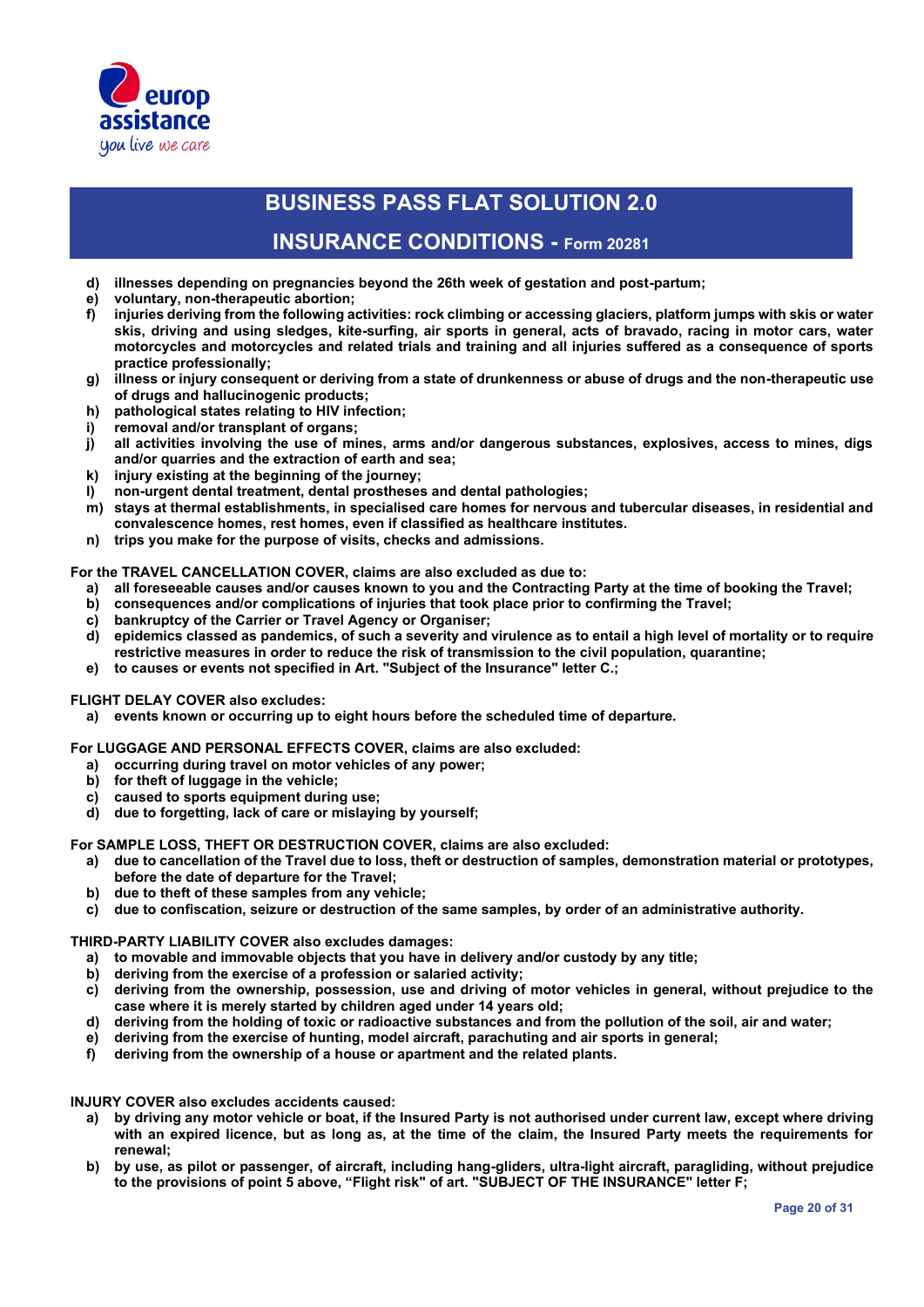

### **INSURANCE CONDITIONS - Form 20281**

- **c) by mental diseases and psychological disturbances in general, including cerebral organic syndromes, schizophrenia, paranoia, manic-depressive forms and related consequences/complications;**
- **d) by drunkenness, abuse of drugs, use of drugs and hallucinogenic substances;**
- **e) by surgery and medical treatments or examinations not made necessary by the injury;**
- **f) by the participation of the Insured Party in crimes they have committed or attempted;**

**Injury caused by practising the following is also excluded:**

- **g) sports involving the use of motor vehicles and boats;**
- **h) parachuting;**
- **i) the following other sports: boxing, fighting in all its forms, heavy athletics, rugby, American football, caving, rock or ice climbing, free climbing, sledging, bob sleighing, acrobatic skiing, kite-surfing; platform jumps with skis or water skis, diving with breathing apparatus;**
- **j) sports that are the main or secondary professional activity of the Insured Party and which have not been declared; k) all activities involving the use of mines, arms and/or dangerous substances, explosives, access to mines, digs**
- **and/or quarries and the extraction of earth and sea;**
- **l) carrying out activities of fire-fighting, fire technician, diver, acrobat, stunt person, stand-in and pilot or crew of aeroplanes.**

**The LEGAL PROTECTION DURING TRAVEL COVER is not provided in the following cases:**

- **a) disputes deriving from wilful acts by the Insured Party;**
- **b) disputes consequent to popular tumult, acts of war, revolutions, earthquakes, flooding, volcanic eruptions, strikes or lock-downs or consequent to the possession or use of radioactive substances;**
- **c) disputes deriving from tax, fiscal and administrative disputes;**
- **d) disputes relating to family and succession law;**
- **e) disputes deriving from appeals and oppositions against pecuniary sanctions applied by administration;**
- **f) disputes deriving from the ownership and use of boats and similar with motors and the ownership and use of motor vehicles requiring compulsory third party liability insurance;**
- **g) disputes deriving from disputes connected with anti-trade union behaviour (as established by Art. 28 of the Workers' Statute) and disputes relating to collective redundancies;**
- **h) disputes deriving from disputes relating to patent rights, trademarks, copyright, unfair competition, relations between shareholders and directors and disputes deriving from agency agreements as well as for disputes relating to an agent and/or representative;**
- **i) disputes deriving from debt collection disputes;**
- **j) disputes relating to tender and/or subcontracting contracts;**
- **k) disputes relating to property lease contracts;**
- **l) disputes for property purchase and sale contracts;**
- **m) disputes relating to corporate mergers, modifications and transformations;**
- **n) disputes between Contracting Party and non-employed collaborators;**
- **o) disputes for operations in construction, transformation and property restructuring works, for which building permits are necessary;**
- **p) disputes worth less than Euro 250.00;**
- **q) contractual disputes with Europ Assistance;**
- **r) disputes not indicated in art. "Subject of the Insurance" letter G.**

# **Are there limits to cover?**

#### **Art. 23 - INTERNATIONAL SANCTIONS**

Europ Assistance Italia S.p.A. is not required to guarantee insurance cover and is not obligated to pay the Compensation, nor to pay any benefit under these Insurance Conditions, if the provision of such cover or the payment of such Compensation or benefit exposes Europ Assistance Italia S.p.A. to sanctions, bans or restrictions under resolutions of the United Nations or to trade or economic sanctions or revocatory orders under the laws or regulations of the European Union or USA. This clause will prevail over any conflicting condition set out in these Insurance Terms and Conditions.

The link below gives an updated list of the countries subject to sanctions https://www.europassistance.it/contenuti-utili/international-regulatory-information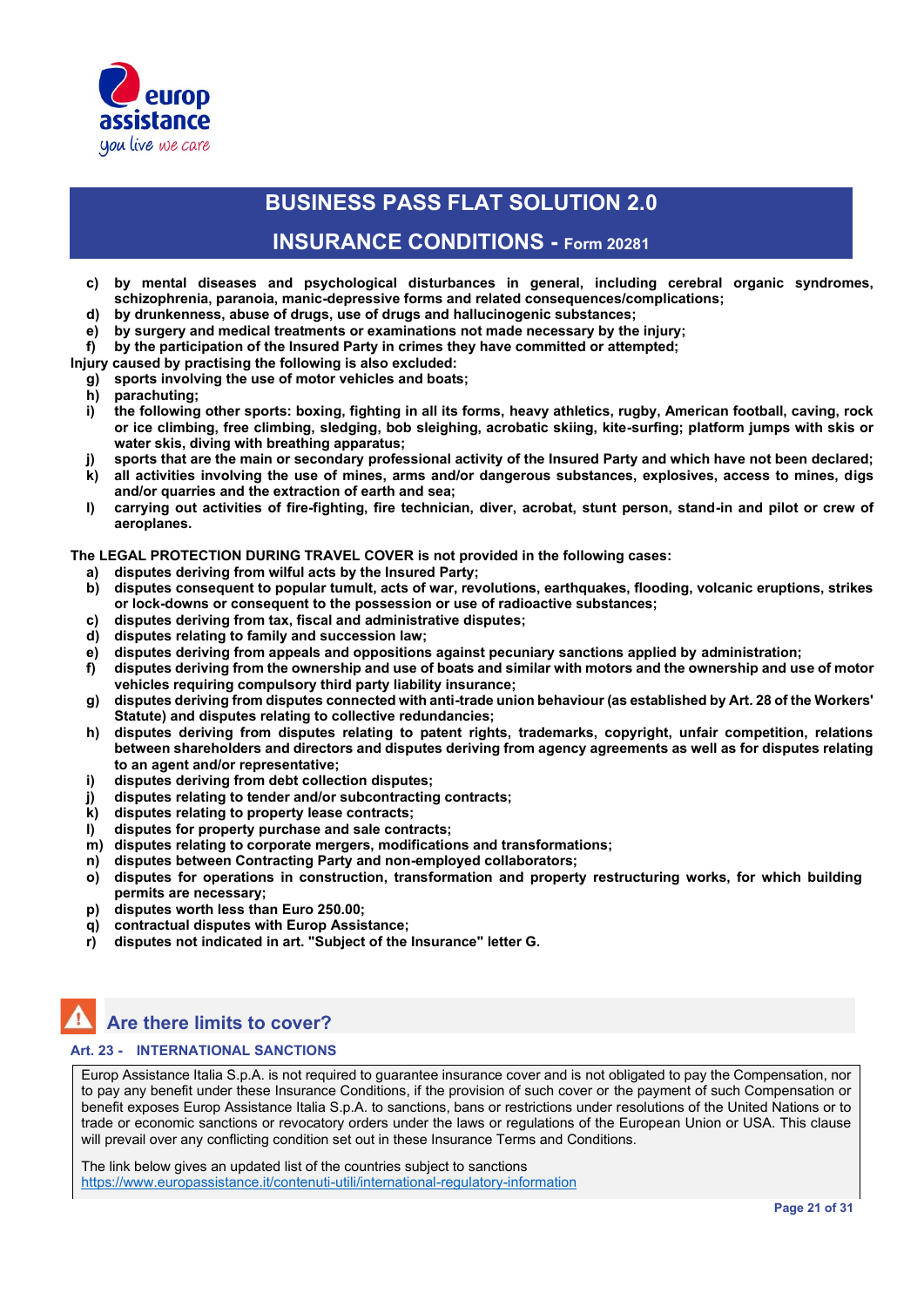

### **INSURANCE CONDITIONS - Form 20281**

#### **Please note!**

**If you are a "United States Person" and you are in Cuba, in order to receive the assistance and Compensation under the Policy, you must provide evidence to Europ Assistance Italia S.p.A. that you were in Cuba in compliance with US laws. If you were not authorised to travel to Cuba, Europ Assistance Italia S.p.A. may not provide assistance nor pay Compensation.**

#### **Art. 24 - LIMITS TO THE COVER**

#### • **CONTINUED STAY ABROAD**

You can stay abroad for a maximum of 180 consecutive days during the validity of this Policy. **You are not insured for claims that occur after 180 days.**

#### • **AGE LIMITS**

**This policy insures people aged no older than 75 years old.** 

If you turn 75 years old during the policy period of validity, we will in any case consider you as insured until the expiry date.

**Any collection of premiums due thereafter by Europ Assistance, shall give the Contracting Party the right to request that they be returned, with the application of legal interest, at any time.**

#### • **DISASTER LIMIT IN THE CASE OF TERRORISM**

**If you are involved in an act of terrorism that also involves other insured parties of Europ Assistance, Europ Assistance, for the cover**

**- 1. Assistance** 

### **- 2. Medical expenses**

**afforded in total and for all its insured parties, guarantees a limit to liability of Euro 10 million per Disaster. If the above limits to liability is not sufficient to pay all insured parties involved, Europ Assistance will reduce the reimbursements/indemnities/provisions of each individual insured party considering the limits of liability indicated in their policies. For insured parties with no limit to liability, Europ Assistance reduces the reimbursements, keeping Euro 1 million as reference limit to liability. The total amount of costs cannot exceed the limit to liability.**

#### **A) ASSISTANCE COVER**

• **The assistance services are supplied up to three times per insured party, per type within the period of policy duration.**

#### • **LIMIT TO LIABILITY**

**Europ Assistance will not compensate damages** 

- **caused by the intervention of the Authorities of the country in which assistance is given,**
- **consequent to any other random and unforeseeable circumstances.**

**It is also specified that the application of the services is in any case subject to the limits and provisions imposed by the local, medical and government Authorities.**

#### • **SINGLE ASSISTANCE LIMITS**

**Europ Assistance for ROADSIDE ASSISTANCE will not pay you:**

- **cost of spare parts and any other repair costs;**
- **costs for the use of extraordinary equipment, if required to recover the vehicle;**
- **towing costs, if the vehicle was immobilised while circulating off the public road or equivalent areas (e.g. off-road trails).**

**Europ Assistance for BREAKDOWN ASSISTANCE will not pay you:**

- **cost of spare parts and any other repair costs;**
- **costs for the intervention of extraordinary vehicles;**
- intervention costs, if the vehicle suffered the failure while circulating off the public road or equivalent **areas (e.g. off-road trails).**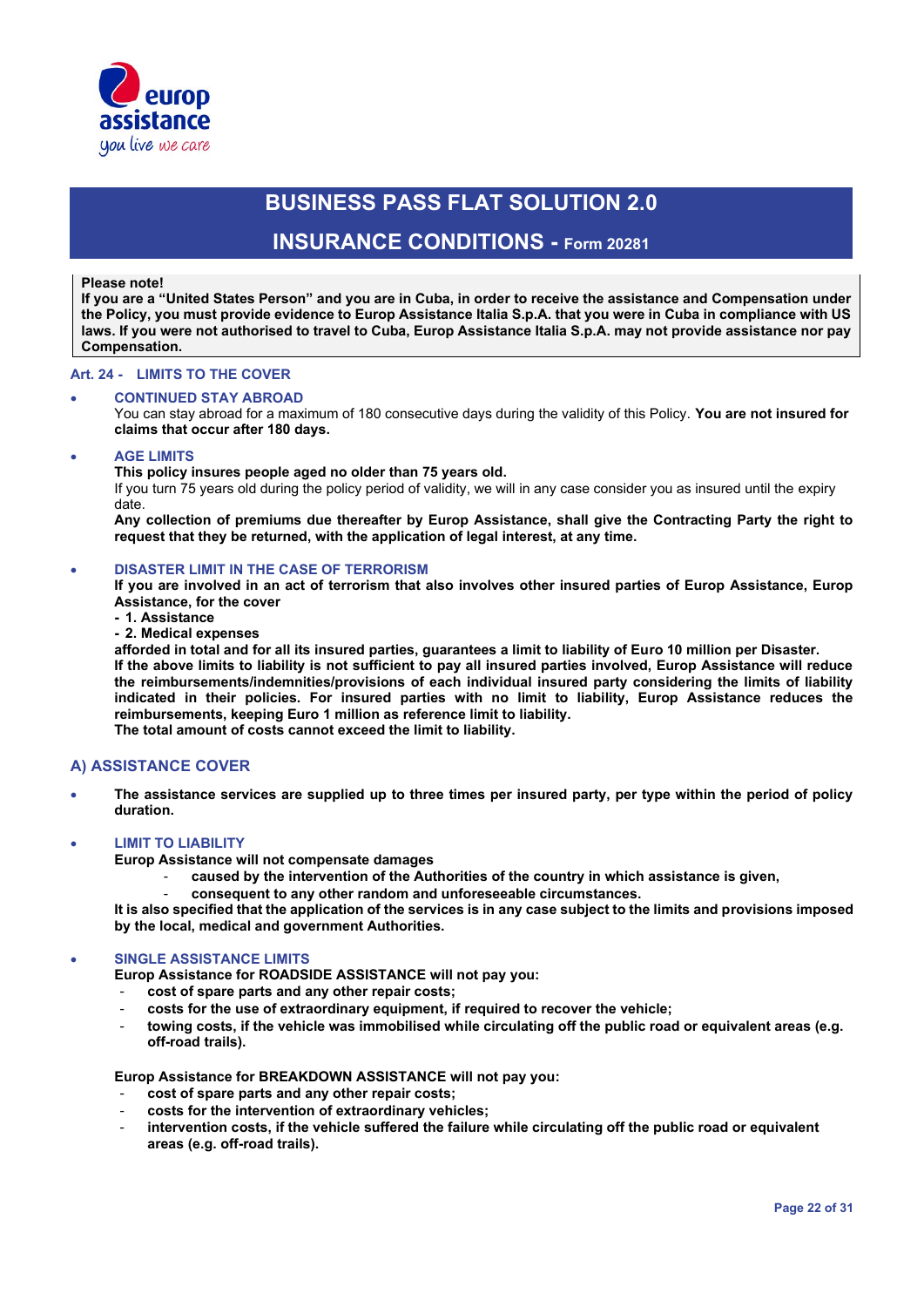

### **INSURANCE CONDITIONS - Form 20281**

#### • **LIMITS TO INTERVENTION**

**Europ Assistance shall not guarantee intervention and the consequent timely provision of the service in the event of war, armed fight or uprising, even in limited geographic areas, strikes, revolutions, popular turmoil or movements, looking, acts of terrorism and vandalism and epidemics/pandemics. In any case, interventions will be carried out in compliance with instructions given by local and international authorities.**

#### **B) MEDICAL EXPENSES REIMBURSEMENT COVER**

#### • **LIMITS**

**Europ Assistance will not pay you for:**

- **all expenses incurred by you if no declaration has been made to Europ Assistance, directly or through third parties, of the hospitalisation or emergency treatment and/or all expenses incurred without the authorisation of the Organisational Structure, except where it has been proven that it was impossible to make the report;**
- **expenses to treat or eliminate physical defects or congenital malformations, aesthetic applications, nursing care, physical therapy, spa or weight-loss treatments;**
- **expenses for purchasing and repairing glasses, contact lenses, orthopaedic devices and/or prostheses;**
- expenses for controls visits carried out upon return to the place of residence, for situations that are the **consequence of an illness that began during travel, more than 60 days after return;**
- expenses incurred for illness or injury that has led to a claim we have already refunded to you and which **took place during the travel;**
- **medical and hospital expenses that can be postponed to your return to the residence.**

#### **Also, for point 1. Medical/pharmaceutical/hospital expenses are subject to the following limits:**

#### • **FIXED EXCESS CHARGE**

Europ Assistance will settle the expenses by applying an **excess of Euro 75.00** to each expense . The excess is applied only to expenses incurred without hospitalisation and without assumption of responsibility.

#### **Example of a fixed excess:**

if the agreed excess is a fixed amount of Euro 75.00: expenses lower than Euro 75.00 will not be compensated expenses amounting to more than Euro 75.00 will be reimbursed after a Euro 75.00 deduction (within the limits of the maximum cover).

| Specialist visit | Euro 175.00 |
|------------------|-------------|
| Fixed excess     | Euro 75.00  |
| Reimbursement    | Euro 100.00 |

#### • **LIMITS TO INDEMNITY:**

If a maximum limit of more than Euro 300,000.00 has been chosen, **Europ Assistance will pay directly or reimburse the medical expenses incurred as a result of a chronic illness up to a maximum limit of Euro 300,000.00 per insured person, per claim and per duration of the trip.**

#### **Also, for point 2. The following limits apply to hospitalisation daily allowances abroad:**

#### • **FIXED EXCESS CHARGE**

Europ Assistance does not pay you for the first three days of your stay.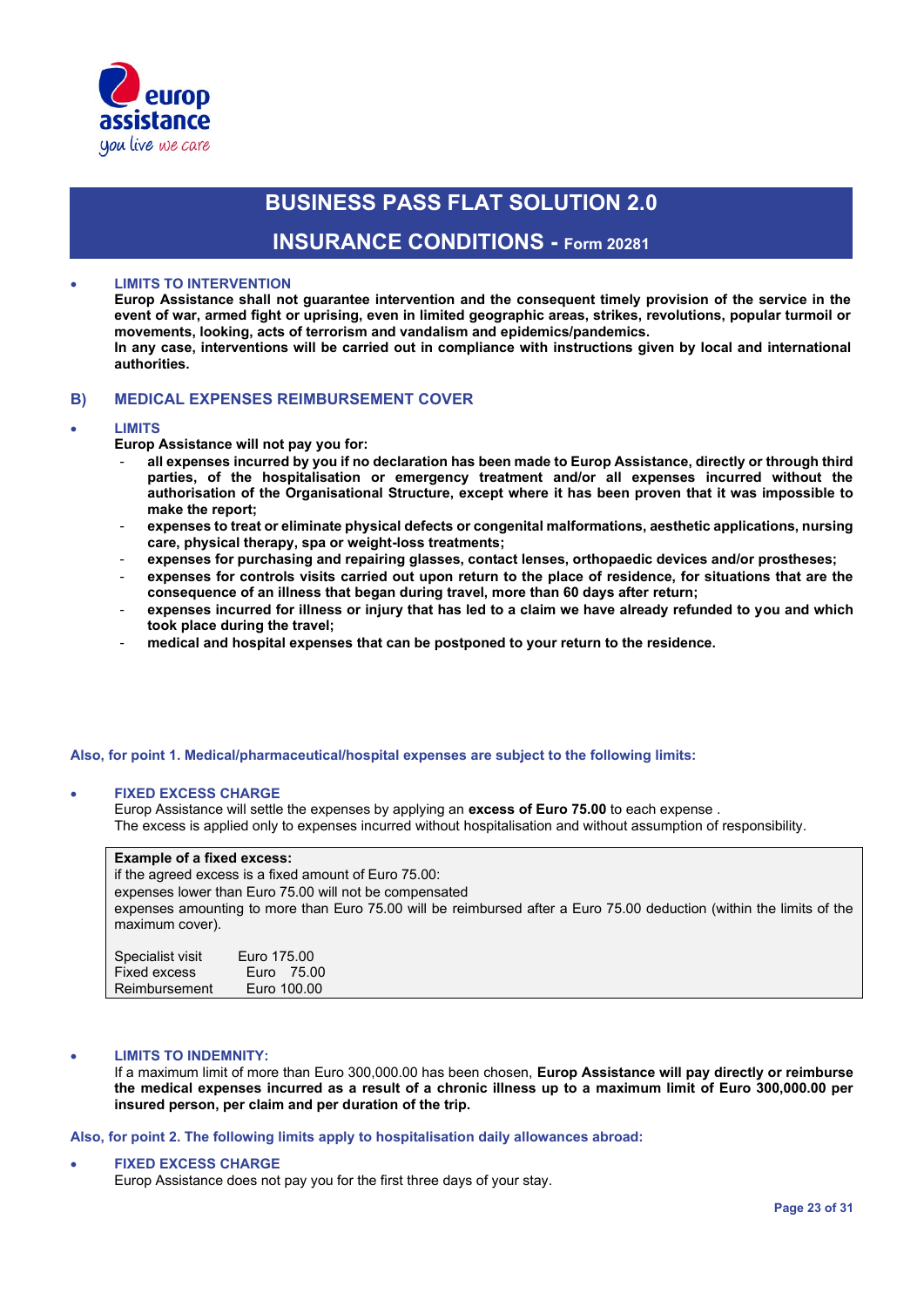

# **BUSINESS PASS FLAT SOLUTION 2.0 INSURANCE CONDITIONS - Form 20281**

#### • **LIMITS**

**The day you enter and the day you leave the hospital are counted as one day regardless of the time you enter or leave.**

**Example of per diem calculation:** total days of hospitalisation 10

the first and last day counts 1 (10-1=9)

3 days' excess **Total days paid 9-3=6**

**Euro 50.00 x 6 days = Euro 300.00**

#### **C) TRAVEL CANCELLATION COVER**

• **LIMITS**

**Europ Assistance will not pay you for:**

- **deposits and/or advances that are not justified by penalty tax documents;**
- incentive trips.

### **D) LUGGAGE COVER (OPTIONAL)**

#### • **LIMITS**

**Europ Assistance does not indemnify you the following for "LUGGAGE AND PERSONAL EFFECTS" cover:**

- **cash, cheques, stamps, tickets and travel documents, souvenirs, coins, objects of art, collections, samples, catalogues, goods, helmet, professional equipment, documents other than ID cards, passports and driving licences;**
- **goods other than items of clothing, which were delivered, even with the clothes, to transport companies, including the airline;**
- **fixed accessories and services of the vehicle (including removable radios or players).**

**Europ Assistance does not pay you the following for "COSTS FOR THE DELAYED DELIVERY OF LUGGAGE" cover:**

- **the case of delayed delivery of luggage in the airport of your city of residence;**
- **expenses incurred after receipt of the luggage.**

#### **E) CIVIL LIABILITY COVER (OPTIONAL)**

#### • **PERSONS NOT CONSIDERED AS THIRD PARTIES**

**The following are not considered as third parties:**

- **a) The spouse, the cohabiting partner more uxorio, the parents and children of all the insured parties;**
- **b) the persons who suffer the damage while working for you or providing you with a service.**

#### **F) INJURY COVER (OPTIONAL)**

#### • **FIXED EXCESS ON PERMANENT INVALIDITY**

The insured capital for Permanent Invalidity is subject to the following **fixed absorbing excess of 15%:**

- **of 2.5% up to Euro 250,000.00 of insured capital**

- **of 5% over Euro 250,000.00 of insured capital** 

By way of example:

- on insured capital of **Euro 250,000.00 for Permanent Invalidity equal to or less than 2.5%, no indemnity is due; for Permanent Invalidity in excess of 2.5%, indemnity is only recognised for the portion exceeding 2.5%.**

- on insured capital between **Euro 250,000.00 and Euro 1,000,000.00 for Permanent Invalidity equal to or less than 5.0%, no indemnity is due; for Permanent Invalidity in excess of 5.0%, indemnity is only recognised for the portion exceeding 5.0%.**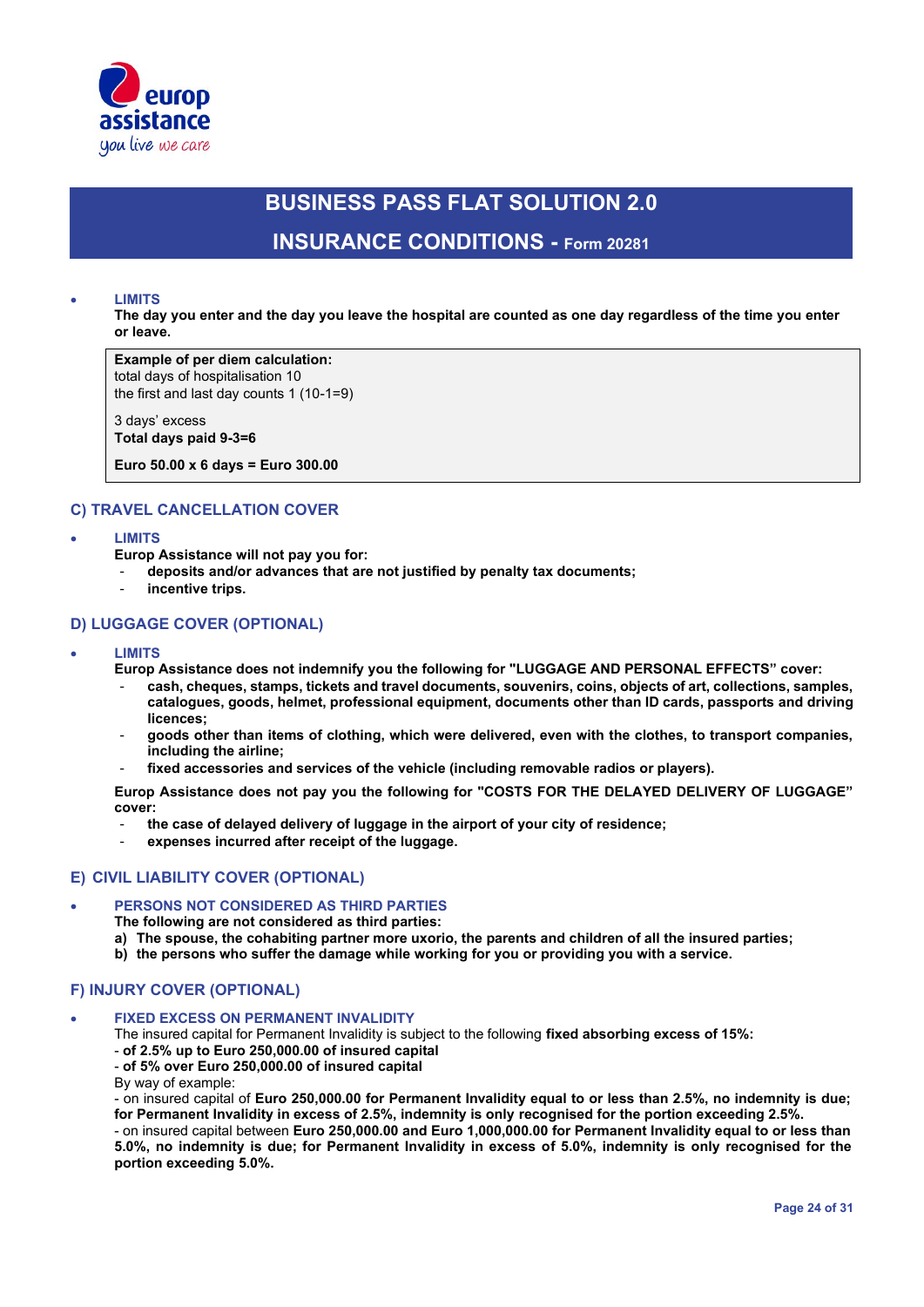

### **INSURANCE CONDITIONS - Form 20281**

**If the Permanent Invalidity should exceed 15.0% of the total, the indemnity will be liquidated without deducting any excess charge.**

#### **Example of a fixed excess:** Permanent invalidity established as 6.0%

Insured capital Euro 500,000.00

#### Function:

**On the first Euro 250,000.00, the percentage of Permanent Invalidity of 3.5% shall be applied,** calculated applying an excess charge of 2.5%:

**(6% - 2.5%) = 3.5%**

% invalidity recognised - % excess charge applied = % invalidity to be liquidated

**On the remaining Euro 250,000.00, the percentage of Permanent Invalidity of 1.0% shall be applied,** calculated applying an excess charge of 5.0%: **(6% - 5.0%) = 1.0%**

% invalidity recognised - % excess charge applied = % invalidity to be liquidated

#### • **DISASTER LIMIT IN THE CASE OF NATURAL DISASTERS**

**If you are involved in a Natural Disaster that also involves other insured parties of Europ Assistance, Europ Assistance for total INJURY cover and for all its insured parties involved, guarantees a limit to liability of Euro 1 million per event.**

**If this limit to liability is not sufficient to pay all insured parties involved, Europ Assistance will reduce the indemnities proportionally of each individual insured party considering the limits of liability indicated in their policies.** 

**The total amount of costs cannot exceed the limit to liability set out in this paragraph.**

### **G) LEGAL PROTECTION COVER (OPTIONAL)**

#### • **LIMITS TO THE SUBJECT OF THE COVER**

**Europ Assistance does not pay:**

- fines, monetary penalties and pecuniary sanctions in general;
- expenses liquidated in favour of the civil parties filing an appearance against the Insured Party in criminal **proceedings (Art. 541 of the Italian Code of Criminal Procedure);**
- **the lawyer's travel expenses;**
- **expenses connected with the execution of imprisonment penalties and the custody of objects.**

#### • **COEXISTENCE OF CIVIL LIABILITY COVER**

If there is another operative insurance cover guaranteeing you Third Party Liability cover, this Policy, within the limits of the cover guaranteed and any additional conditions acquired, applies as second risk, i.e. after using up the maximum cover due by the Third Party Liability Insurer for the expenses of defending and losing. In all other cases and if you have D. & O. insurance cover or in the event of civil action in the context of criminal proceedings, the policy operates at first risk.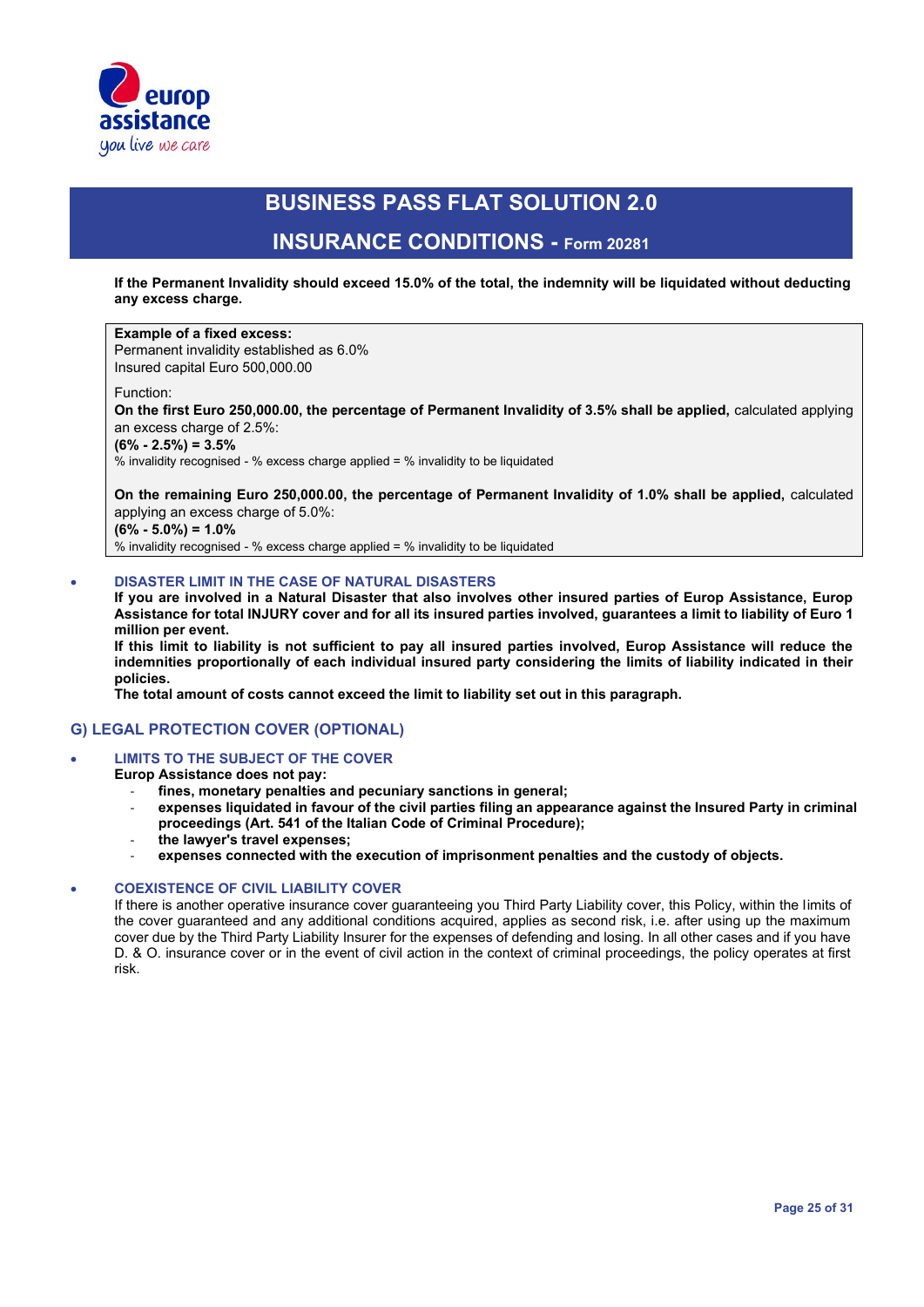

### **INSURANCE CONDITIONS - Form 20281**

### **SECTION III – OBLIGATIONS OF THE INSURED PARTY AND OF EUROP ASSISTANCE**

### **What are your obligations? What are your insurer's obligations?**

#### **Art. 25 - OBLIGATIONS OF THE INSURED PARTY IN THE EVENT OF A CLAIM**

#### **A) ASSISTANCE COVER**

*In case of a Claim, you must call the Organisational Structure at the numbers immediately:*

*800.083.723 valid for calls from Italy*

*+39. 02.58.24.59.42 valid for calls from Italy and abroad* 

*If you cannot call the Organizational Structure immediately because you do not have the possibility, you must call as soon as possible and always before taking any personal initiative.*

*If you do not telephone the Organisational Structure, Europ Assistance may decide not to provide you with Assistance Services.*

*In this case, Art. 1915 of the Italian Civil Code applies.*

### **FOR ALL COVER OTHER THAN ASSISTANCE AND LEGAL PROTECTION COVER**

*You will need to report your claim in the following ways:*

- *by accessing the portal https://sinistrionline.europassistance.it following the instructions (or accessing directly the site www.europassistance.it in the "report the claim" section). If you use the on-line report system you will receive within 24 hours the references of the file you can, supplement the documentation and consult the status of your claim whenever you think it necessary. Those reporting a claim on-line can also use a freephone number (800.90.48.91) from 08:00 to 20:00 on Mondays to Saturdays.*
- *or*
- *by writing a letter sent recorded delivery with advice of receipt to Europ Assistance - Ufficio Liquidazione Sinistri (Claims Settlement Office) (indicating the cover for which you are reporting the claim) - Piazza Trento, 8 20135 Milan;*

*or or* 

- *by sending an e-mail to turismo@europassistance.it*

- *faxing 02- 58.47.70.19*

*You must provide the following data/documents:*

- first name, last name, address, telephone number, tax code;
- *Policy number;*
- *the cause of the claim;*
- *the place where you or the persons responsible for the claim can be contacted.*

*The time frame for reporting the claim is indicated in the individual cover*

#### **IN DETAIL FOR EACH ITEM OF COVER YOU MUST PROCEED AS FOLLOWS:**

#### **B) MEDICAL EXPENSES REIMBURSEMENT COVER**

*You must report within 60 days from the date of the claim and send the following documentation:*

- authorisation to the processing of personal data by including the following declaration in the report, which must be signed *by the insured party: "I hereby authorise Europ Assistance Italia S.p.A. to process my personal data, including sensitive data, to evaluate the liquidation of the claim";*
- *First Aid certificate prepared in the place of the claim, stating the pathology suffered or medical diagnosis certifying the type and method of the injury suffered;*
- in the event of hospitalisation, a copy of the clinical record;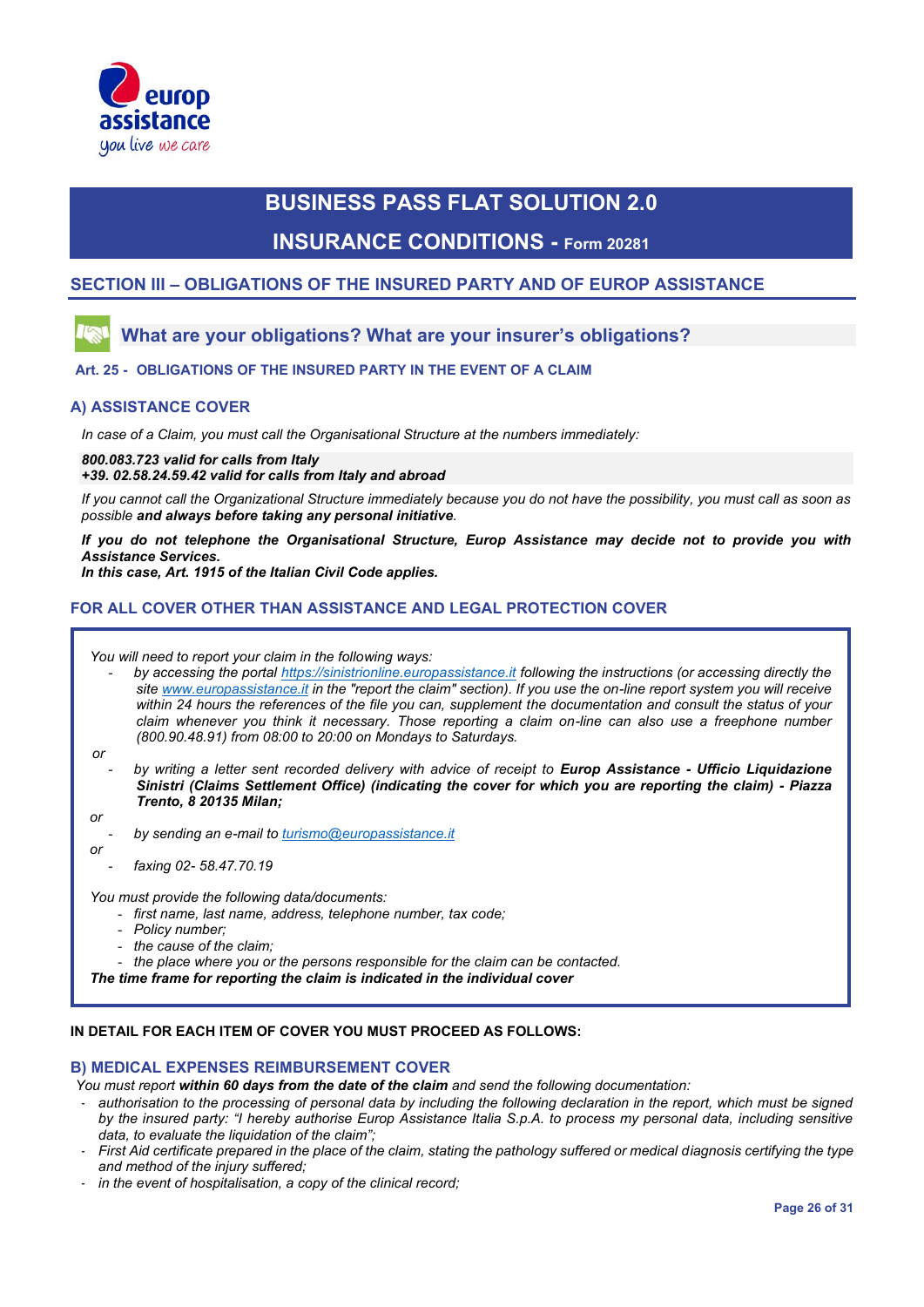

### **INSURANCE CONDITIONS - Form 20281**

- *original copies of invoices, receipts or tax receipts for the expenses incurred, complete with tax data (VAT no. or tax code) of the issuers and parties to whom the receipts are made out;*
- *medical prescription for any purchase of medicinal products with original receipts of the medicinal products purchased.*

*For the Per diem cover for hospitalisation, you must send the following documentation:* 

- *a description of what happened;*
- *a copy of your medical records.*

#### **C) TRAVEL CANCELLATION COVER**

*You must notify Europ Assistance of the request for cancellation of the travel made to the travel organisation or agency You must report the claim within 5 days of the occurrence of the claim and send the following documentation:*

- *medical certificate stating the date of the injury or onset of the illness, the specific diagnosis and days' prognosis;*
- medical records attesting to your inability to make the travel;
- in the event of hospitalisation, a complete copy of the clinical record;
- *travel registration card or similar document;*
- receipts (deposit, balance, penalty) of payment of the travel or rental;
- *statement of booking confirmation;*
- invoice of the Organisation in relation to the penalty charged;
- *travel regulation and programme;*
- *travel documents (visas, etc.);*
- *travel booking contract.*
- *original copies of unused travel tickets.*

*For the Flight Delay cover you must send the following documentation:* 

- *documentation certifying the actual time of departure, which you must ask the airline directly;*
- *booking confirmation (or other document issued by the travel agency) proving the issuance of travel tickets*
- *copy of the tickets/boarding pass;*
- last convocation sheet of the travel organisation or agency
- last update time communicated by the travel organisation or agency.

*For the Expenses for reimbursement of crisis situations cover, you must send the following documentation:*

- *the reason for the interruption or change;*
- receipt of payment of the ticket for transport;
- receipt of payment of the hotel accommodation;
- *original copies of unused travel tickets.*

### **D) LUGGAGE COVER (OPTIONAL)**

*You must report within 60 days from the date of the claim and send the following documentation:*

- *true copy of the declaration with the stamp of the Police Authorities of the place in which the event occurred;*
- *the circumstances of the event;*
- list of items stolen with dates and values of purchase and related documentation certifying possession by the Insured Party *prior to the claim (receipts or purchase receipts);*
- *copy of the letter of complaint submitted to the hotelier or other party responsible for the damages and their letter of reply;*
- *proof of expenses incurred in having documents re-issued, if applicable;*
- *original copies of invoices, receipts or tax receipts, complete with tax data (VAT no. or tax code) of the issuers and parties to whom the receipts are made out, showing the value of the damaged or removed goods and their date of purchase;*
- *invoice for the repair or declaration of irreparable damage relating to goods damaged or removed, prepared on headed paper of a dealer or specialist in the sector.*

*Only if the entire or part of the luggage delivered to the airline should not be delivered and/or be damaged, the following must be attached to the request for refund:*

- *copy of the Luggage Irregularity Report (PIR) made immediately to the Office specifically in charge of claims for lost luggage;*

- *copy of the letter of complaint sent to the airline with claim for compensation and letter of reply sent by the carrier. For the cover "Expenses for delayed delivery of luggage", you must send a declaration made by the airport management company or the carrier company certifying the delayed delivery of luggage beyond the 12 hours and the time of actual delivery.*

*For the cover Loss of theft or destruction of samples you must report the theft to the authorities of the country where you are within 24 hours of the incident.*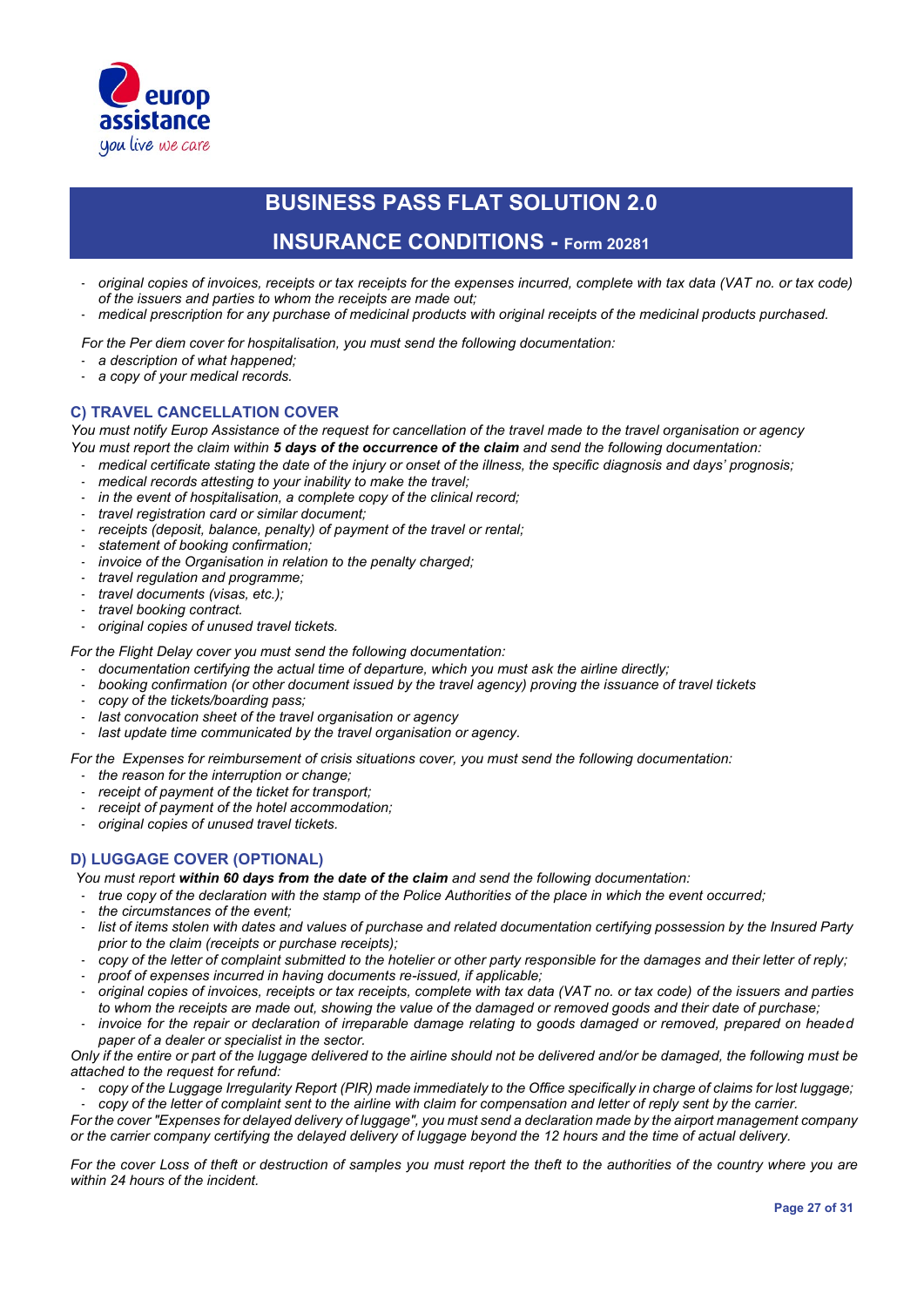

### **INSURANCE CONDITIONS - Form 20281**

*You must send the following documentation:*

- *original copy of the report you made to the authorities of the country in which you were staying*
- *original copies of unused travel tickets.*

### **E) CIVIL LIABILITY COVER (OPTIONAL)**

- *You must report within 60 days from the date of the claim and send the following documentation:*
- *circumstanced description of the facts that resulted in the damages being caused to third parties and, where required, a copy of the report made to the Competent Authority;*
- any request for compensation for damages by the damaged third party;
- any photographic reproduction of the objects or parts of the objects damaged.

### **F) INJURY COVER (OPTIONAL)**

*You must report within 3 days from the date of the claim and send the following documentation:*

- *medical certificate drawn up on the spot;*
- *medical certificates documenting the progress of the injuries.*

*You or, in the event of death, the beneficiaries, must allow Europ Assistance to conduct all investigations, evaluations and assessments necessary in Italy.*

**For the claims management of all cover:**

**Europ Assistance may ask you for other documents if necessary to assessing the claim.** 

**You are obliged to provide them.**

**If you fail to fulfil your obligations in the event of a claim, Europ Assistance may decide not to reimburse you. This is established by the Italian Civil Code under Art. 1915.**

**Art. 1915 of the Italian Civil Code**: this article explains what happens to the insured party if they do not report the claim to their insurer in the time in which they requested it.

The insurer will compensate the insured party for the damage suffered by the insured party.

If the insured party deliberately acts in such a way as to cause or aggravate the damage, the insurer may not pay for it. If the insured party involuntarily causes or aggravates the loss, the insurer may pay less.

#### **G) LEGAL PROTECTION COVER (OPTIONAL)**

- *1. You must report any claim as soon as it occurs and/or you become aware of it, by accessing the portal www.sinistrionline.europassistance.it and following the instructions (or accessing the website directly at www.europassistance.it claims section), or sending a written report to Europ Assistance Italia S.p.A., Ufficio Liquidazione Sinistri "Tutela Legale" (Claims Liquidation Office "Legal Protection"), Milan, Piazza Trento n° 8, Fax 02 58384210, Freephone number 800.085820.*
- *2. In any case, you must send Europ Assistance a copy of all acts received, within 7 (seven) days of the date of receipt.*
- *3. You must specify the registered number and/or any other element useful to correctly identifying the proceedings.*

#### • **SUPPLY OF EVIDENCE AND DOCUMENTS REQUIRED TO PROVIDE THE INSURANCE COVER**

You must:

- inform Europ Assistance immediately, completely and truthfully of all details of the claim and indicate the proof **and documents bearing this out, and, at request, make them available;**
- **confer a power of attorney upon the lawyer appointed to protect their interests and inform them fully and truthfully of all facts, providing evidence and all possible information and procuring the necessary documents.**

### • **CLAIM MANAGEMENT AND FREE CHOICE OF LAWYER**

#### *A) Attempt at amicable settlement (out of court)*

Upon receipt of the claim, Europ Assistance tries, where possible, to manage **the out-of-court settlement of the dispute** in order to reach an amicable settlement. **Europ Assistance reserves the right to delegate out-of-court management to lawyers of its own choice or chosen by the Insured with the prior approval of Europ Assistance, even before mediation**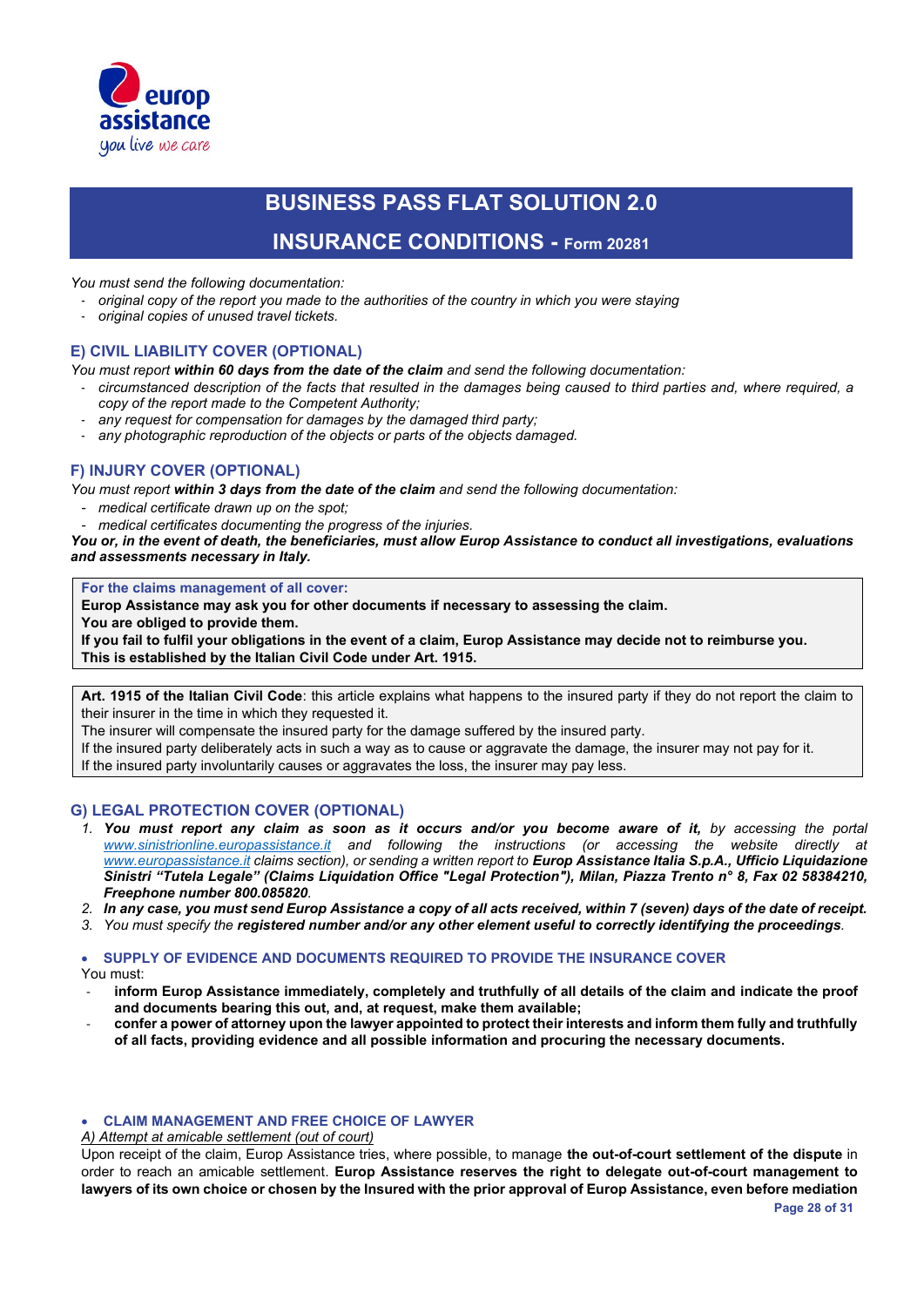

### **INSURANCE CONDITIONS - Form 20281**

**bodies.** The Insured Party may not take any initiative or action, reach any agreements or Transactions without the prior approval of Europ Assistance. In the event of breach of these requirements, the Insured Party forfeits their right to be indemnified for the Claim.

#### *B) Choice of the lawyer or expert*

If an amicable settlement cannot be reached to the dispute (out of court, as identified under point A), or when the nature of the dispute excludes any possibility of an amicable settlement promoted by Europ Assistance, or when there is a conflict of interest between Europ Assistance and the Insured Party, or when a defence is necessary in a criminal setting covered by the insurance, the Insured Party has the right to choose a lawyer of its trust to protect their interests, as long as said lawyer is **registered with the official list of lawyers of the Court Office competent for the dispute** or **of the place of residence of the Insured Party**, informing Europ Assistance of the appointment. If the dispute or criminal proceedings should be rooted in a district of a court of appeal that differs from that of the residence of the Insured Party, they shall have the right to choose a lawyer operating in the district of the court of appeal of their residence, in any case providing Europ Assistance with name; in this case, Europ Assistance will also reimburse any expenses incurred exclusively in the legal setting, for a Lawyer corresponding (domiciliary expenses) to the quantity limits set forth in the Policy.

Any Insured Party not intending to exploit their right to choose a lawyer may ask Europ Assistance to provide the name of a Lawyer to appoint to protect their interests. The power of attorney conferred upon the appointed Lawyer must be issued by the Insured Party, who must provide them with all necessary documentation. Europ Assistance will confirm the professional appointment made on the lawyer.

If it should be necessary to appoint a party's expert witness, this must be agreed in advance with Europ Assistance.

Europ Assistance will in any case reimburse the expenses of a Lawyer and/or expert even if the Insured Party has appointed different lawyers/experts.

Europ Assistance is not responsible for the work of lawyers, technical consultants and experts.

#### *C) Revocation of the appointment of the designated Lawyer or renunciation of the appointment by them*

In the event of revocation of the professional appointment of the lawyer by yourself and subsequent appointment of a different lawyer during the same level of proceedings, Europ Assistance will reimburse the expenses of only one lawyer, at your choice. If the revocation of the professional appointment takes place after completion of a level of proceedings, Europ Assistance will in any case also reimburse the expenses of the lawyer appointed for the new level of proceedings.

In the event of renunciation by the appointed lawyer, Europ Assistance will reimburse both the expenses of the lawyer originally appointed and those of the new appointed lawyer, as long as the renunciation is not a result of an objective evaluation of recklessness in the dispute.

#### *D) Obligations of the Insured Party with regards to lawyers' and experts' fees. Reimbursements of expenses incurred by the Insured Party in managing the dispute.*

**The Insured Party may not reach agreements with the Lawyers and experts on their fees, without the prior consent of Europ Assistance. In the event of failure to fulfil this obligation, the Insured Party forfeits their right to be indemnified.** Upon definition of the dispute, Europ Assistance will reimburse the Insured Party for all expenses incurred (up to the maximum limit established in the Policy and less any fixed and variable excess charges), as long as said expenses cannot be recovered from the counterparty.

#### *E) Disagreement between the Insured Party and the Company*

If the Insured Party and Europ Assistance should disagree on the interpretation of the Policy and/or Claim management, Europ Assistance undertakes to notify the Insured Party of their right to apply for arbitration proceedings and the decision will be submitted, without excluding legal procedures, to an arbitrator designated by mutual agreement of the parties or, for lack of any such agreement, by the President of the Court with territorial jurisdiction to rule on the dispute. The arbitrator will rule according to fairness.

**The expenses of the arbitration will be assigned as follows:**

- **in the event of a result that is partially or entirely favourable to Europ Assistance, they will be split 50% to each of the two parties;**
- in the event of a result that is entirely in the favour of the Insured Party, they must be paid in full by Europ Assistance.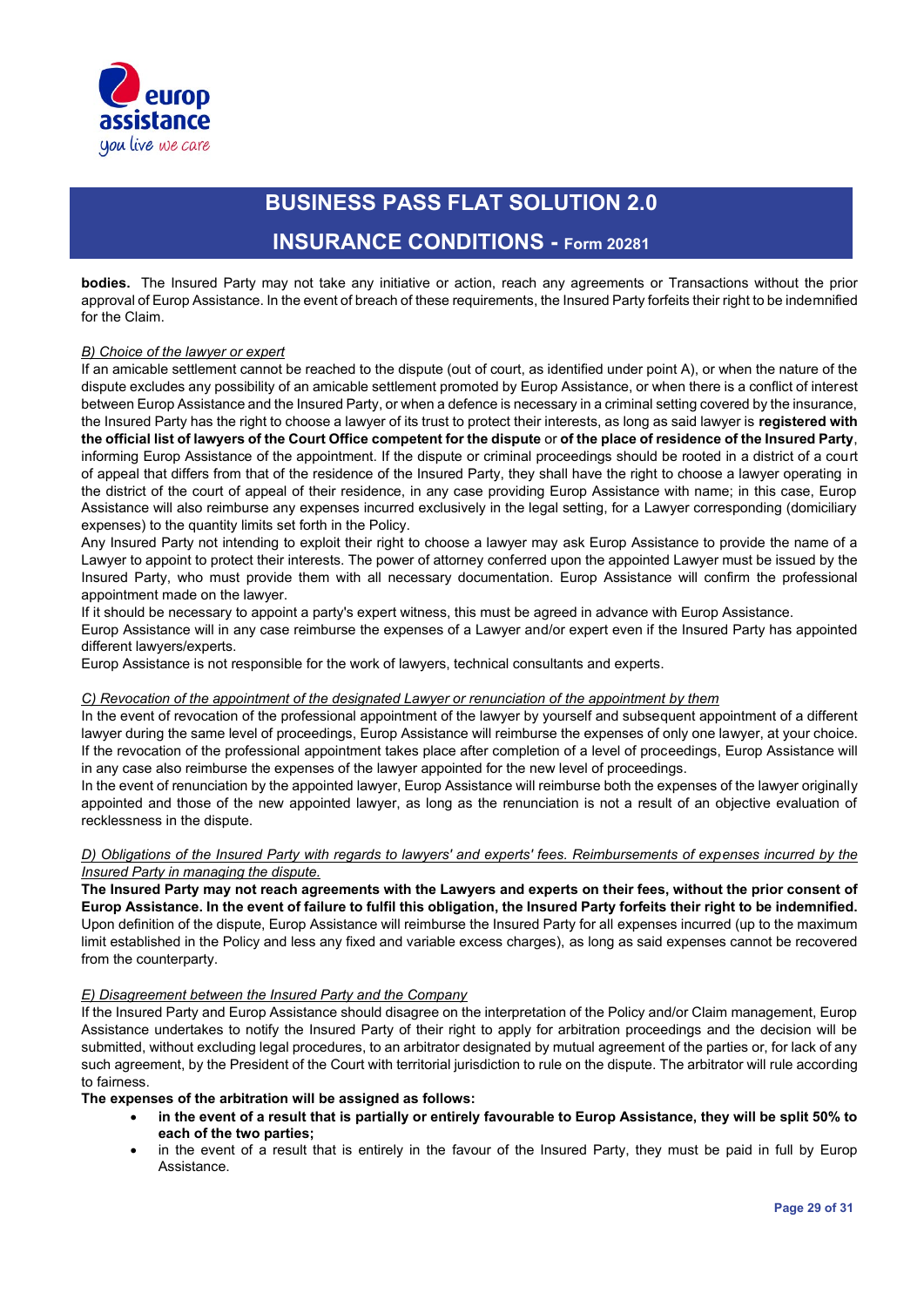

### **INSURANCE CONDITIONS - Form 20281**

#### • **RECOVERY OF AMOUNTS**

Europ Assistance will have the right to recover any fees, competences and expenses liquidated during the legal proceedings or settlements with the counterparty, as it may have paid in advance.

#### **Art. 26 - CRITERIA FOR LIQUIDATION OF DAMAGES**

#### **D) LUGGAGE COVER (Optional)**

#### • **CRITERIA**

**If a carrier is liable for damages to your luggage, Europ Assistance will pay you up to the limit to liability envisaged in the Policy, supplementing the portion already reimbursed by the carrier liable for the event.**

**In the case of objects purchased no more than three months prior to claim, reimbursement will be according to purchase value, if proven by relevant documentation.**

**In the event of damage, the cost of repair will be reimbursed upon presentation of invoice.**

**Under no circumstances will any emotional value be considered.**

**In the event of reimbursement in relation to mobile telephones, personal computers and tablets, this reimbursement will be made to the Contracting Party except where the insured party can show ownership of said assets. For those registered with A.I.R.E., damages will be paid via the Contracting Party.**

### **E) CIVIL LIABILITY COVER (Optional)**

#### • **MANAGEMENT OF DISPUTES AND DEFENCE EXPENSES**

Europ Assistance shall, insofar as it is interested therein, manage disputes both in and out of court, civil and criminal, on your behalf, designating, where appropriate, lawyers or technicians and availing itself of all rights or actions due to you. You are expected to cooperate to facilitate the management of such disputes and to appear personally in court whenever the procedure so requires. Europ Assistance has the right to claim against you for any damages caused to it as a result of breach of such obligations. Europ Assistance shall pay for the costs incurred in defending against a claim brought against you, **up to the limit of one quarter the maximum cover established in the Policy for the damages to which the claim refers**.

If the amount due to the damaged party should exceed said maximum cover, the expenses will be shared by Europ Assistance and yourself, proportionally to their respective interests. Europ Assistance shall not pay for any expenses incurred by you for lawyers or technicians they have not designated and shall not pay for any fines or suchlike nor the costs of criminal justice.

#### **F) INJURY COVER (Optional)**

#### • **CRITERIA FOR POTENTIAL INDEMNITY**

**Europ Assistance pays you indemnity for the direct, exclusive and objectively seen consequences of the injury.**

**If, at the time of injury, you are not physically intact and healthy, only the consequences that would have been suffered in any case, had the injury struck a person who is physically intact and healthy will be indemnified by Europe Assistance.**

**In the event of anatomical loss or functional reduction of an organ or limb that had already been partially lost, the percentages pursuant to the Article entitled "SUBJECT OF THE INSURANCE", point "Permanent invalidity" are reduced to consider the level of pre-existing invalidity.**

**For those registered with A.I.R.E., the assessments and/or appraisals of the quantification of the indemnity must be carried out in Italy and payment of the damages will be made to the Contracting Party.**

#### • **WAIVER OF THE RIGHT OF SUBROGATION (Art.1916 of the Civil Code)**

Europ Assistance waives the right to ask the person who caused you the accident for the amount that Europ Assistance paid you.

#### • **ASSESSMENT OF THE DAMAGES - INFORMAL ARBITRATION**

In the event of any disagreement between yourself and Europ Assistance on the potential indemnity of the claim, the Parties shall have the right to entrust settlement of the Dispute by writing to two doctors, with one appointed by each party, who shall meet in the Municipality in which the Forensic Medicine Institute nearest to the place of residence of the Insured Party.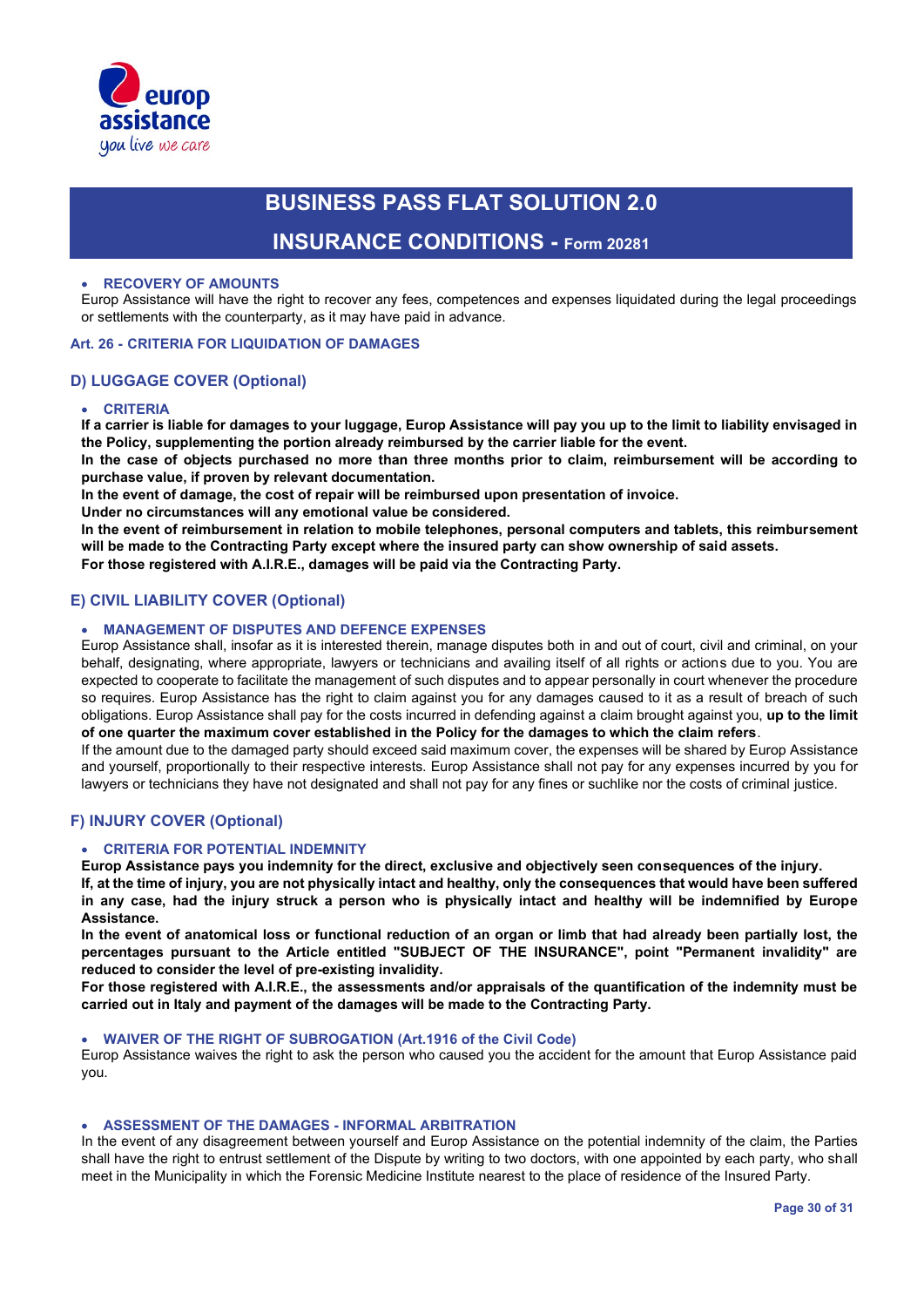

### **INSURANCE CONDITIONS - Form 20281**

Where there should be any divergence on the foregoing, these doctors will constitute a medical Panel comprising themselves and a third party doctor appointed by them or, should they fail to agree, by the Council of the Order of doctors with jurisdiction in the place where the Panel of doctors meets. The third doctor thus appointed will Chair the Panel. The medical Panel resides in the municipality nearest to the place of residence of the Insured Party, site of the Forensic Medicine Institute. Each Party shall pay for its own expenses and remunerate the doctor it has designated, paying half the expenses and fees of the third doctor.

Decisions of the medical panel are taken by majority vote with complete dispensation from all legal formalities; they are binding on the Parties, which hereby waive any challenge of such, save cases of violence, misconduct, error or violation of contractual clauses.

The results of the arbitration must be set out in specific minutes to be prepared as two copies, one for each Party.

Decisions of the medical panel are binding on the Parties even if one of the doctors should refuse to sign the related minutes; said refusal must be noted by the arbitrators in the definitive minutes.

This is in any case without prejudice to your right to contact the legal authorities.

### **HOW TO CONTACT EUROP ASSISTANCE**

To ask for help and payment of medical expenses, call the following numbers:

#### **800.083.723 from Italy +39. 02.58.24.59.42 from Italy or abroad.**

If you cannot telephone, you can send:

- a fax to 02.58477203
- or
- an e-mail to sanitario@europassistance.it.

The Europ Assistance Organisational Structure answers the telephone 24 hours a day and is at your complete disposal, ready to help you or inform you of the most appropriate procedures by which to solve any problem in the best possible way, as well as to authorise any expenses.

**IMPORTANT: do not do anything until you have called the Organisational Structure**

**In order to provide the services/guarantees given in the Policy, Europ Assistance must process the data and to this end requires, in accordance with Regulation EU 2016/679 on personal data processing in the event of the processing of data concerning health, your consent. By contacting or having Europ Assistance contacted, the Insured Party therefore gives free consent to the processing of their personal data relating to health, as indicated in the Privacy Disclosure received.**

**For information on the Policy, the freephone number is available from Italy (800-013529) from Monday to Saturday, excluding public holidays, from 08:00 to 20:00.**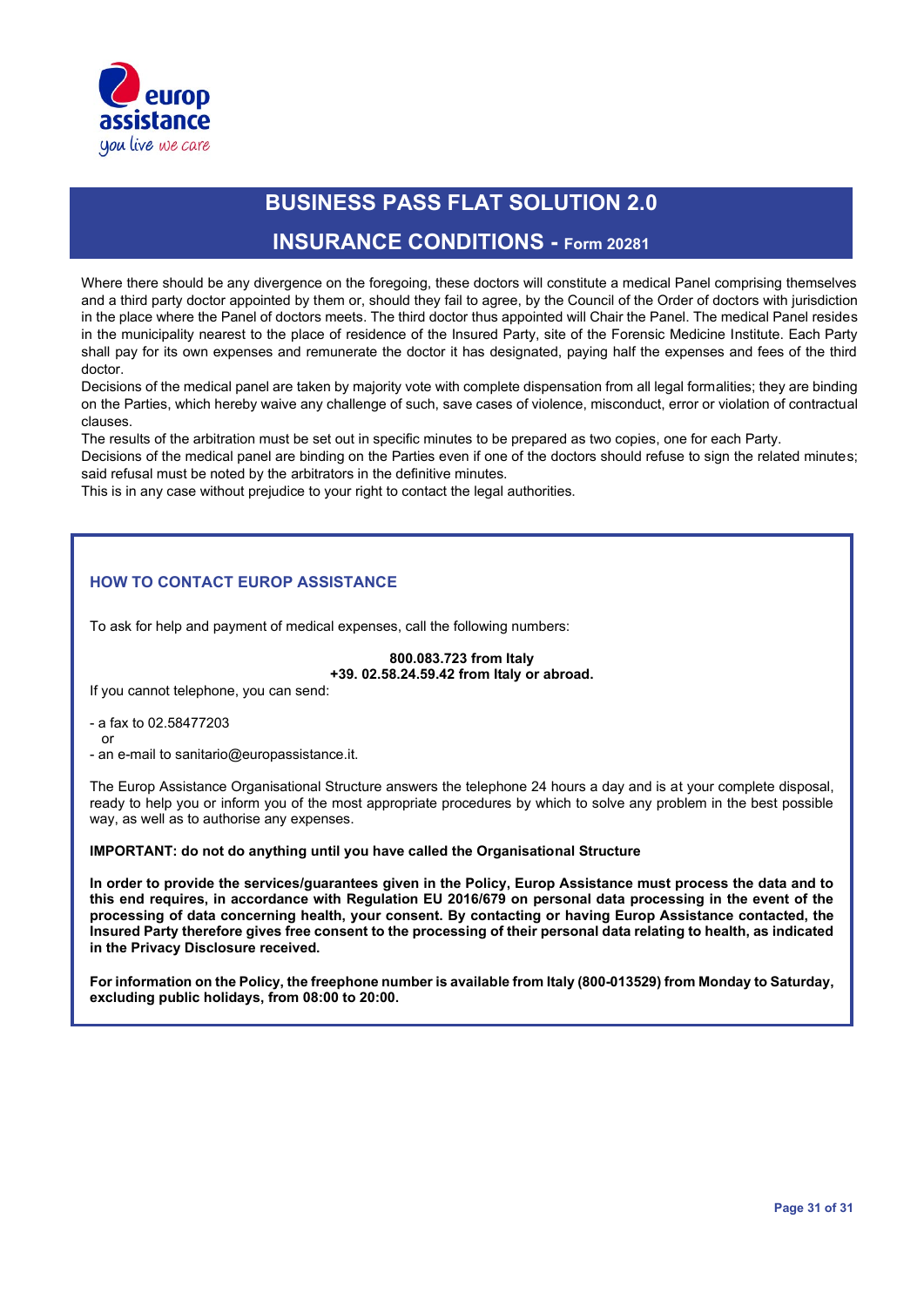

## **BUSINESS PASS FLAT SOLUTION 2.0 – Privacy disclosure**

#### **WHAT IS PERSONAL DATA AND HOW IS IT USED BY EUROP ASSISTANCE ITALIA SPA? Disclosure on the processing of personal data for insurance and commercial purposes**

### **(in accordance with Articles 13 and 14 of the European Personal Data Protection Regulation)**

**Personal data** is information about a person which enables said person to be distinguished from others. Personal data includes, for example, name and surname, ID card or passport number, information on health, like illnesses or injuries and information about offences and criminal sentences.

There are rules<sup>1</sup> that govern personal data to protect it from incorrect use. Europ Assistance Italia complies with these rules and this is another reason why it wishes to inform you about what it does with your personal data $^2\!$ 

If the information given in this Disclosure should not suffice or if you wish to exercise a right envisaged by the legislation, you can write to the **Data Protection Officer** c/o Europ Assistance Italia - Ufficio Protezione Dati (Data Protection Office) - Piazza Trento 8 - 20135 Milan or e-mail UfficioProtezioneDati@europassistance.it

#### **Why does Europ Assistance Italia use Your Personal Data and what happens if you do not supply it or do not authorise its use?**

Europ Assistance Italia uses your Personal Data, if necessary including that relating to your health or offences and criminal sentences, for the following *insurance purposes*:

- to carry out the activities envisaged by the policy, i.e. supplying the SERVICES and GUARANTEES; to carry out the insurance business, i.e. for example to propose and manage the policy, collect premiums, reinsurance, controls and statistics; your common Data, which may also relate to your position if the SERVICES and GUARANTEES involve geolocation, is processed to comply with the contract; in order to process, where necessary, your Data relating to your health, you will need to give consent; in the on-line purchase and quotation process of some policies, *automated decisionmaking processes* are used, which may make it impossible to purchase the policy: you can contact Customer Services for more explanations.
- to carry out the insurance business, to prevent and identify fraud, to take any legal action and inform the Authorities of possible crimes, to collect debt, to make infra-group communications, to protect the security of buildings and computer instruments: your Data, including that relating to your health, for which you have granted your consent, or that relating to criminal convictions and offences, is processed for legitimate interests of the company and third parties;
- to carry out the activities envisaged by the law, such as, for example, the storage of Policy and claim documents; to answer requests made by the authorities, such as, for example, the Carabinieri police force, the Insurance Supervisory Institution (IVASS): your Data, including that relating to your health or offences or criminal sentences, shall be processed to comply with the law or regulations.

If you do not supply your Personal Data and/or do not consent to its use, Europ Assistance Italia will be unable to carry out the activities for *insurance purposes* and, therefore, will also be unable to provide the GUARANTEES and SERVICES.

Moreover, in giving consent, you may authorise Europ Assistance Italia to use your Personal Data (not that relating to your health or criminal convictions) for the following *commercial purposes*:

- 1. to receive advertising or special offers for you of Europ Assistance Italia products, to allow us to contact you to find out what new service you would like and how you got on when you needed the service you used. We will carry out these activities by sending you a letter, fax or e-mail, contacting you by telephone or sending you a message to your mobile telephone<sup>3</sup> ;
- 2. to send your Personal Data to Europ Assistance Vai SpA<sup>4</sup>, which will use it to send you advertising or special offers for advertisement of Europ Assistance Vai products, to contact you to find out what new service you would like and how you got on when you needed the service you used. Europ Assistance Vai will carry out these activities by sending you a letter, fax or e-mail, contacting you by telephone or sending you a message to your mobile telephone. The disclosure of Europ Assistance Vai is on the website www.europassistance.it/Privacy-vai;
- 3. for profiling, including using computers, i.e. an analysis of the products and services you have used, with the aim of identifying your needs/preferences and thereby improve our offer. This analysis will be carried out by means of *automated decision-making processes.*

To receive the policy PROVISIONS and COVER, we do not need authorisation for *commercial purposes*.

<sup>&</sup>lt;sup>1</sup> The European Personal Data Processing Regulation EU 2016/679 (hereinafter referred to as the "Privacy Regulation") and primary and secondary Italian legislation

<sup>2</sup> Europ Assistance Italia operates as Data Controller in accordance with the provisions of the Privacy Regulation

<sup>&</sup>lt;sup>3</sup> This authorisation is requested not only by the Privacy Regulation but also by insurance regulations

<sup>4</sup> Europ Assistance Vai will use the Personal Data as autonomous Data Controller.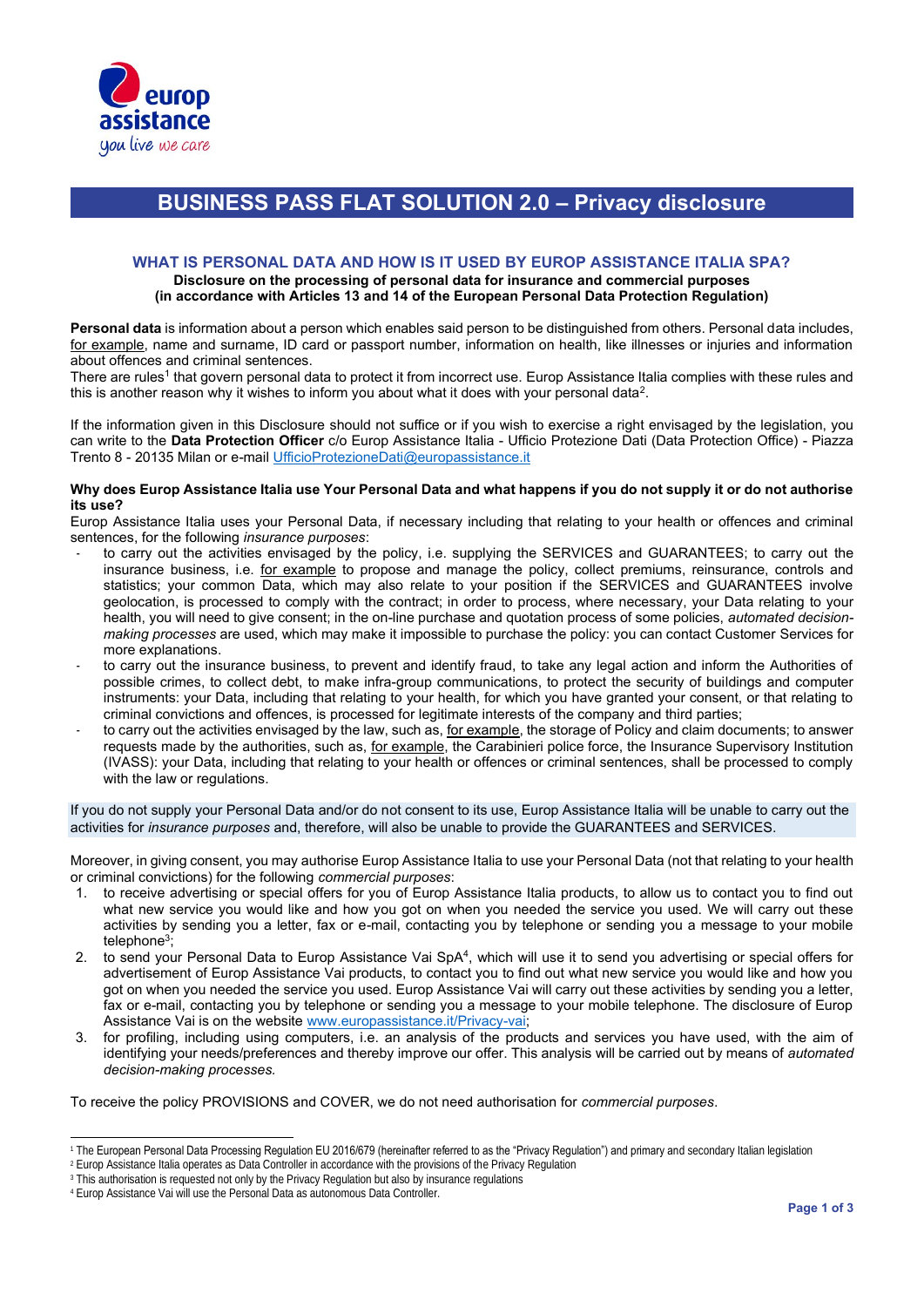

## **BUSINESS PASS FLAT SOLUTION 2.0 – Privacy disclosure**

#### **How does Europ Assistance Italia use Your Personal Data and to whom does it disclose it?**

Through its employees, collaborators and external subjects/companies<sup>5</sup>, Europ Assistance Italia uses the Personal Data it has obtained from yourself or other people (such as, for example from the Policy contracting party, a relative of yours or your attending physician, a travel companion or a supplier) both on paper and computer or app.

For *insurance and commercial purposes*, Europ Assistance Italia may disclose your Personal Data, if necessary, to private and public subjects operating in the insurance sector and other subjects carrying out technical, organisational and operative tasks<sup>6</sup>. According to the activities to carry out, Europ Assistance Italia may use Your Personal Data in Italy and abroad and may also disclose it to subjects based in States outside the European Union and which may not guarantee a suitable level of protection according to the European Commission. In these cases, the transfer of Your Personal Data to subjects outside the European Union will take place with the suitable and appropriate guarantees according to applicable law. You are entitled to obtain information and, if appropriate, a copy of the guarantees given in transferring your Personal Data outside the European Union, by contacting the Data Protection Office.

Europ Assistance Italia will not make Your Personal Data accessible to the public.

#### **For how long will Europ Assistance Italia keep Your Personal Data?**

Europ Assistance Italia keeps Your Personal Data for as long as necessary to the management of the above purposes, in accordance with the provisions of legislation or, if lacking, for the length of times specified below.

- The Personal Data contained in insurance contracts, insurance treaties and co-insurance contracts, claim and dispute files, is kept for 10 years from the last registration in accordance with the provisions of the Italian Civil Code, or for another 5 years, in accordance with regulatory provisions on insurance.
- The Common Personal Data collected on any occasion (for example, agreeing a Policy, requesting a quotation, etc.) accompanied by consent/refusal of consent for commercial promotions and profiling, is kept without a firm deadline, as is evidence of the related changes made by Yourself over time to the consent/refusal. You retain the right to object at any time to said processing and to request that Your data be erased if there are no contractual or regulatory conditions that envisage its storage.
- The Personal Data collected following the exercise of the rights of the data subject is kept for 10 years from the last registration in accordance with the provisions of the Italian Civil Code.
- The Personal Data of subjects who have defrauded or attempted fraud, is kept for even longer than 10 years.

In general, for all the aspects not specified herein, storage terms are ten years, as per Art. 2220 of the Italian Civil Code or other specific terms envisaged by current legislation.

#### **What are your rights in protection of Your Personal Data?**

In connection with the processing of Your Personal Data, you have the following rights: access, rectification, cancellation, limitation, portability, revocation, opposition, which you can enforce in the ways specified in the paragraph below "How can you exercise your rights in protection of Your Personal Data?". Rights can also be exercised with regards to Europ Assistance Vai if you have given consent to processing for the purposes of the commercial promotion of Europ Assistance Vai products. You have the right to submit a complaint to the Italian Data Protection Authority; more information is available from the website www.garanteprivacy.it.

#### **How can you exercise your rights in protection of Your Personal Data?**

- To find out what personal data of yours is used by Europ Assistance Italia or Europ Assistance Vai (right of access);
- to ask for correction (updates, changes) or, if possible, erasure, restriction and to exercise the right of portability of Your Personal Data processed by Europ Assistance Italia or Europ Assistance Via;

<sup>5</sup> These subjects, in accordance with the Privacy Regulation, are designated as Processors and/or authorised processors or operate as autonomous Controllers or Joint Controllers and shall carry out technical, organisational and operative tasks. These include, for example: agents, sub-agents and other agency associates, producers, insurance brokers, banks, investment management companies and other acquisition channels; insurers, co-insurers and re-insurers, pension funds, actuaries, trusted lawyers and physicians, technical consultants, roadside assistance, surveyors, auto servicing garages, vehicle demolition centres, healthcare facilities, claim settlement companies and other service providers, Generali Group companies and other companies providing contract management and other services, IT, web-based, financial, administrative, filing, correspondence, auditing and accounting certification services, as well as companies specialized in market and service quality surveys.

<sup>&</sup>lt;sup>6</sup> To the Policy Contracting Party, other branches of Europ Assistance, companies of the Generali Group and other subjects, such as, for example insurance intermediaries (agents, brokers, sub-agents, banks); co-insurance and reinsurance companies; lawyers, doctors, consultants and other professionals; suppliers such as vehicle bodywork workshops, rescuers, demolishers, healthcare facilities, companies handling claims, other companies supplying IT, telematic, financial, administrative, archiving, mailing and profiling services and those recording customer satisfaction levels.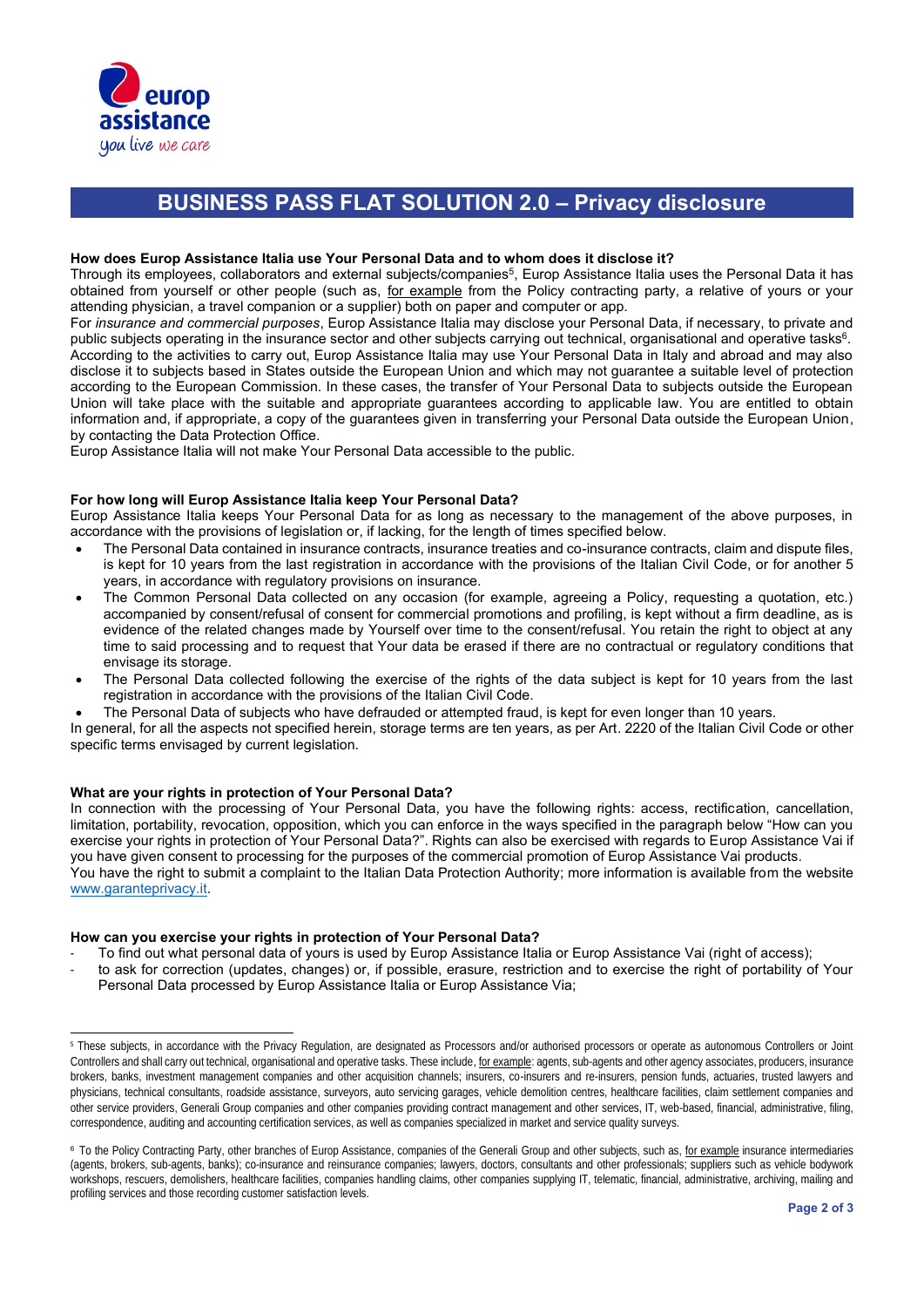

# **BUSINESS PASS FLAT SOLUTION 2.0 – Privacy disclosure**

- to object to the processing of your personal data based on the legitimate interest of the controller or a third party unless the controller or third party can show that said legitimate interests prevail over your own or that said processing is necessary to ascertain, exercise or defend a right in a court of law; to object to the processing of your personal data for direct marketing purposes
- if the processing performed by the company is based on your consent, to withdraw your consent granted at any time, without prejudice to the fact that withdrawing previously granted consent does not affect the lawfulness of processing performed with your consent prior to withdrawal.

you can write to:

Ufficio Protezione Dati (Data Protection Office) - Europ Assistance Italia SpA - Piazza Trento, 8 - 20135 Milan, or by e-mail: UfficioProtezioneDati@europassistance.it

#### **Changes and updates to the Disclosure**

Also in view of future changes that may be made to applicable privacy legislation, Europ Assistance Italia may supplement and/or update all or part of this Disclosure. It is agreed that any change, supplement or update will be disclosed in compliance with current legislation, also by means of publication on the website www.europassistance.it, where more information is available on the personal data protection policies adopted by Europ Assistance Italia.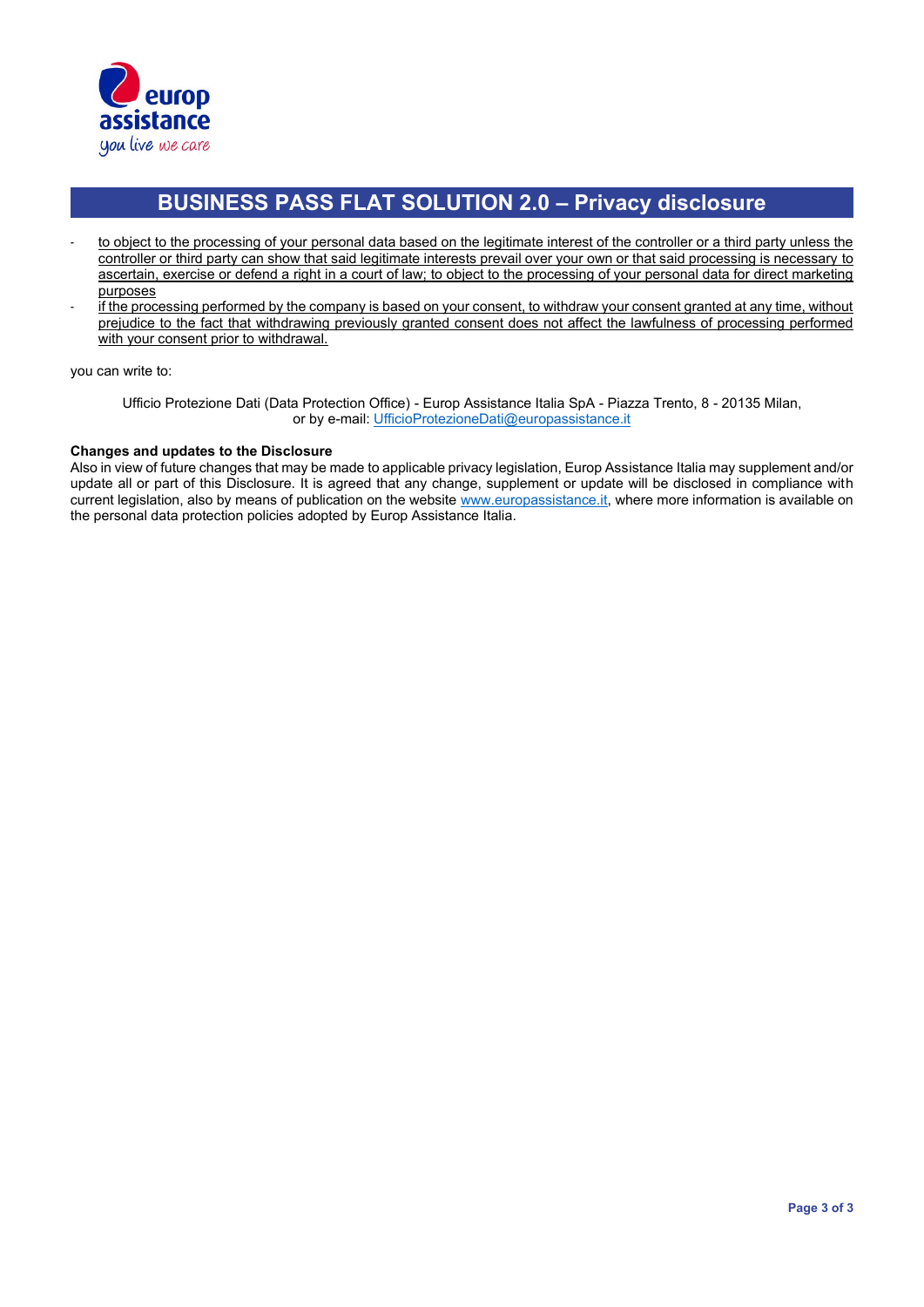

### **Annex A - Glossary**

#### **GLOSSARY**

**Home:** building or portion of building used exclusively for the inhabitation, recorded residence of the Insured Party. **A.I.R.E.:** Anagrafe degli Italiani Residenti all'Estero [Database of Italians resident abroad].

**Arbitration:** an institution with which the parties, by mutual agreement, waive their right to bring proceedings before the ordinary judicial Authority for the resolution of disputes concerning the interpretation or performance of the contract.

**Insured Party:** the natural person registered in the LUL (Single Employment Register), resident in a European Union Member State or with the A.I.R.E. (Database of Italians resident abroad), employed by the Contracting Party, travelling for the Contracting Party, whose interests are protected by the Insurance. (In the policy we address the Insured Party as YOU)

In the case of Legal Protection, if a dispute involves more than one person insured under this policy, the cover is given in favour of the Contracting Party.

**Out-of-Court Assistance:** This activity is carried out in order to settle any dispute before the appeal to the court and to avoid it. **Luggage damage:** damages suffered by luggage through breakage as a result of collision or impact with fixed or moving objects. **Beneficiary:** your heirs or other persons designated by you, to whom Europ Assistance shall pay the amount insured in the event of death.

**Company Property:** the items owned by the Contracting Party, which they has entrusted to you and which are part of your luggage when you are travelling.

**Personal Property:** the luggage and personal effects that you own and carry with you. This includes suitcases, trunks and hand luggage and their contents. Personal Property does not include company property and travel documents entrusted to you by the Contracting Party.

**Natural Disasters:** natural events with disastrous characteristics that have struck violently a whole territory. By way of example:, deluge, earth movements and volcanic eruptions.

**Deficiency:** period in which the policy has no effect. This period shall elapse between the time of conclusion of the insurance contract, or at midnight on the day on which payment is made, if later, and the time from which the guarantee becomes effective in practice.

**Family status certificate:** document that contains and certifies the information regarding the family nucleus of a person, lists all the family members and specifies the information about them (name, surname, date and municipality of birth, municipality and address of residence). The certificate shows the composition of the family registry, that is, the set of persons bound by bonds of marriage, kinship, affinity, adoption, protection or emotional bonds, usually cohabiting and residing in the same municipality.

**Contracting Party:** the legal person with registered office in Italy, San Marino Republic or Vatican City, which purchases and signs the Policy Form in Italy, San Marino Republic or Vatican City, for itself or for other persons.

**Violation:** crime for which the perpetrator answers for their knowing, voluntary actions or omissions, whether conduct is committed with or without intent. Violations are punished by arrest or payment of a fine. *For insurance purposes, in any case no expenses will be reimbursed for violation committed by the Insured Party*.

**Single Contribution:** the taxation on the expenses of legal acts as established by Italian Law no. 488 of 23 December 1999, Art. 9 - Italian Decree-Law no. 28 of 11.03.2002.

**Counterparty:** the opposing side in a dispute.

**Contractual Dispute:** dispute deriving from breach or violation of obligations accepted by the Parties in the form of contracts, pacts or agreements.

**Civil action:** civil action brought in the course of criminal proceedings;

**Crime Committed without Intent:** committed without criminal intent, the crime is not committed deliberately or with intent to cause damage and therefore only for negligence, lack of expertise, imprudence or non-compliance with provisions of law. It must be specifically classified as "without intent" by criminal law and charged as such by the legal authority.

**Crime Committed with Intent:** committed with criminal intent, the crime is committed deliberately and with planning. All crimes not specifically classified as "without intent" by the law are considered as such.

**Rights in rem:** a right which has as its object a thing and follows it independently from its owner.

**Europ Assistance:** The insurance company, i.e. Europ Assistance Italia S.p.A. at Piazza Trento n. 8 - 20135 Milan, authorised by Decree of the Ministry for Industry and Trade and Crafts no. 19569 of 02 June 1993 (Official Journal no. 152 of 1 July 1993) and registered with section I of the List of insurance and reinsurance companies under no. 1.00108. Europ Assistance is a Generali Group company, registered with the Official Roll of Insurance Groups, managed and coordinated by Assicurazioni Generali S.p.A.

**Disaster**: claim involving more than one person/entity simultaneously, insured for the same risks.

For acts of terrorism, the event must have taken place within 168 hours.

**Family member:** brother/sister, son/daughter, husband/wife or unmarried partner, partner of the civil union, parent living in the same premises as indicated by the certificate of family status.

**Unlawful Act:** the event, with or without intent, that caused unfair damages and which obliges the perpetrator to compensate the damages. The unlawful act does not consist of fulfilment or breach of a contractual obligation, but rather of failure to comply with a provision of law or damaging a third party right. The damages arising as a consequence of the unlawful act are referred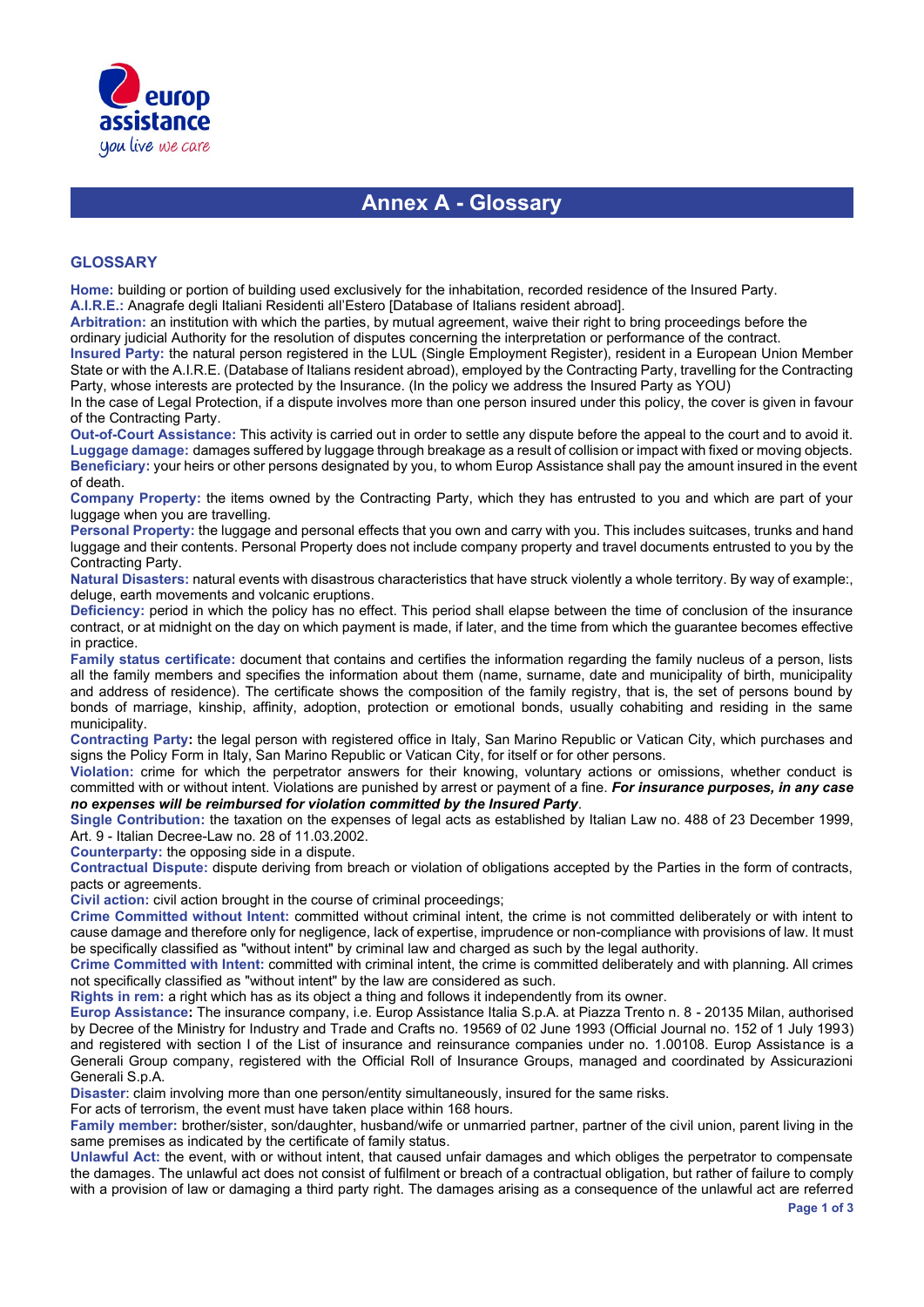

### **Annex A - Glossary**

to as "non-contractual" damages, because there is no contract in place between the damaged party and the party responsible for said damages.

**Fixed Excess Charge:** the sum paid by yourself when the claim is liquidated.

**Theft:** anyone taking possession of your property by removing it, so as to obtain undue profit for themselves or others.

**Failure:** damage incurred by a vehicle as a result of wear, defect, breakdown, or malfunction of its parts, such that you are unable to use the vehicle in normal conditions.

**Fire:** combustion, with flames, of property outside an appropriate fireplace, with a tendency to spread and propagate.

**Criminal Charge:** is the charge of the alleged violation of criminal provisions that is notified to the defendant by means of "guarantee information". This information about cover is a communication that must specify the provision violated and the title (with or without intent) of the crime charged.

**Indemnity:** the amount paid to you by Europ Assistance in the event of a claim.

**Injury:** the event caused by a violent, external Act of God. The only, direct consequence of the injury are objectively evident physical injuries causing death, permanent disability or temporary disability.

**Permanent Invalidity:** It is the loss you have forever, to do any job, whatever your profession. It can be total or it can only partially affect you. It must be caused by injury.

**Healthcare Institute:** the public hospital, clinic or care home, whether in an agreement with the National Health Service or private, duly authorised to provide hospital assistance. **Thermal baths are excluded, along with convalescence and residential homes, dietary and beauty clinics are not considered as healthcare institutes**.

**Ivass:** Insurance Supervisory Authority.

**Illness:** a change in health not caused by an injury.

**Chronic Illness:** illness that is pre-existing as at the start date of the individual insured travel and which has, in the last 12 months, involved diagnostic investigations, hospital stays or treatment/therapy.

**Sudden illness:** an illness of acute onset of which the Insured Party was not aware and which in any case has not been a manifestation, even if sudden, of a pathology known to the Insured Party and which arose prior to the start of travel.

**Pre-existing illness:** illness that is the expression or direct consequence of chronic or pre-existing pathological situations in place at the start of the insured travel.

**Maximum Cover/Amount Insured:** the maximum amount paid by Europ Assistance in the event of a Claim.

**Policy Form:** the document signed by the Contracting Party and Europ Assistance with all the data of Europ Assistance, the Contracting Party, the Insured Party and a summary of what has been purchased. The Policy Form is part of the Policy.

**Mediation:** legal institution introduced by Legislative Decree no. 28 of 4 March 2010, for the resolution of conflicts between private parties about available rights.

**Vessel:** Pleasure rowing, sailing or motor craft with a hull length of 10 metres or less and which therefore does not need to be registered in the Italian Register of Shipping.

**Assisted negotiation:** agreement provided for by Decree Law no. 132 of 12 September 2014, by which the parties decide to cooperate in good faith and with loyalty to resolve the dispute amicably through the assistance of lawyers enrolled in the register. **Life-Threatening Emergency:** when an evaluation by the Europ Assistance doctors, in contact with the patient's appointed doctors, suggest that the clinical and diagnostic situation is likely to result in death.

**Continued stay abroad:** For those registered with A.I.R.E., this is the time spent in the foreign state of residence in order to carry out their business on behalf of and in connection with the business of the Contracting Party.

**Policy:** the insurance contract between Europ Assistance and the Contracting Party concerning the cover described in the contract. The Policy consists of:

- the Insurance Conditions, which contain the rules governing the Policy in general, the description of the Guarantees, the exclusions and limitations of the Guarantees, the obligations of the Insured and Europ Assistance;
- the disclosure on the processing of personal data for insurance purposes;
- this glossary.

**Premium:** the amount paid by the Contracting Party to Europ Assistance for the purchase of the policy.

**Time limit:** Extinguishing of the right due to failure to exercise it within the legal terms.

**Service:** (with the exception of the Legal Protection cover), the assistance to be supplied in kind and, therefore, the aid that must be provided when required, by Europ Assistance, through the Organisational Structure. **However, the services shall cease when you are no longer employed by the Contracting Party.**

**Complaint:** An action by which a person who considers himself offended or harmed by offences that cannot be prosecuted ex officio asks the courts to take action against the offender.

**Robbery:** It is a criminal offence. Robbery is the theft of something using violence or threat to the person who is holding it in that moment (Article 628 of the Criminal Code)

**Crime:** violation of criminal provisions. The types of Crimes are envisaged by the Criminal Code or by special rules and are divided up into felonies and criminal offences, according to the different type of imprisonment and/or pecuniary penalties envisaged for them by the law. Felonies are distinguished according to the psychological element of the subject implementing them (see "Crime Committed without Intent" and "Crime Committed with Intent").

**Residence:** the place in which you live, as shown on a residency certificate.

**Hospitalization:** a stay in a Healthcare Institute involving at least one night.